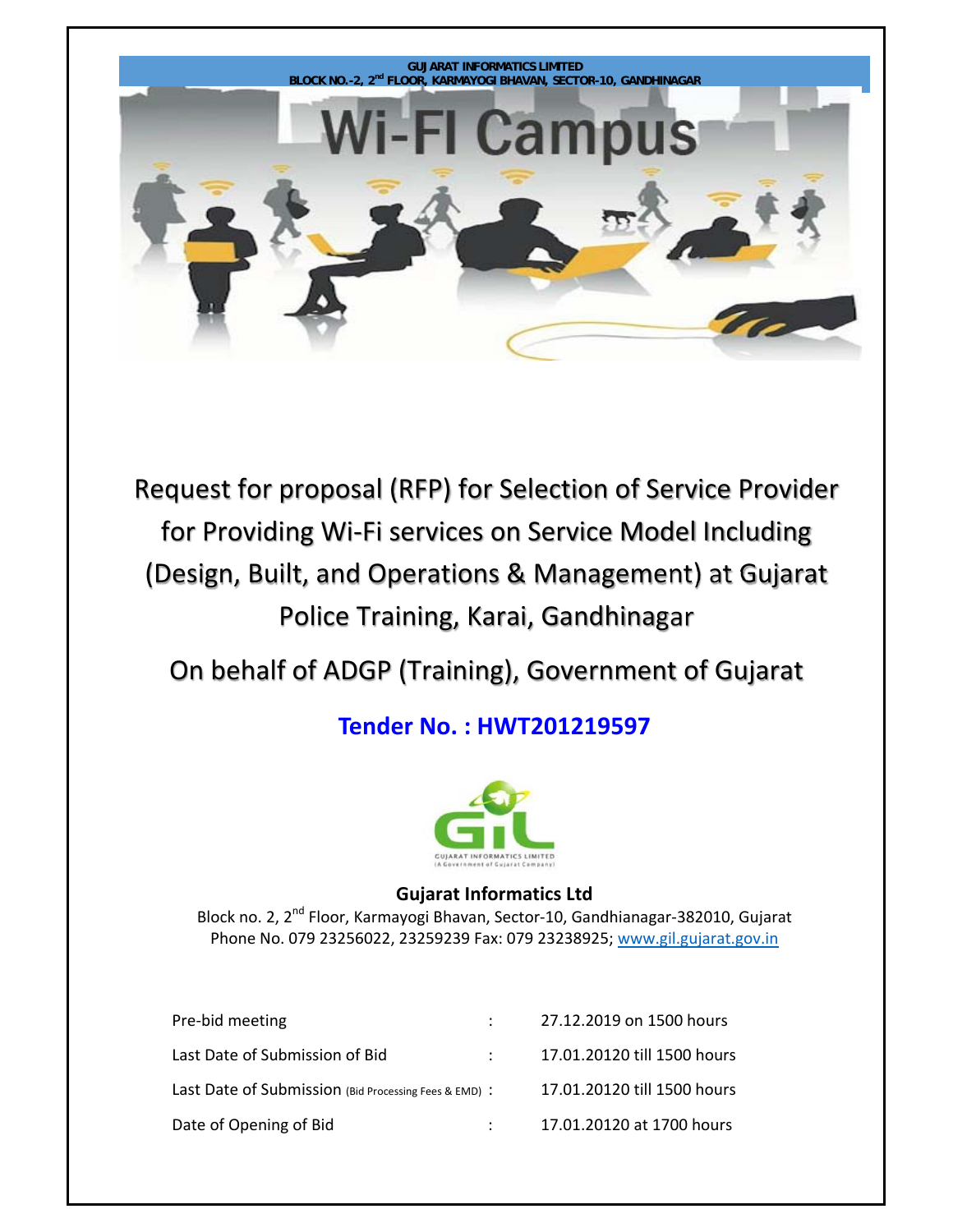## **DISCLAIMER**

The information contained in this Request for Proposal (RFP) document or subsequently provided to Bidder(s), whether verbally or in documentary or any other form by or on behalf of the TENDERER or any of their employees or consultants, is provided to Bidder(s) on the terms and conditions set out in this RFP and such other terms and conditions subject to which such information is provided.

The purpose of this RFP is to provide interested parties with information that may be useful to them in eliciting their financial offers (the "Proposal") pursuant to this RFP. This RFP includes statements, which reflect various assumptions and assessments arrived at by the TENDERER, in relation to the RFP. Such assumptions, assessments and statements do not purport to contain all the information that each bidder may require. This RFP may not be appropriate for all persons, and it is not possible for TENDERER, its employees or Consultants to consider the investment objectives, financial situation and particular needs of each party who reads or uses this RFP. The assumptions, assessments, statements and information contained in this RFP, may not be complete, accurate, adequate or correct. Each bidder should, therefore, conduct its own surveys and analysis and should check the accuracy, adequacy, correctness, reliability and completeness of the assumptions, assessments, statements and information contained in this RFP and obtain independent advice from appropriate sources before filling up the RFP. Any deviation in the specification or proposed solutions will be deemed as incapability of the respective Agency and shall not be considered for final evaluation process.

Information provided in this document to the Bidder(s) is on a wide range of matters, some of which depends upon interpretation of law. The information given is not an exhaustive account of statutory requirements and should not be regarded as a complete or authoritative statement of law. The TENDERER accepts no responsibility for the accuracy or otherwise for any interpretation or opinion on law expressed herein.

The TENDERER - its employees and advisors make no representation or warranty and shall have no liability to any person, including any Applicant or Bidder under any law, statute, rules or regulations or tort, principles of restitution or unjust enrichment or otherwise for any loss, damages, cost or expense which may arise from or be incurred or suffered on account of anything contained in this RFP or otherwise, including the accuracy, adequacy, correctness, completeness, delay or reliability of the RFP and any assessment, assumption, statement or information contained therein or deemed to form part of this RFP or arising in any way during the Bidding process.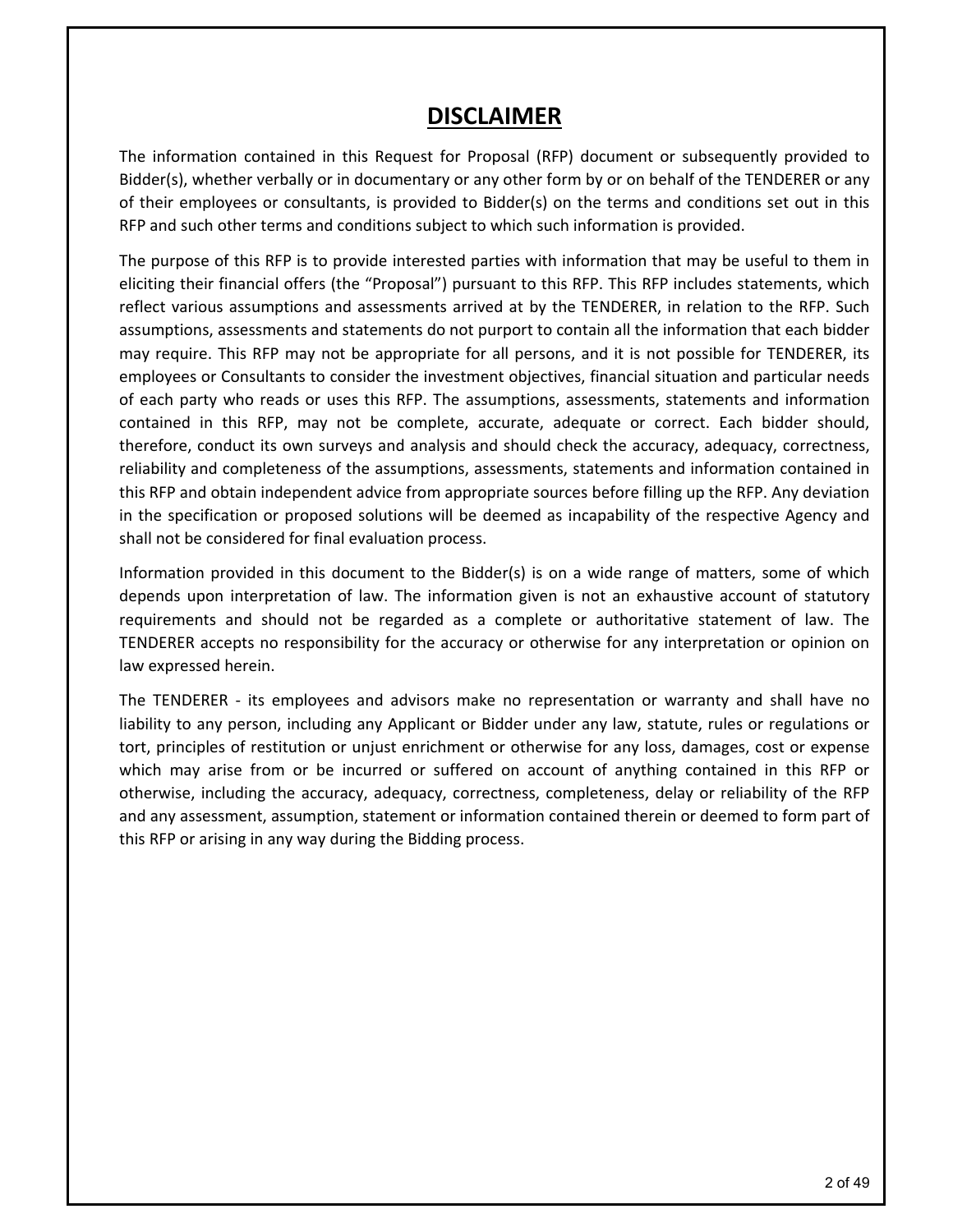# **SECTION‐I**

# **KEY INFORMATION & INSTRUCTIONS**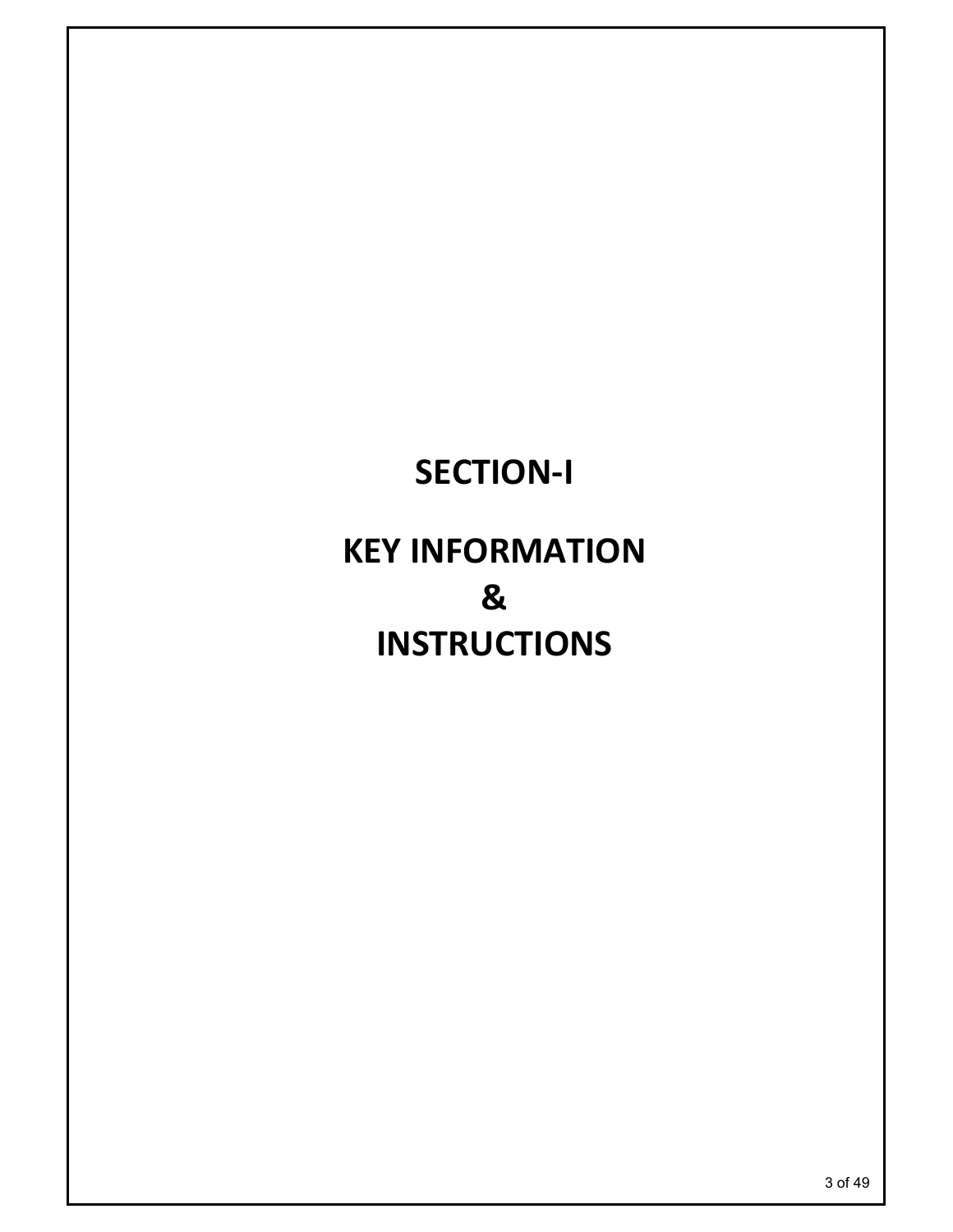#### **Important Dates**

**Request for proposal (RFP) for Selection of Service Provider for Providing Wi‐Fi services on Service Model Including (Design, Built, and Operations & Management) at Gujarat Police Training, Karai, Gandhinagar.** 

|    | <b>Contract Period</b>                     | 5 Years                                                                  |  |
|----|--------------------------------------------|--------------------------------------------------------------------------|--|
|    |                                            | 27.12.2019 at 1500 hours                                                 |  |
| 2  | Pre-Bid Meeting                            | Gujarat Informatics Limited,                                             |  |
|    |                                            | Block No. 2, 2 <sup>nd</sup> Floor, Karmayogi Bhavan, Gandhinagar-382010 |  |
| 3  | Last Date of submission of bid online      | 17.01.2019 up to 1500 hours                                              |  |
|    | Last Date of submission of EMD & Bid       | 17.01.2019 up to 1500 hours                                              |  |
| 4  | processing fees at GIL                     |                                                                          |  |
| 5  | Date of Opening of Un-priced bid           | 17.01.2019 at 1700 hours                                                 |  |
|    | Date & Time of opening of Technical &      |                                                                          |  |
| 6  | Commercial stage                           | Will be intimated to the qualified bidders at a later date.              |  |
|    | Venue of opening of Technical & Commercial | Gujarat Informatics Limited,                                             |  |
| 7  | Bid/s                                      | Block No. 2, 2nd Floor, Karmayogi Bhavan, Gandhinagar-                   |  |
|    |                                            | 382010                                                                   |  |
| 8  | Bid Processing Fees (Non-refundable)       | Rs. 5900 (Five Thousand Nine Hundred Only)                               |  |
| 9  | Bid security (EMD)                         | Rs. 1,50,000/-/- (One Lac Fifty Thousnad Only)                           |  |
| 10 | <b>GIL Contact person</b>                  | DGM (Tech.), GIL                                                         |  |

#### **1.1 INFORMATION REGARDING THE RFP**

Proposal in the form of BID is requested for the item(s)/services in complete accordance with the documents/attachments as per following guidelines.

- Bidder shall upload their bids on https://www.gil.nprocure.com **.**
- The Bid Security and non‐refundable bid processing fees in a separate sealed envelope super scribed with the bid document number to GIL office.
- $\triangleright$  Bids complete in all respects should be uploaded on or before the BID DUE DATE.
- $\triangleright$  Technical Bids will be opened in the presence of Bidders' or their representatives who choose to attend on the specified date and time.
- $\triangleright$  In the event of the date specified for receipt and opening of bid being declared as a holiday for GIL office, the due date for submission of bids and opening of bids will be the next working day at the appointed time.
- $\triangleright$  Services offered should be strictly as per requirements mentioned in this Bid document.
- Please spell out any unavoidable deviations, Clause/ Article‐wise in your bid under the heading Deviations.
- $\triangleright$  Once quoted, the bidder shall not make any subsequent price changes, whether resulting or arising out of any technical/commercial clarifications sought regarding the bid, even if any deviation or exclusion may be specifically stated in the bid. Such price changes shall render the bid liable for rejection. However, TENDERER/GIL reserve the right to revised financial offer.
- $\triangleright$  The bid submitted should be valid for a period of 180 days.
- $\triangleright$  The duration of the Contract period for this activity will be of 5 years.
- $\triangleright$  In addition to this RFP, the following sections attached are part of Bid Documents.

| Section $-1$   | Key Information & Instructions       |
|----------------|--------------------------------------|
| $Section - II$ | Introduction and Project Description |
| Section - III  | <b>Eligibility Criteria</b>          |
| Section -IV    | Scope of Project                     |
| Section $-V$   | Instruction to Bidders               |
| Section - VI   | Price Bid                            |
| Section - VII  | <b>Formats and Annexures</b>         |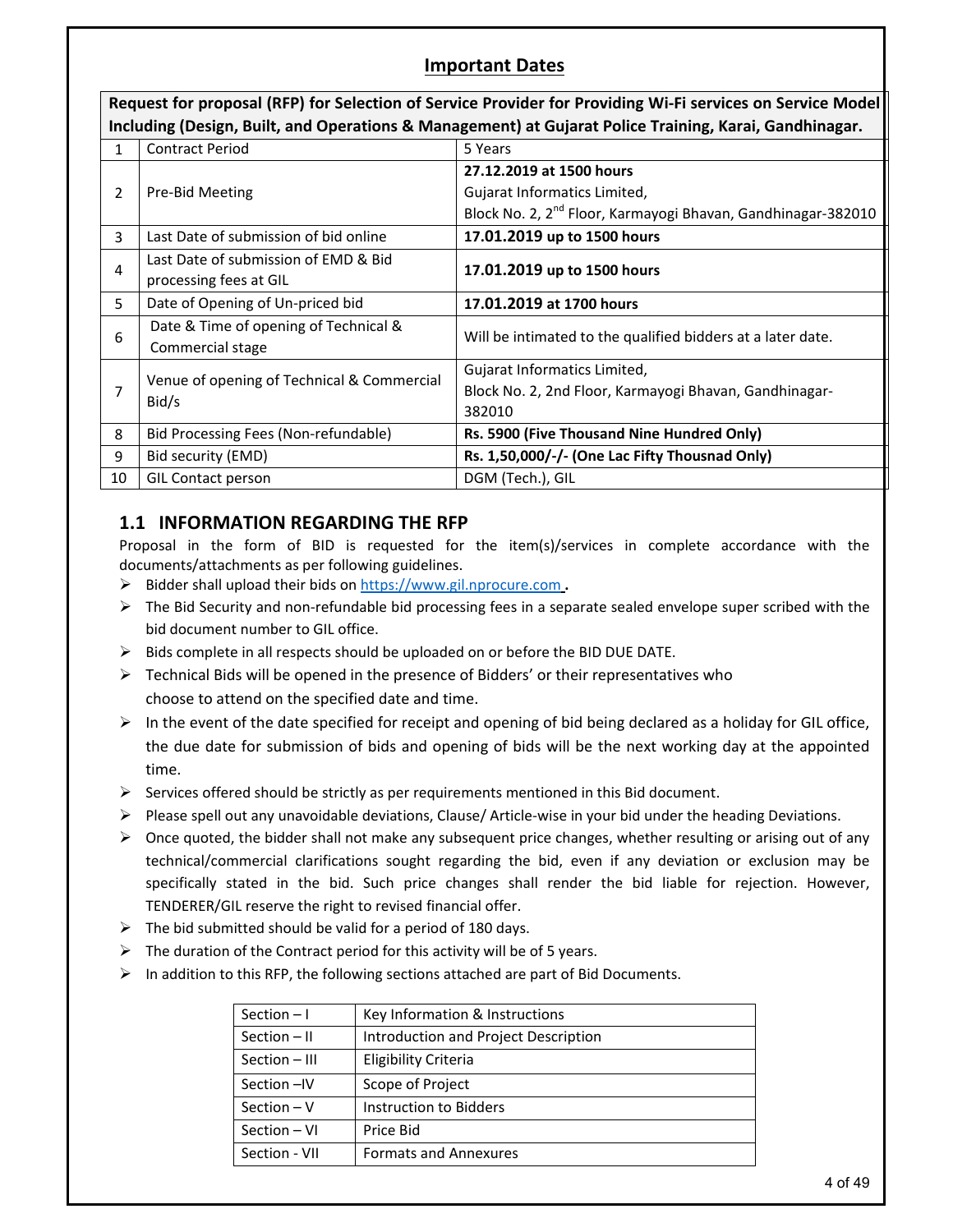#### **1.2 INSTRUCTION TO THE BIDDERS FOR ONLINE BID SUBMISSION:**

- $\triangleright$  Tender documents are available only in electronic format which Bidders can download free of cost from the website www.gil.gujarat.gov.in and https://gil.nprocure.com
- $\triangleright$  The bids have been invited through e-tendering route i.e. the eligibility criteria, technical and financial stages shall be submitted online on the website https://gil.nprocure.com.
- $\triangleright$  Bidders who wish to participate in this bid, will have to register on https://gil.nprocure.com such bidders will have to procure Digital Certificate as per Information Technology Act 2000 using which they can Sign their electronic bids. Bidders can procure the same from (n) code solutions – a division of GNFC Ltd., or any other licensed by Controller of Certifying Authority, Govt. of India. Bidders who already have a valid Digital Certificate need not procure a new Digital Certificate.
- Interested and eligible Bidders are required to upload the eligibility related document in eligibility bid section, Technical related document in Technical bid section & Commercial Bid in Commercial bid section. The Bids should be accompanied by a bid security & bid processing fees (non-refundable) as specified in this Bid Document. The Technical & Commercial Bid must be uploaded to https://gil.nprocure.com & the Bid Security and bid processing fees must be delivered to the office of Gujarat Informatics Ltd. on or before the last date and time of submission of the bid.
- $\triangleright$  The eligibility section and the Bid Security & bid processing fees section will be opened on the specified date & time in presence of the Bidders or their authorized representative who choose to attend. In the event of the date specified for bid receipt and opening being declared as a holiday for the office of Gujarat Informatics Ltd the due date for submission and opening of bids will be the following working day at the scheduled times.
- In case of any clarifications required, please contact DGM (Tech.), GIL in writing on or before the Pre‐Bid meeting date.
- $\triangleright$  Please specify RFP Number in all your correspondence.
- $\triangleright$  Please address all queries and correspondence to:

#### **DGM (Tech.)**  Gujarat Informatics Limited, Block No. 2, 2<sup>nd</sup> Floor, Karmayogi Bhavan, Gandhinagar 382010. Phone No.: 079 ‐ 232 59239 E‐mail: viveku@gujarat.gov.in, hirenp@gujarat.gov.in

#### **1.3 Abbreviations**

| <b>Abbreviation</b> | <b>Description</b>                              |  |
|---------------------|-------------------------------------------------|--|
| AT                  | <b>Acceptance Testing</b>                       |  |
| AP                  | <b>Access Point</b>                             |  |
| BoQ/BoM             | <b>Bill of Quantity/Material</b>                |  |
| <b>EMD</b>          | <b>Earnest Money Deposit</b>                    |  |
| FAT                 | <b>Final Acceptance Testing</b>                 |  |
| Gol                 | Government of India                             |  |
| GoG                 | Government of Gujarat                           |  |
| GIL                 | <b>Gujarat Informatics Limited</b>              |  |
| ICT                 | <b>Information Communication and Technology</b> |  |
| IP                  | <b>Internet Protocol</b>                        |  |
| Lol                 | Letter of Intent                                |  |
| <b>NOC</b>          | <b>Network Operations Center</b>                |  |
| <b>NMS</b>          | <b>Network Monitoring System</b>                |  |
| 0&M                 | <b>Operations and Maintenance</b>               |  |
| <b>PBG</b>          | Performance Bank Guarantee                      |  |
| PoE                 | Power Over Ethernet                             |  |
| SOP                 | <b>Standard Operating Procedure</b>             |  |
| SoW                 | Scope of Work                                   |  |
| <b>SSID</b>         | Service Set Identifier                          |  |
| <b>OTP</b>          | One Time Password                               |  |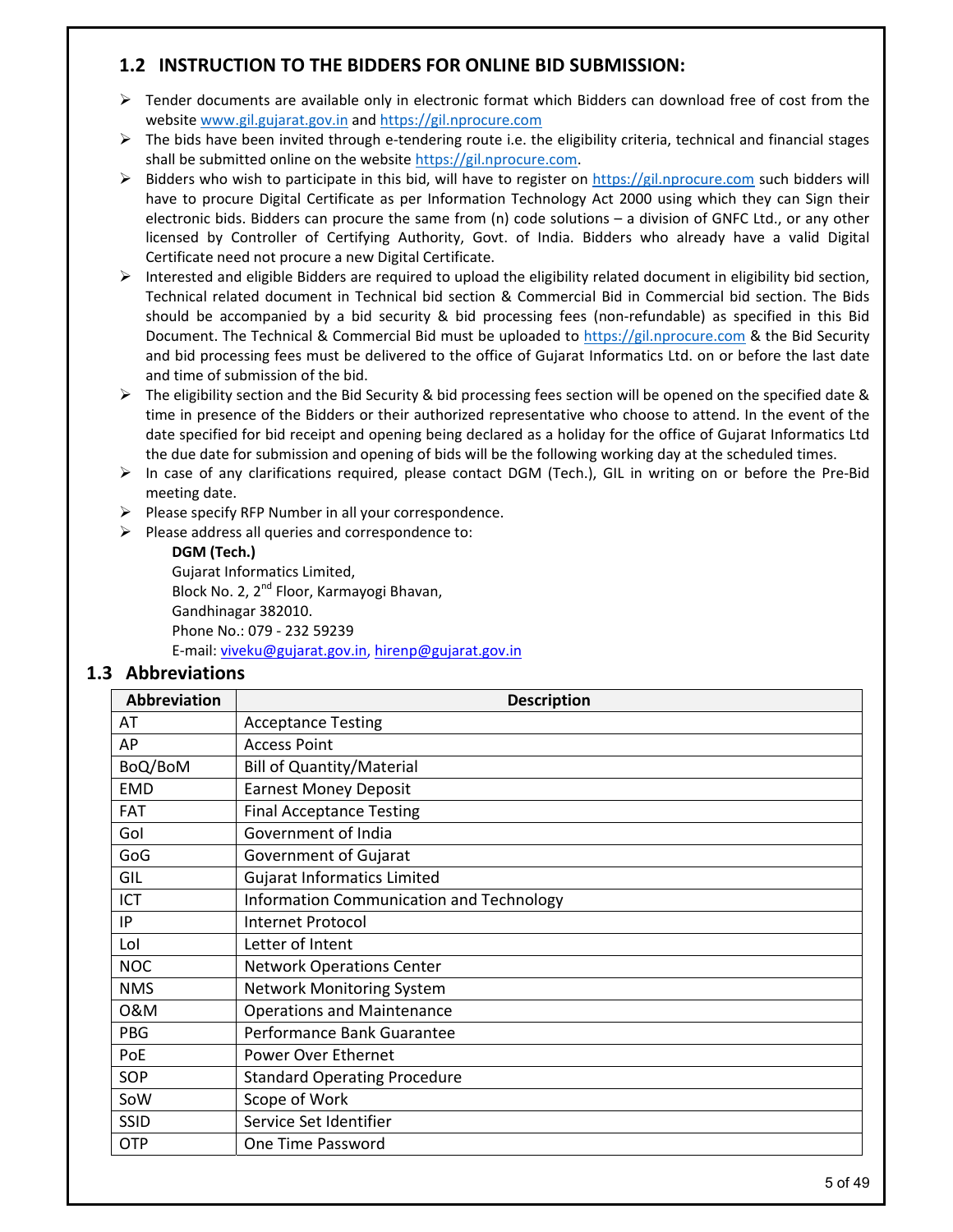#### **1.4 DEFINITIONS: In this document, the following terms shall have following respective meanings:**

- 1) "Agreement" means the Service Level Agreement to be Signed between the successful bidder and TENDERER including all attachments, appendices, all documents incorporated by reference thereto together with any subsequent modifications, the RFP, the bid offer, the acceptance and all related correspondences, clarifications, presentations.
- 2) "Authorized Representative" shall mean any person/authorized by either of the parties. "Bidder" means any agency who fulfils the requirement laid in the RFP documents and is possess the required expertise and experience as per the RFP document. The word Bidder when used in the pre‐ award period shall be synonymous with Bidder, and when used after award of the Contract shall mean the successful Bidder with whom the TENDERER Signs the Service Level Agreement for executing the said project.
- 3) "Contract" is used synonymously with Agreement.
- 4) "Corrupt Practice" means the offering, giving, receiving or soliciting of anything of value or influence the action of a public official in the process of Contract execution.
- 5) "Days" means calendar days in a week, month or year.
- 6) "Default Notice" means the written notice of Default of the Agreement issued by one Party to the other in terms hereof.
- 7) "Final Acceptance Test (FAT)" means the acceptance testing of the network End Points/ Access Points commissioned for the project at all/specified locations.
- 8) "Fraudulent Practice" means a misrepresentation of facts in order to influence a procurement process or the execution of a Contract and includes collusive practice among Bidders (prior to or after Bid submission) designed to establish Bid prices at artificial non‐competitive levels and to deprive TENDERER of the benefits of free and open competition.
- 9) "Good Industry Practice" means the exercise of that degree of skill, diligence and prudence which would reasonably and ordinarily be expected from a reasonably skilled and experienced Operator engaged in the same type of undertaking under the same or Similar circumstances.
- 10) "Implementation Period" shall mean the period from the date of Formal Work order and up to the issuance of Final Acceptance Test.
- 11) "Law" shall mean any act, notification, by-law, rules and regulations, directive, ordinance, order or instruction having the force of law enacted or issued by the Central Government and/ or the Government of Gujarat or any other Government or regulatory authority or political subdivision of government.
- 12) "NOC" means the overall centralized location of the bidder for managing the operations and management of the project
- 13) "O&M Period" means period of 5 years starting with the successful, installation and commissioning and FAT of the project components. The date of start of O&M shall start from the date of successful FAT of the equipment at all the site locations.
- 14) "Request for Proposal", means the detailed notification seeking a set of solutions(s), services(s), materials and/or any combination of them.
- 15) "Site" means the location(s) for which the Contract will be Signed and where the service shall be provided as per agreement.
- 16) "Service" means provision of Contracted service viz., operation, maintenance and associated services for this project.
- 17) "Service Down Time" (SDT) means the time period when specified services/network segments with specified technical and operational requirements as mentioned in this document are not available to TENDERER. The service shall be operational on all days of a year and 24‐hours/ day with in the uptime specified in the Service Level Agreement (SLA). The service is considered as operational when all centers/ Sites at all tiers/ levels are working, providing all/ specified services as mentioned in full capacity at all locations in the network.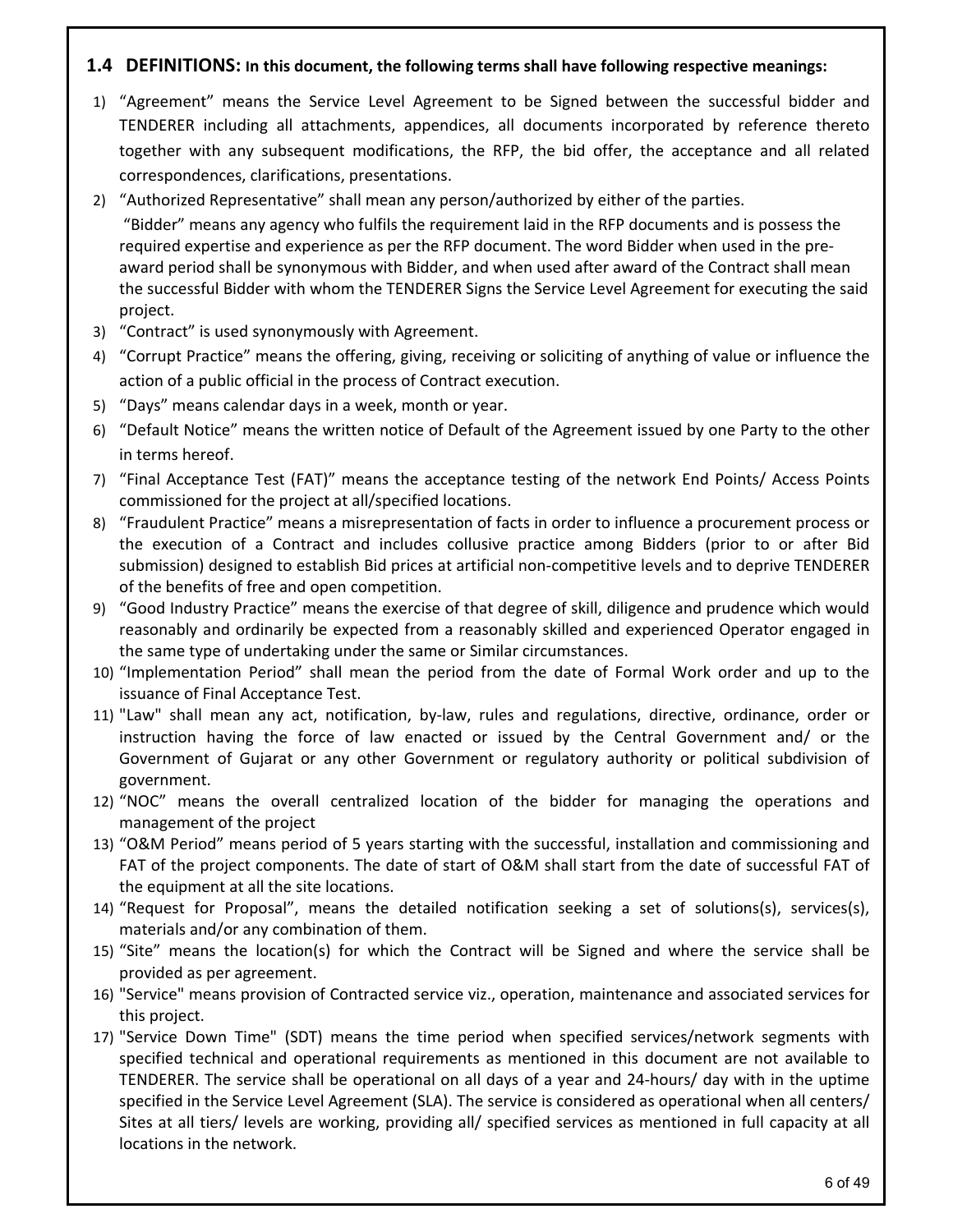- 18) "TENDERER" here shall mean "Department of Science and Technology (DST)/Gujarat Informatics Limited (GIL)."
- 19) "Campus or Institute" here means **Gujarat Police Training, Karai, Gandhinagar** within the State of Gujarat where the Wi‐Fi services to be deployed under this contract.
- 20) "Third Party/ Third party Agency" means any, if/as appointed by the TENDERER for monitoring the project components at all times.
- 21) "Termination Notice" means the written notice of termination of the Agreement issued by one Party to the other in terms hereof.
- 22) "Uptime" means the time period when specified services are available to TENDERER and its user organizations. The uptime will be calculated as follows:

Total time in a quarter (in minutes) less total Service Down time (in minutes) in the quarter.

23) "**% Uptime**" means ratio of 'up time' (in minutes) in a quarter to Total time in the quarter (in minutes) multiplied by 100.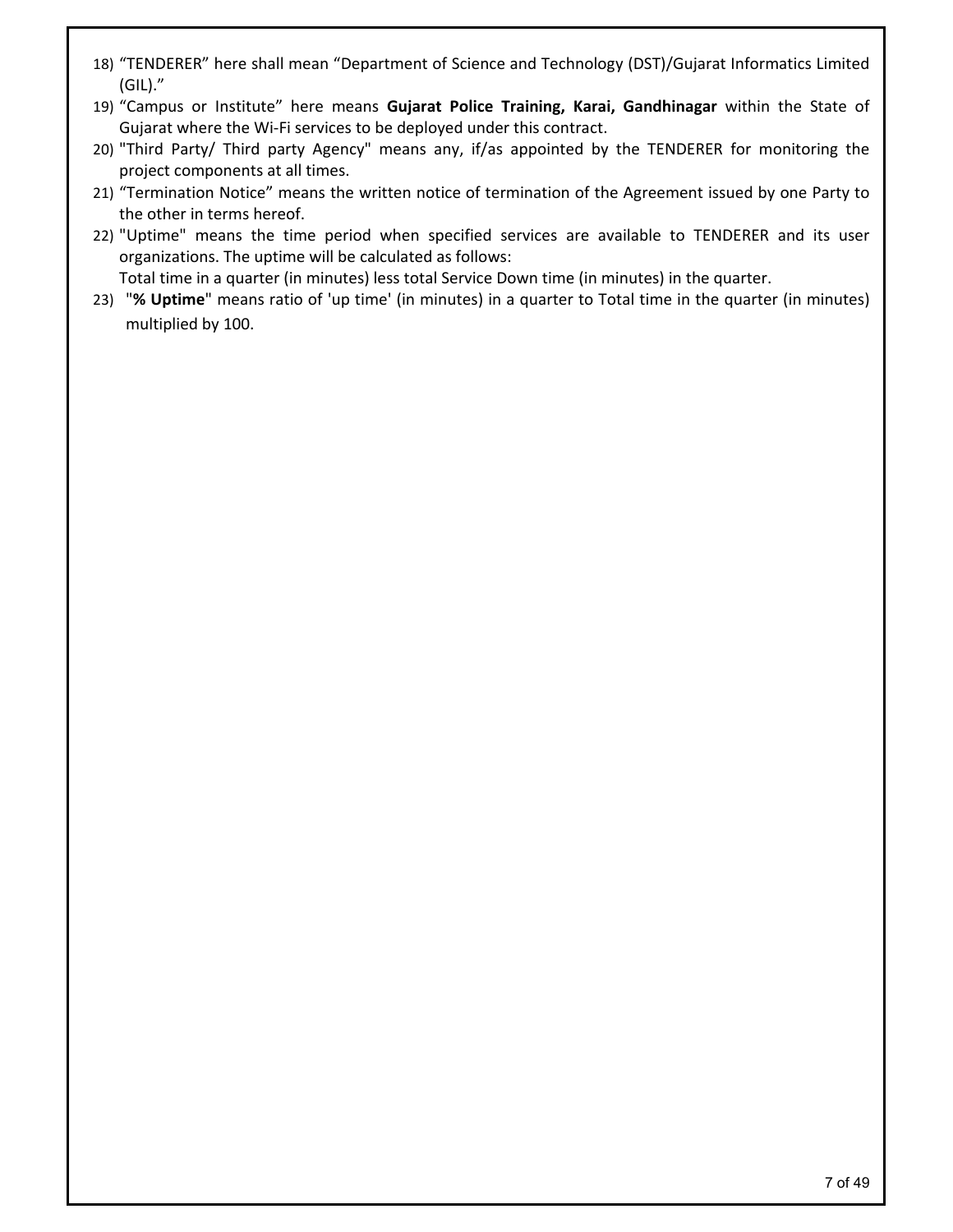# **SECTION‐II**

# **INRODUCTION & PROJECT DESCRIPTION**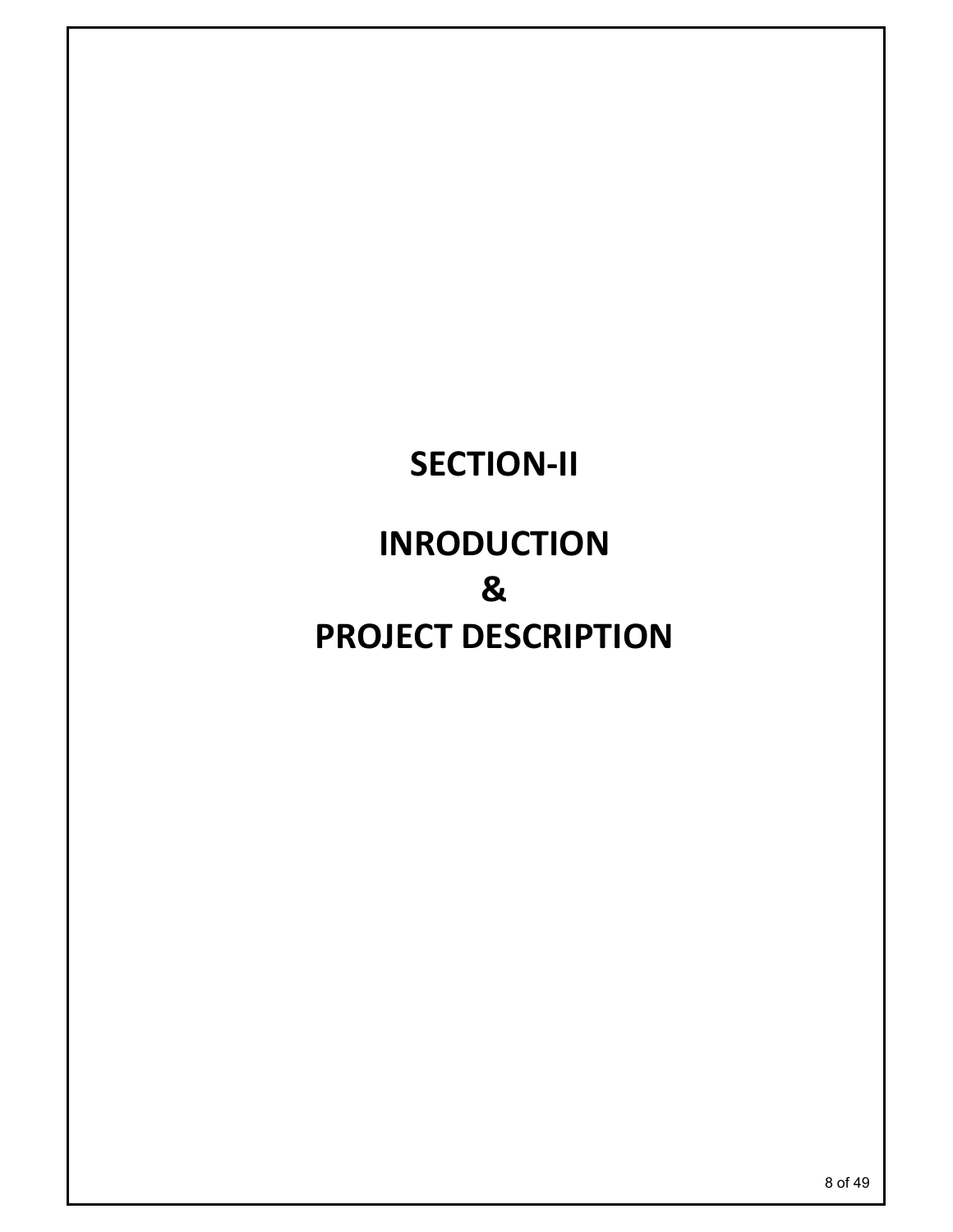### **2.1 Introduction**

The Gujarat Informatics Limited (GIL), on behalf of ADGP (Training), Government of Gujarat, is issuing this **"Request for proposal (RFP) for Selection of Service Provider for Providing Wi‐Fi services on Service Model Including (Design, Built, and Operations & Management) at Gujarat Police Training, Karai, Gandhinagar.** 

The proposals are hereby called for from the Bidders having capability and resources in supplying and setting up the Campus Wi‐Fi solution and related services at **Gujarat Police Training, Karai, Gandhinagar**.

#### **Architecture**

- 1. Institutes intends to enable the Campus as Wi‐Fi enabled campus covering the areas of all the Blocks of Institute including Indoor and outdoor area in the periphery of institute.
- 2. Wi-Fi network access should be available throughout the campus inside the buildings as well as in outdoor locations including Lobbies, Corridor etc. to all the staff/users of the respective institute based on well‐defined access policy.
- 3. The System should support seamless roaming within the campus for users or guest users with all mobile devices such as smart phones (Android/ /iOS), laptops, computers and tablets.
- 4. It should be possible to manage the Wi‐Fi network from a central location preferably Network Monitoring Centre of respective institute, though the wireless management system. The management system should support unified wired and wireless network management, and BYOD (Bring your own device) solution.
- 5. It should be possible to configure and deploy access points (APs) remotely through a Wireless controller.
- 6. System should support multiple VLANs to support different category of users.
- 7. Bidder shall provide complete network diagram including detailed technical documentation and detailed Project Plan for all the locations mentioned.
- 8. ISPs must be integrated through load balancing features to provide high availability of internet to Wi-Fi network components at institute/campus without any delay (seamlessly).
- 9. Campus should have min. two SSID (i.e. Primary SSID and Guest SSID) and it should be customized.
- 10. It should have a network monitoring tool in which all Wi‐Fi network devices proposed in this RFP and ISPs can be monitored.
- 11. The Architecture of the system should support future expansions subsequent project phases and increased user density. (Indicative figure of concurrent users/devices is 1000).

## **2.2 Project Description:**

The project shall be based on the service model wherein the bidder will have to provide Wi‐Fi Services which shall include all required Hardware, accessories, all licenses & software and O&M with required manpower for contract duration. To monitor the services the TENDERER may appoint a Third-party agency which shall monitor the day to day operations of the project, to enable the same, the bidder will have to provide the access to its NMS and all Wi-Fi and network devices with admin rights to the TENDERER/Institute to monitor, check and generate various MIS reports like quantum of traffic, Bandwidth availability & utilization etc.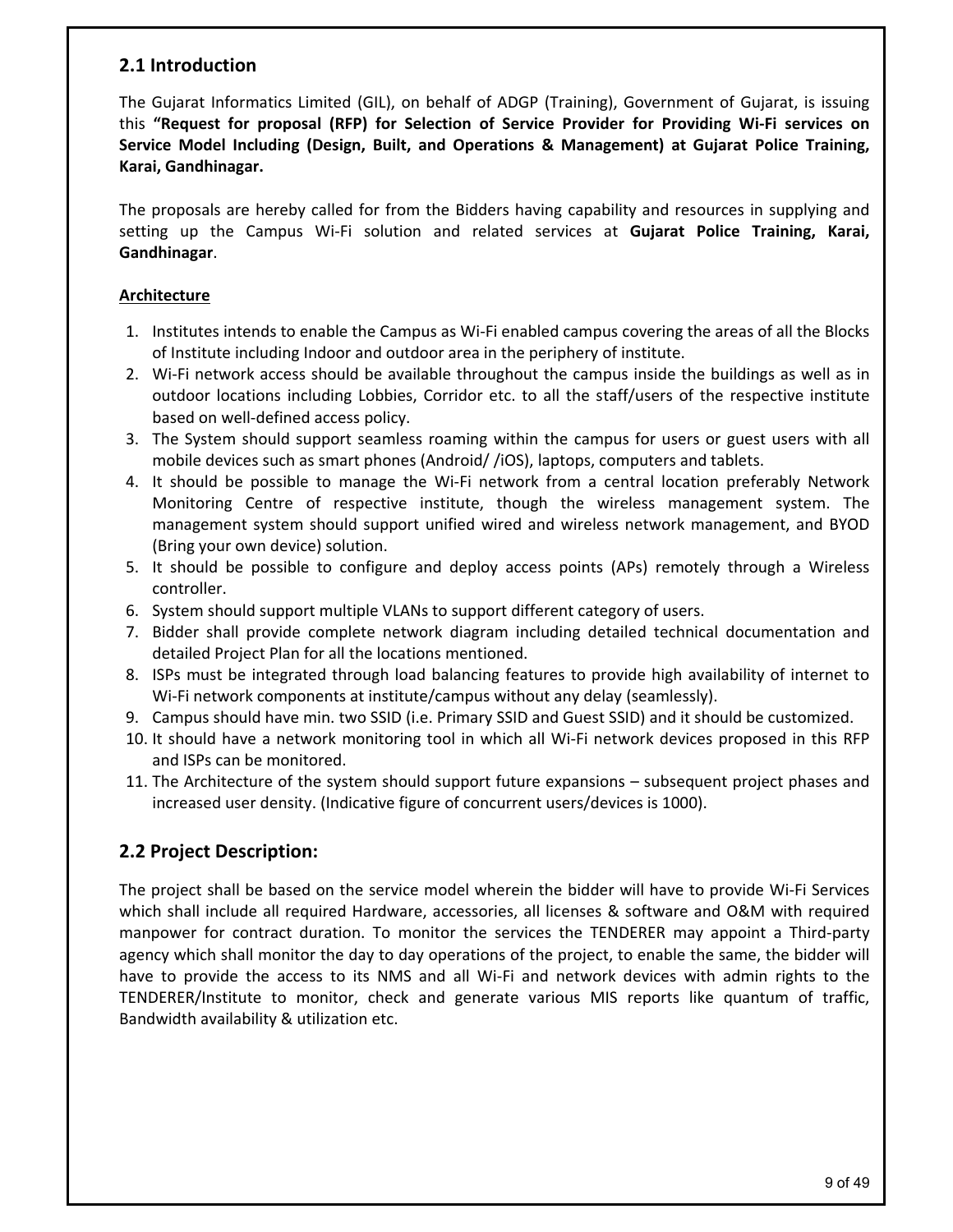## *SECTION‐III*

## *ELIGIBILITY CRITERIA*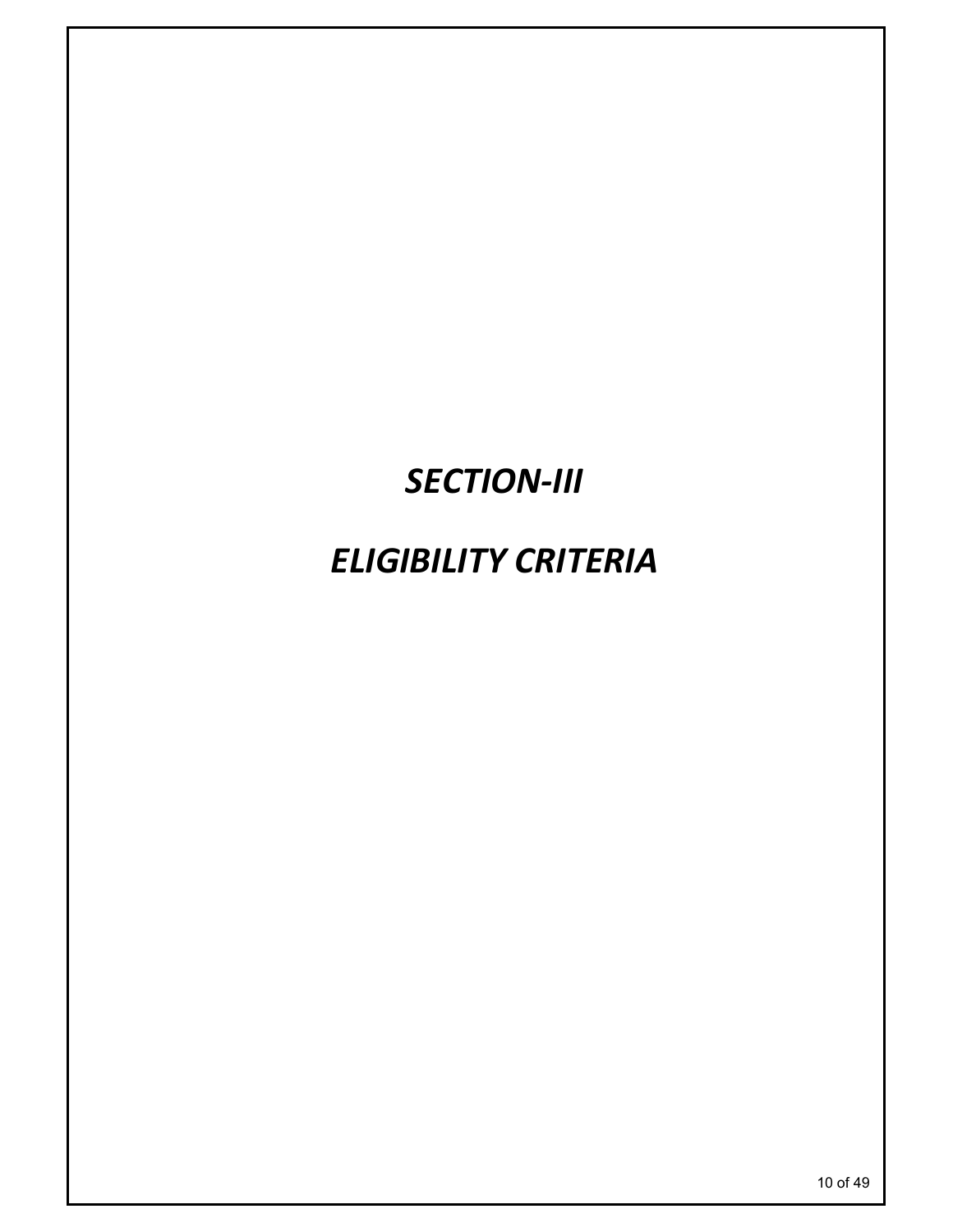## **3.1 Eligibility Criteria:**

| S/n            | <b>Specific Requirements</b>                                         | <b>Documents Required</b>                                 |
|----------------|----------------------------------------------------------------------|-----------------------------------------------------------|
| $\mathbf{1}$   | Company Registration: The Bidder should be a company                 | Certificates of incorporation                             |
|                | registered in India under companies Act 1956/2013 and                | <b>AND</b>                                                |
|                | operating in India since last Three years as on bid submission       | Self - Declaration Certificates and                       |
|                | date.                                                                | copies of required certificates                           |
| $\overline{2}$ | Turn Over: Average Annual Sales turnover should be at least Rs.      | Audited and Certified Balance Sheet and                   |
|                | 10 Crore from the business of ICT/ISP business during the last three | Profit/Loss Account of last three                         |
|                | financial years as on 31 <sup>st</sup> March 19.                     | Financial Years and CA certificate<br>should be enclosed. |
| 3              | Experience Criteria: The bidder should have demonstrable             | Copy of Work Orders or Client                             |
|                |                                                                      |                                                           |
|                | experience & expertise in installation and commissioning of          | Certificates or Work completion                           |
|                | Wi-Fi hotspots with at least 100 Access points in single order       | certificate confirming year and work                      |
|                | AND 500 Access Points in multiple orders during the last             | per the criteria should be<br>as                          |
|                | three years as on the bid submission date.                           | Enclosed.                                                 |
|                |                                                                      |                                                           |
|                | Note: If the bidder is an ISP, then he should have valid ISP         |                                                           |
|                | License for the State of Gujarat for the contract duration.          |                                                           |
| $\overline{4}$ | Gartner Magic Quadrant: OEMs of proposed wireless Access             | Undertaking & copies of supporting                        |
|                | Points must feature in Gartner's Magic Quadrant for wired            | documents<br>from<br>the<br>Bidder                        |
|                | and wireless LAN, July 2018. Undertaking & copies of                 | confirming the compliance along                           |
|                | supporting documents from the Bidder confirming the                  | with the OEM authorization.                               |
|                | compliance should be submitted.                                      |                                                           |
| 5              | <b>Blacklisting/Debarment:</b>                                       | A Self Certified letter<br>by an                          |
|                | Bidder/OEM<br>should<br>effect<br>not<br>be<br>under<br>the<br>of    | authorized Signatory with Signature                       |
|                | blacklisting/Debarment by any Ministry of Government of              | and stamp.                                                |
|                | India or by any State Government of any other State in India         |                                                           |
|                | or by Government of Gujarat or any of the Government PSUs            |                                                           |
|                | at the time of bidding.                                              |                                                           |
| 6              | <b>Office in Gujarat:</b>                                            | <b>Copies</b><br>of<br>of<br>the<br>any<br>two            |
|                | The bidder should have an Office in Gujarat preferably at            | followings:                                               |
|                | Ahmedabad or Gandhinagar. The bidder should have service             | Property Tax<br>bill of last year/                        |
|                | support infrastructure to provide warranty and post                  | Electricity<br>of<br>last<br>year/<br>one                 |
|                | warranty services. The details of such service support               | Telephone Bill of last one year / VAT                     |
|                | infrastructure must be enclosed.                                     | registration/GST registration/ CST                        |
|                | <b>OR</b>                                                            | /Valid<br>Registration<br>Lease                           |
|                | Should setup in 45 days from the award of Work Order.                | agreement.                                                |
|                |                                                                      | <b>OR</b>                                                 |
|                |                                                                      | Undertaking to open an Office in                          |
|                |                                                                      | Gujarat.                                                  |

#### **Note**:

- 1) The bidder should participate individually and should have to provide the WI‐FI services including connectivity either directly (in case of ISP) or by availing the connectivity services from the license ISP. In that case bidder has to ensure that ISP should comply the applicable norms/standards/guidelines of the government of India/DoT/TRAI for providing connectivity.
- 2) The bidder shall be the responsible for the discharge of entire contractual obligation like design, deployment, setting‐up and O&M of the Wi‐Fi services as per the Terms and Conditions laid out in this RFP.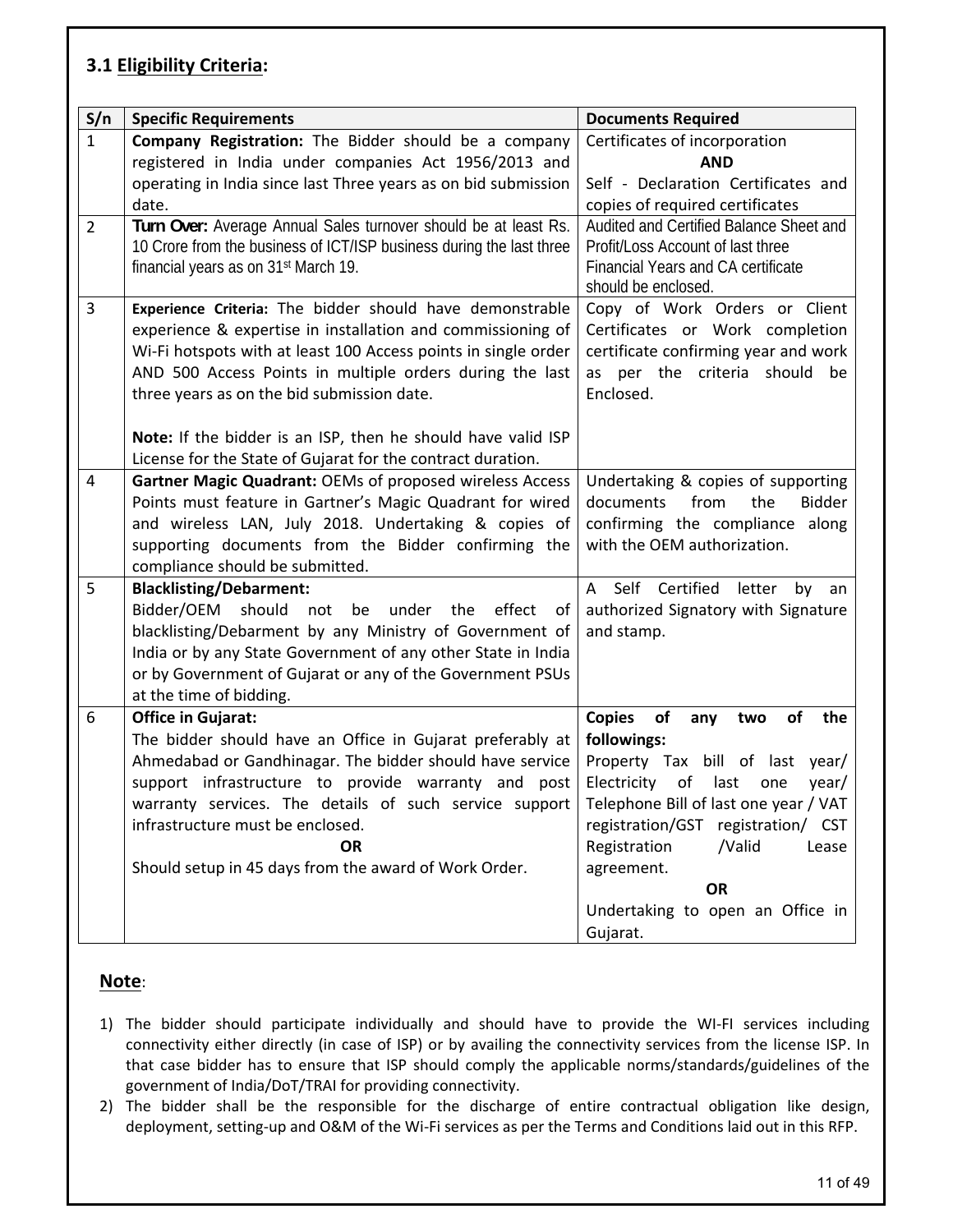- 3) The Bidder must attach valid documents in support to their Technical and Financial capabilities/ strength, as mentioned above. Without proper supporting documents, the Bid proposals are liable to be rejected.
- 4) Data centre/NOC where the central infrastructure will be hosted for providing Wi-Fi services should be geographically situated/located in the territory of India**.**
- 5) All the proposed equipment should not be declared End-of-Support by the OEMs for next 5 years and should not be end of production for next one year from the date of issuance of LOI.
- 6) All the details and the supportive documents for the above-mentioned items should be uploaded in eligibility section in the bid.
- 7) Bidders who wish to participate in this bid will have to register on https://gil.nprocure.com. Further bidders who wish to participate in online bids will have to procure Digital Certificate as per Information Technology Act 2000 using which they can sign their electronic bids. Bidders can procure the same from (n) code solutions – a division of GNFC Ltd., or any other agency licensed by Controller of Certifying Authority, Govt. of India. Bidders who already have a valid Digital Certificate need not procure a new Digital Certificate.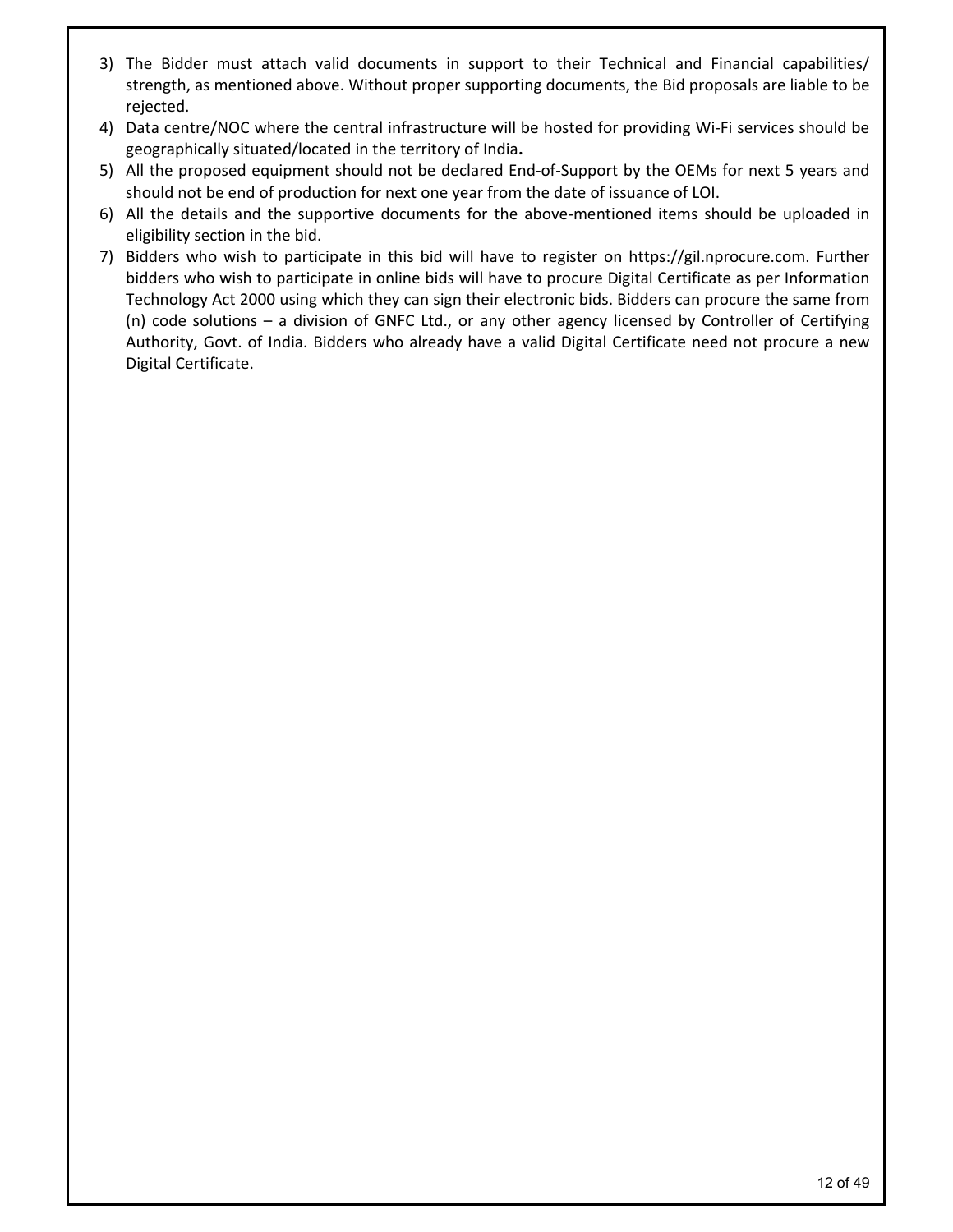## *SECTION‐IV*

## *SCOPE OF WORK*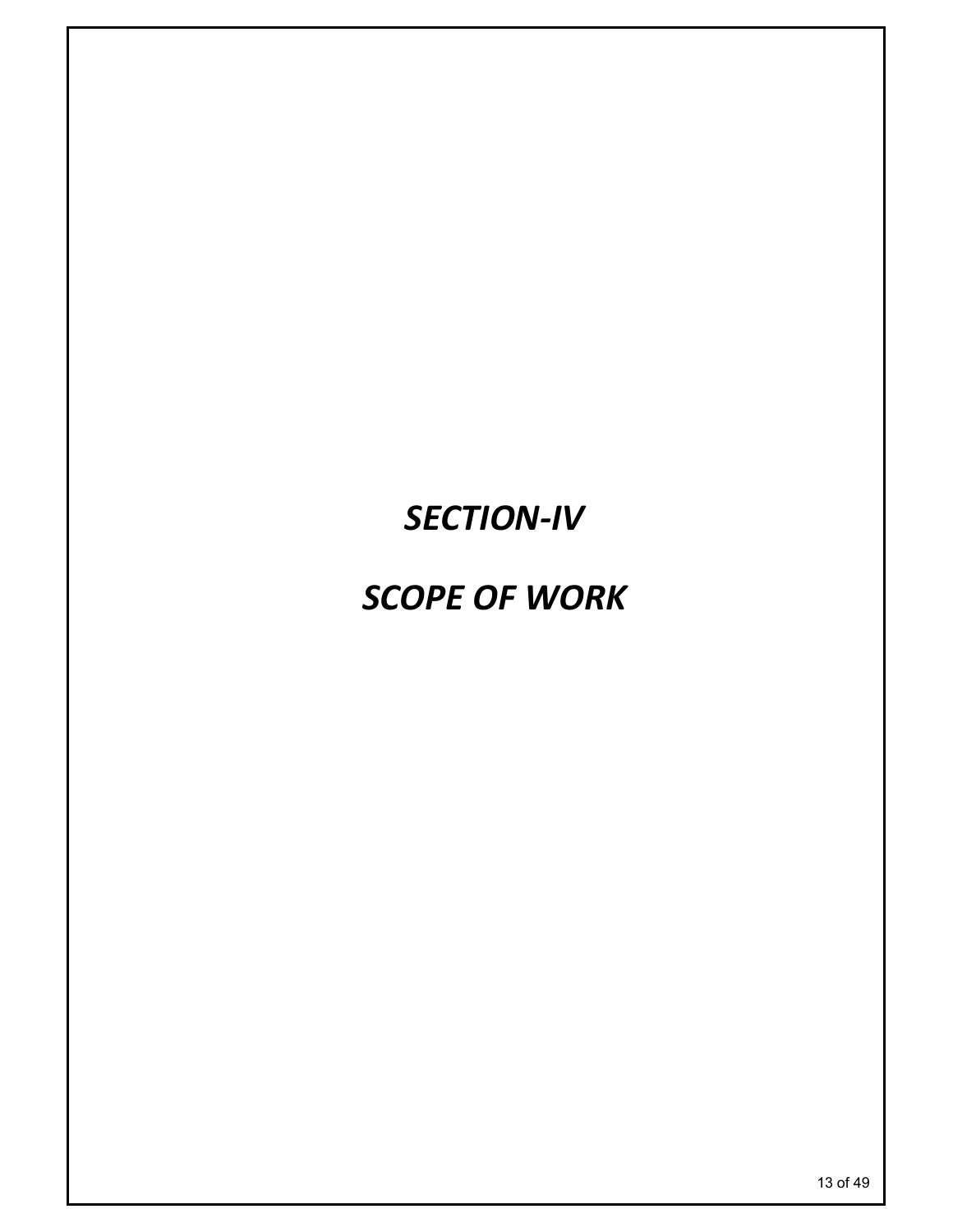## **4.1. Scope of Work**

Proposals are sought from eligible bidder for providing Wi‐Fi services on Service Model Including (Supply, Installation, Commissioning and Operations & Management) for **Gujarat Police Training, Karai, Gandhinagar** for 5 years.

#### **The scope of work broadly covers the followings:**

- 1) Each bidder should conduct its own surveys and analysis and should check the accuracy, adequacy, correctness, reliability and completeness of the assumptions, assessments, statements and information contained in this RFP and provide suitable solution to meet the requirements.
- 2) The Successful Bidder is responsible for providing end-to-end solution for setting-up (required Hardware at central & edge locations, software, including all hardware/software licenses, Internet Bandwidth, SMS gateway) and O&M of Wi‐Fi infrastructure during the contract period at **Gujarat Police Training, Karai, Gandhinagar**. The proposed design should cover all areas of respective institute and the connectivity should be drop‐free and seamless.
- 3) The proposed solution must have capability to provide network isolation i.e. Institute's Wi‐Fi network and its internal LAN network will not be allowed to use each other's services in any case.
- 4) AP realignment on need basis for better coverage and service has to be done by the bidder.
- 5) Shifting of AP within the campus only on need basis should be done by the bidder without any additional cost to the TENDERER.

#### 6) **Design parameters of the Proposed solution**:

- i. The main scope will be to design a Wi‐Fi Infrastructure at respective institutes with min two SSID.
- ii. Devices on an organization's guest WLAN should not be able to connect through that WLAN to devices on the organization's other WLANs. This helps to protect the organization's other networks and devices from external devices and users.
- iii. The selected bidder will submit solution document including location of all access points and its coverage area to cover entire campus area which should not affect desired performance or seamless connectivity shall include no. of Access Points (Mix of outdoor/indoor Access points as per the site requirement) at the various locations specified/selected by institute based on the actual site survey report prepared and submitted by the successful bidder.
- iv. It is envisaged that the Wi-Fi services created shall provide seamless coverage within its range and provide seamless transition within campus as well as between different access points of the proposed Wi‐Fi Infrastructure.
- v. The Authentication periodicity of the Internet users should be configurable based on policy such as time duration, no. of days etc.
- vi. The bidder will have the flexibility to provide internet bandwidth at institute level with rate limit, time‐based access.
- 7) The bidder will have to install the Access Points at suitable location to receive the maximum coverage of the Wi‐Fi. However, in case of feasibility problem AP's should be mounted/realigned properly over the pole/roof or wall considering strength and safety as per site requirement. Further, bidder is responsible for supply, installation, commissioning and maintenance of such mounting structure for AP's (as per requirement) along with required clamp, cable (Active & Passive) and all accessories at each site/location without any separate cost to the TENDERER/Institute.
- 8) The proposed solution should allow the TENDERER/Institute to have the complete user management and monitoring rights for the Wi‐Fi network created for the project.
- 9) The solution should have capability to support voice over Wi-Fi services.
- 10) **The access to the User Management/Monitoring Module** for the TENDERER or institute or its authorised agency should be given as a part of the solution and should support features such as Dash board, SLA Monitoring, MIS Reports, User authentication through OTP (One Time Password) on mobile no.
- 11) **Logs of Wi‐Fi usage:**
	- i. The Bidder shall be further responsible for keeping log of Wi‐Fi services to be utilized by the end users such as IP details, URL Visited, time stamp/time details, End User Authentication, Mobile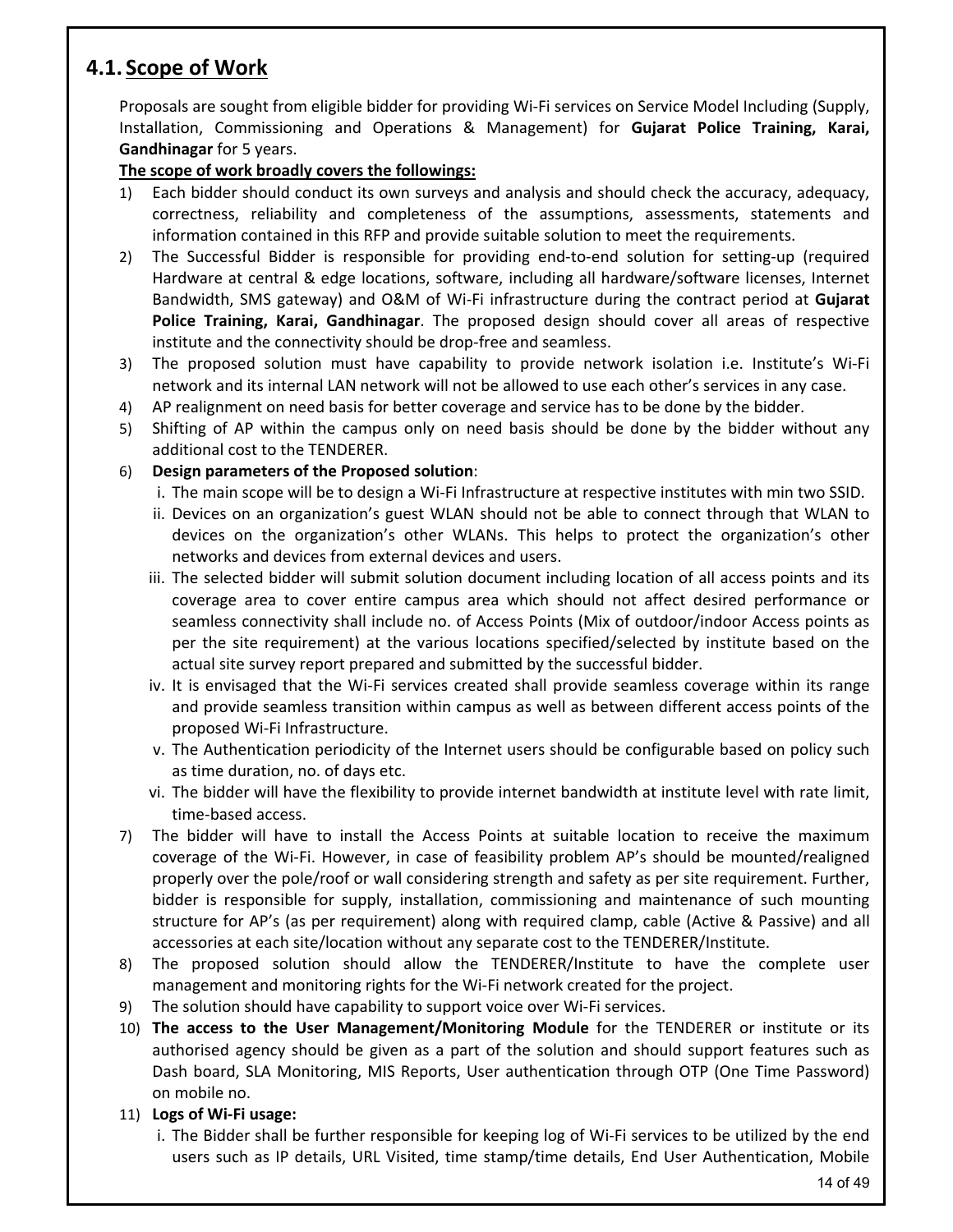No. MAC & IP addresses, access time, duration, data consumed, etc. to meet the compliance with all Regulatory and Legal guidelines issued by Department of Telecommunications/TRAI from time to time.

- ii. The TENDERER may at any time ask the bidder to provide logs from the storage and maximum log retrieval time allowed is 8 hours.
- iii. The bidder is free to maintain the logs at the respective institute level, however the same has to be fetched and provided to the TENDERER/Institute on a single platform.
- 12) **The Web & Mobile App based user access Portal (Captive Portal) Solution should have the following functionality**:
	- a) User registration/login through captive portal or mobile application along with OTP based authentication.
	- b) The Web/WAP page should support various all handheld devices such as Smart Phone (Android, iOS), Tablets, computers, laptops etc.
	- c) For logging into the AP at client end, the bidder will make a mobile app (Android, iOS platform) to allow signing into the network through mobile app.
	- d) It should allow customization like branding, Publication of information, payment options, user manual & FAQ etc. on captive portal/Mobile App throughout the contract period.
- 13) The solutions should be capable to categorise the users, groups, as and when required by the TENDERER/Institute.
- 14) The proposed solution should be capable of generating various MIS reports on a dashboard in graphical/pictorial representation such as:
	- i. No. of Users with details: IP details, MAC ID, Access Point, duration, Channel Wise etc.
	- ii. Internet Usage: User wise, Access Point/ Location wise etc.
	- iii. Total Bandwidth Available on each AP/Hotspot and its Usage
	- iv. Bandwidth utilization per AP, Users/Devices
	- v. All MIS Reports related to SLA & project Monitoring.
	- vi. Change management reports: Configuration, firmware, patches, upgrades etc.
	- vii. Data usage and billing details
	- viii. Any other reports that may be required from time to time
- 15) Proposed wireless solution is intended to provide 24x7 wireless Internet access at institute.
- 16) Power, space will be provided by the respective Institute.
- 17) The bidder is also responsible to ensure that the device is protected against any electrical surge/spikes. In order to achieve the same bidder may install surge protector, have earthing, etc. if required without any additional cost.
- 18) Access points, associated network devices like switches and routers will be on service basis to **Gujarat Police Training, Karai, Gandhinagar**. All devices and services like WLAN Controller, Authentication, Authorisation and Accounting (AAA)/ RADIUS, SMS Gateway, customisation and branding of services, will be quoted by the bidder on a cloud service including all management of all events scheduled during contract period.
- 19) The bidder will be responsible to carry out survey of site for complete understanding of the scope or limitations at the site. The successful bidder will have to ensure seamless integration of its cloud AAA platform with the supplied Access points.
- 20) If required, the bidder will do a proof of concept to show its features and deliverables.
- 21) The cloud platform proposed by the bidder should be fully secured.
- 22) All the components required for successful delivery of the project and services would be supplied by the bidder without any additional rental cost to the Tenderer.
- 23) The bidder will be responsible for end to end process and operations of Wi-Fi services including SMS gateway and other associated services.
- 24) Authentication, Authorisation and Accounting (AAA), user data logs, reporting will the responsibility of the successful bidder without any extra cost to the Tenderer on event basis during contract period.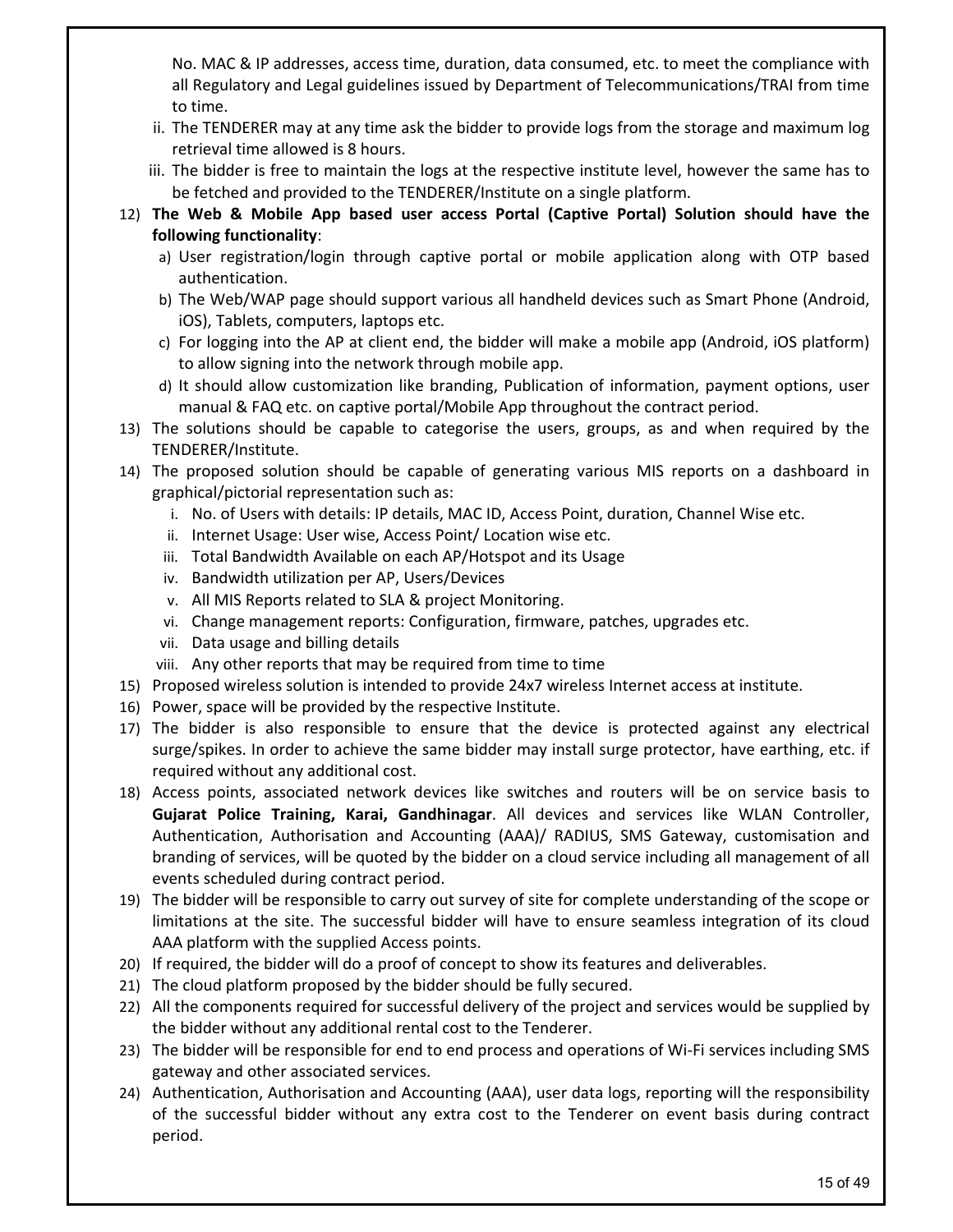- 25) The successful bidder's cloud platform should have SMS gateway integrated for online OTP delivery through SMS gateway.
- 26) The platform proposed should have in built customisations like session limiting, bandwidth limiting, etc. from day one. The successful bidder will be responsible for end to end services management of Wi‐Fi.
- 27) The proposed cloud platform should support at least 1000 concurrent users/devices from day one and should be scalable if required during the contract tenure.
- 28) The provided platform should have an uptime of 99% or more per AP during the contract period.
- 29) The successful bidder will submit reports of user logins, user sessions, user device and its OS, locations and mobile numbers, etc. for every event or as and when required.
- 30) Bidder has to consider racks and other passive infrastructure in their scope to derive their bid rental cost.

#### 31) **Internet Bandwidth Provisioning**:

- i. Internet bandwidth is to be provided at respective institute.
- ii. The solution must be designed by the bidder in such a way that the user gets download internet speed of at least thrice than the Upload Speed.
- iii. The bandwidth refers to the download bandwidth.
- iv. **Last Mile:** The internet Bandwidth has to be provided on fibre/copper. Further bidder is required to provide all last mile equipment active & passive cabling etc. at all such locations.
- v. TENDERER/Institute will randomly check the availability of the required internet bandwidth, in case if it is found to be less than the ordered bandwidth more than 3 times in any Quarter, the TENDERER may terminate the contract and forfeit the PBG.
- 32) Proposed wireless solution should conform to applicable WPC regulations for use of license‐free spectrums in terms of EIRP. A declaration to this effect must be submitted which must be supplemented by periodic compliance reports during the project period.
- 33) The number of Site/locations mentioned in this RFP may increase during the duration of the project, therefore for the future orders, the bidder should supply Access Points of quoted make only complying to the technical specification of the RFP at the discovered prices only. The Bidder shall adhere to all the technical as well as commercial terms irrespective of the location of the Site.
- 34) The Bidder will have to carry out an initial assessment of the site locations of respective institutes.
- 35) **Help Desk Support**:
	- a) The Bidder will provide Helpdesk services for assistance or registration of user complaints through various medium like Voice Call/SMS/Email of ticket generation system. Bidder is responsible for coordination, complaint booking and follow-up, complaint resolution for each complaints/request booked at the helpdesk provided by the bidder.
	- b) On ticket generation at the helpdesk, the calls pertaining to the Wi-Fi infrastructure created under this RFP will be allotted to the bidder for further resolutions of the complaints booked.
	- c) After rectifying the said compliant, bidder is required to update the resolution/call‐closure to the TENDERER/Institute and the confirmation for the rectification shall be done on visibility in the deployed NMS.
	- d) The bidder will further have to provide and publish a trouble shooting guide and necessary training for the provided onsite manpower to provide L1 level support to the end user.

## **4.2. Functional/ Technical Requirement:**

Below mentioned are minimum required functional and technical requirement of the Key components of the proposed solution.

- a) Bidder is responsible for setting up Wi-Fi solution including AP, controller, central side infrastructure like network switch, router, firewall/UTM, and edge locations devices like surge protector/UPS and other required equipment.
- b) Solution should comply with other applicable norms/ standards/ guidelines of the Government of India/ DoT/ TRAI.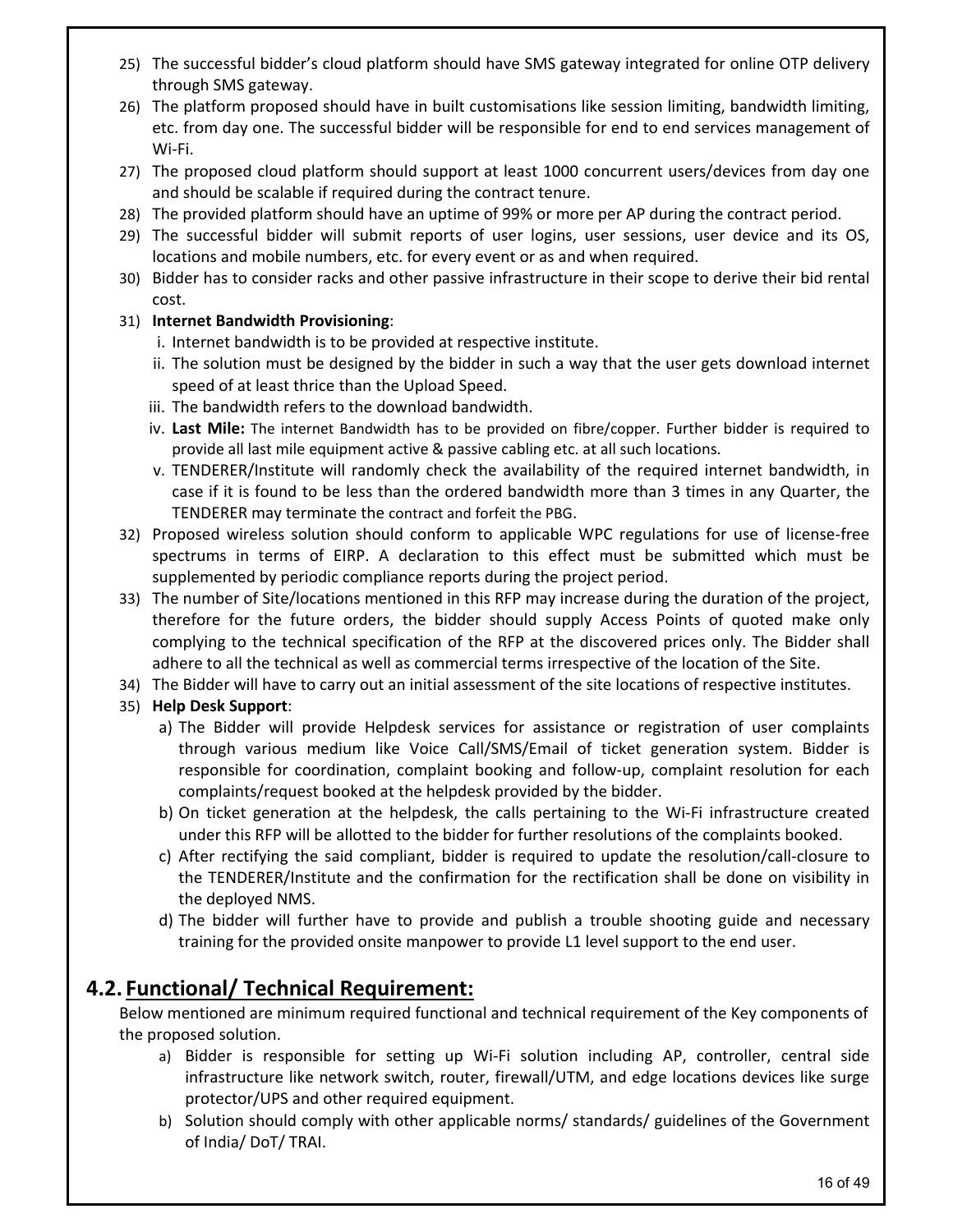### **4.2.1 Access Point:**

- a) Access point shall allow wireless access through various types of devices like all smart phones (Android, iOS), laptops, tablets, desktops etc.
	- i. Should support IEEE 802.11 ac at a minimum and be backwards compatible to IEEE 802.11a/b/g/n standards with dual radio 2.4 Ghz and 5 Ghz.
	- ii. AP shall support all security guidelines prescribed by Government of India (and updated from time to time) for APs
	- iii. AP shall support QoS for voice over Wi‐Fi.
	- iv. Minimum data transfer rate of 150 Mbps
	- v. Minimum 70 Meters radial coverage for Outdoor Access Point
	- vi. Minimum 50 concurrent users/devices @ each radio
	- vii. Should support min 2 SSID
	- viii. Should provide seamless roaming within the Gujarat Police Training, Karai, Gandhinagar campus network.
	- ix. Interference detection and avoidance for both Wi‐Fi and non‐Wi‐Fi interferes
	- x. Should also allow Signal rejection for 3G/LTE/WiMAX in a co‐Located environment
	- xi. Operating ambient temperature for Outdoor AP should be 0° to 55°C
- b) The Outdoor Access point shall be IP65 or better rated for dust and water Ingress protection.
- c) The Outdoor AP should provide dual band Omni directional antenna either internal or external as required.

## **4.2.2 Controller:**

- i. Controller should have auto discovery of connected Access points
- ii. It should support Interference detection and avoidance
- iii. Controller should support load balancing
- iv. The controller should perform auto channel selection
- v. Controller can be on‐premises or cloud based

## **4.2.3 Features of the Wi‐Fi Solution:**

- a) Bidder has to provide functionalities of all the components like WLAN Controller, Authentication, Authorization and Accounting (AAA)/RADIUS, Active directory/LDAP integration, SMS Gateway, Captive Portal, customization and branding of services.
- b) The solution should be able to provide time-based, user-wise visitor/guest Wi-Fi internet access to users.
- c) The proposed solution should be able to manage the access points installed during the contract period and its concurrent users/devices, with the subsequent expansion plan and coverage of the Wi-Fi services, the system should be able to cater to the increased no. of AP's and users accordingly.
- d) The successful bidder will have to ensure seamless integration of its AAA platform with the supplied Access points. The user Authentication should be done through SMS based OTP sent to the user's mobile number. SMS push to the telecom service provider should happen in less than 5 seconds.
- e) The solution should have an integrated security capability such as content filtering, blocking of malicious attacks, etc. to provide security to the overall network infrastructure.
- f) Solution should allow policy level blocking i.e. initial policies to begin with should be to block pornography, torrents, pirated, poker/casino related website and contents.
- g) Solution should block traffic based on users, groups, ports, URL, keyword, etc.
- h) Solution should have the ability to block or manage traffic based on QoS.
- i) Solution should be IPv4 and IPv6 compliant
- j) Solution should detect DDoS attacks and rogue Aps
- k) Should support user/device base traffic rate limit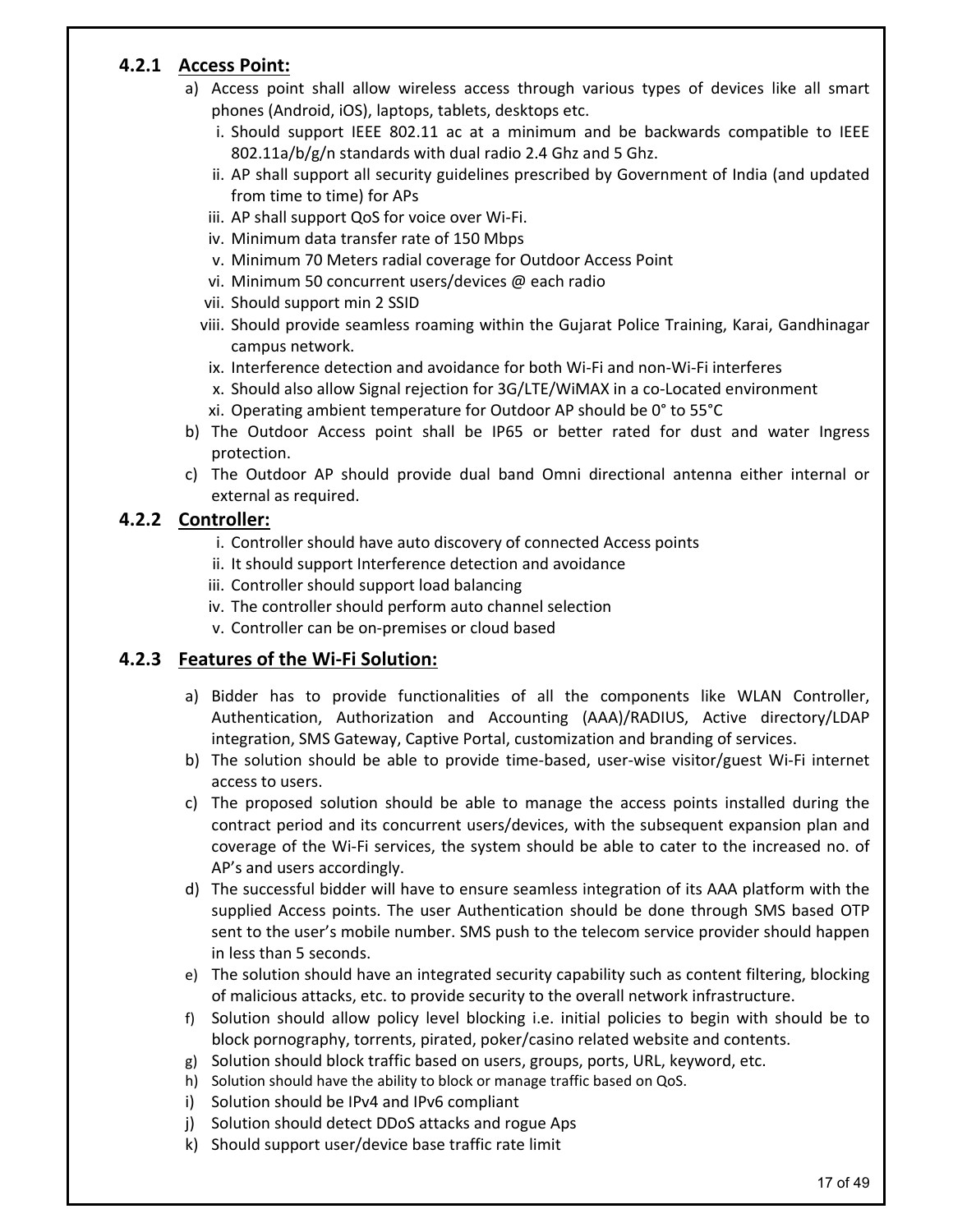l) Solution should provide seamless Wi‐Fi connectivity

## **4.3.Roles & Responsibilities:**

| S/N           | <b>Stakeholders</b> | <b>Roles and Responsibilities</b>                                                                                                                                                                                                                                                                                                                                                                                                                                                                                                                                                                                                                                                                                                                                                                                                                                                              |  |  |
|---------------|---------------------|------------------------------------------------------------------------------------------------------------------------------------------------------------------------------------------------------------------------------------------------------------------------------------------------------------------------------------------------------------------------------------------------------------------------------------------------------------------------------------------------------------------------------------------------------------------------------------------------------------------------------------------------------------------------------------------------------------------------------------------------------------------------------------------------------------------------------------------------------------------------------------------------|--|--|
| $\mathbf{1}$  | Successful Bidder   | End-to-End creation of Wi-Fi Infrastructure Design, Supply, Installation,<br>$\bullet$<br>testing, Commissioning and O&M of the proposed solution.<br>Detailed Survey/feasibility study report.<br>$\bullet$<br>Provisioning of Internet Bandwidth for Wi-Fi services.<br>$\bullet$<br>Provisioning of required and necessary manpower for the successful<br>$\bullet$<br>running of the project.<br>Provisioning of WLAN Controller, all licenses User management system,<br>$\bullet$<br>SMS Gateway and other required infrastructure and accessories for<br>contract period.<br>Adherence to the regulatory requirements like keeping log of end user<br>$\bullet$<br>of Wi-Fi services.<br>Adherence and compliance to the defined SLA, Submission of MIS<br>$\bullet$<br>reports.<br>Providing dashboard for the network monitoring and real-time status of<br>$\bullet$<br>the project. |  |  |
| $\mathcal{P}$ | TENDERER/Institute  | To provide the requisite access permission, space and raw power to the<br>$\bullet$<br>Bidder for installation of equipment's at site locations.<br>Approval of feasibility study report for implementation of Wi-Fi<br>$\bullet$<br>infrastructure<br>Payment to successful bidder as per the payment schedule                                                                                                                                                                                                                                                                                                                                                                                                                                                                                                                                                                                |  |  |

## **4.4. Deliverables:**

#### **4.4.1 Wi‐Fi Infrastructure:**

- i. The bidder shall provide and end-to-end solution including Design, built, operate and maintain all Infrastructure related to the provisioning of the Wi‐Fi services under the project.
- ii. The TENDERER/Institute shall not pay any extra cost for any other component/service required for successful running of the proposed solution other than the those mentioned in the Price Bid during the contract.
- iii. The Overall Ownership of the field assets proposed for the Wi‐Fi solution (Access Point's, Switch, Router, UPS etc.) shall remain with the TENDERER/Institute even after the project completion.
- iv. In case of default/un‐timely exit, the TENDERER/Institute may appoint/bring onboard another agency for the successful completion of the project.

#### **4.4.2 Standards and policies:**

- i. The Successful Bidder shall ensure a secure Internet connection and access through OTP to all the subscribers with centralized authentication mechanism.
- ii. The successful bidder shall ensure the uniqueness of mobile No. for the use under free session, multiple logins shall not be allowed in any case unless it is allowed by Administrator.
- iii. Wireless access points shall be configured with relevant cryptographic keys to ensure that only authorized and authenticated users can use the wireless service.
- iv. Proposed solution should be secure and in compliance to relevant industry standard security requirements and industry best practices. The Successful Bidder shall suggest and help in deploying various policies at various levels to prevent any intrusion/attacks in the wireless network.

#### **4.4.3 Testing & Commissioning:**

**i. FAT of Hardware/Software installed:**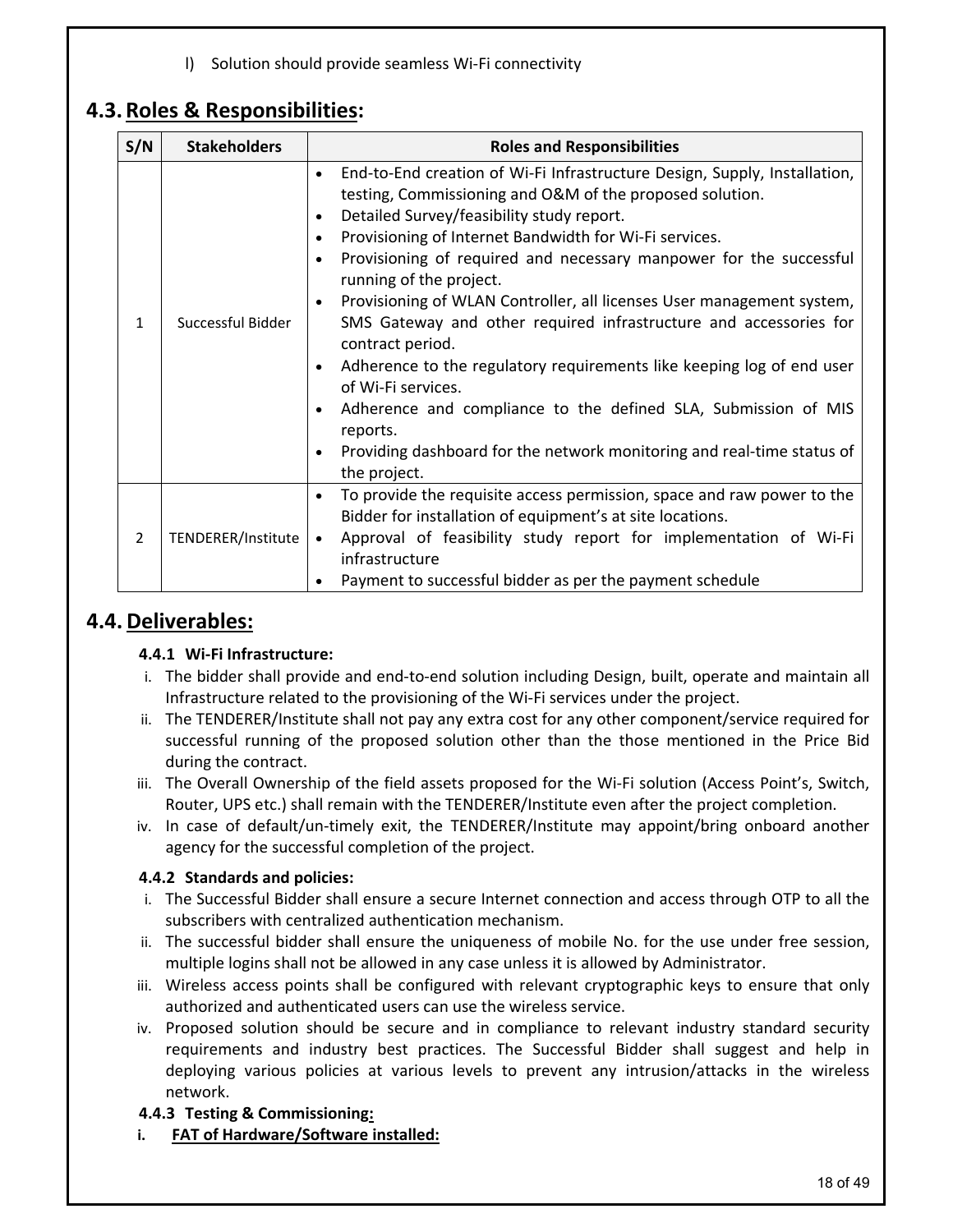- a) FAT of Hardware/Software like Access point installed at various locations will be deemed commissioned on discovery of the Access point in the NMS along will all other last mile devices.
- b) Further, Successful bidder in coordination with the TENDERER/Institute and its representatives is required to conduct following tests to verify the health of the installed Wi‐Fi infrastructure:
	- **Signal Strength, file‐transfer rate, and network authentication:** As per the TEC standards, these should be conducted by the TENDERER or any other representatives authorized by TENDERER/Institute.
	- $\Rightarrow$  Latency: Latency from any connected node to Wi-Fi controller/switch should be <=1ms. And latency to internet should be <=50 ms.
	- $\Rightarrow$  **SSID**: The SSIDs configured should be discoverable by any 802.11n/ac wireless enabled device.
	- $\Rightarrow$  **Download Speed**: TENDERER/Institute or any other authorized representative should conduct a file download test from any device to verify the effective bandwidth/throughput which should be as per requirement and SLA within the campus.
- c) The successful bidder shall be responsible for obtaining installation and commissioning certificate (Sign‐off) on completion of the work as per the scope of work.
- d) The Successful bidder shall be responsible for rectification of discrepancies identified by the TENDERER/Institute/any other authorised representative while conducting FAT. Further on rectification of all the discrepancies identified during the FAT will be re-conducted or if agreed FAT will be signed.

#### e) **Documentation**:

- ii. The Successful Bidder shall provide technical documentation with network layout with equipment Installed.
- iii. Successful bidder should provide basic operational document to TENDERER/Institute i.e. how to use Wi-Fi Network and Guest network, how to use captive portal and mobile application, how to configure and reset user access password etc.

#### **ii. Security:**

- a) The entire Wi-Fi network should be fully secure, data communication between devices should take place in encrypted form through multiple authentication mechanisms such as WPA or latest should be implemented by the successful bidder.
- b) The successful bidder has to ensure compliance with all Regulatory and Legal guidelines, norms/ standards/ guidelines issued by Government of India /Department of Telecommunications/TRAI from time to time.
- c) **Logs**: compliance of authentication, usage, URL's visited or any other compliance that may be required as per the guideline of TRAI/DoT.

## **4.5. Operations and Maintenance:**

#### **4.5.3 Operations and Monitoring of the Project Infrastructure:**

- a) The Successful Bidder shall be responsible for day to day operations and maintenance for a period of 5‐years from the date of commissioning of the project.
- b) The successful bidder shall be responsible to manage all the Wi-Fi operations, activities, events scheduled during the contract period.
- c) It shall be the responsibility of the Successful Bidder to ensure that all software/firmware etc. should be updated for patches/release etc. periodically.
- d) Bidder is also responsible for periodically security testing of the network to ensure any malware/unauthorized traffic flow from the network. The Report for the same has to be submitted to the TENDERER/Institute on half yearly basis.

#### e) **NMS for Performance Reporting**

i. The Successful bidder shall operate and maintain a Network Management System (NMS) and SLA and Performance Monitoring System for the complete Wi‐Fi Network. The Access to the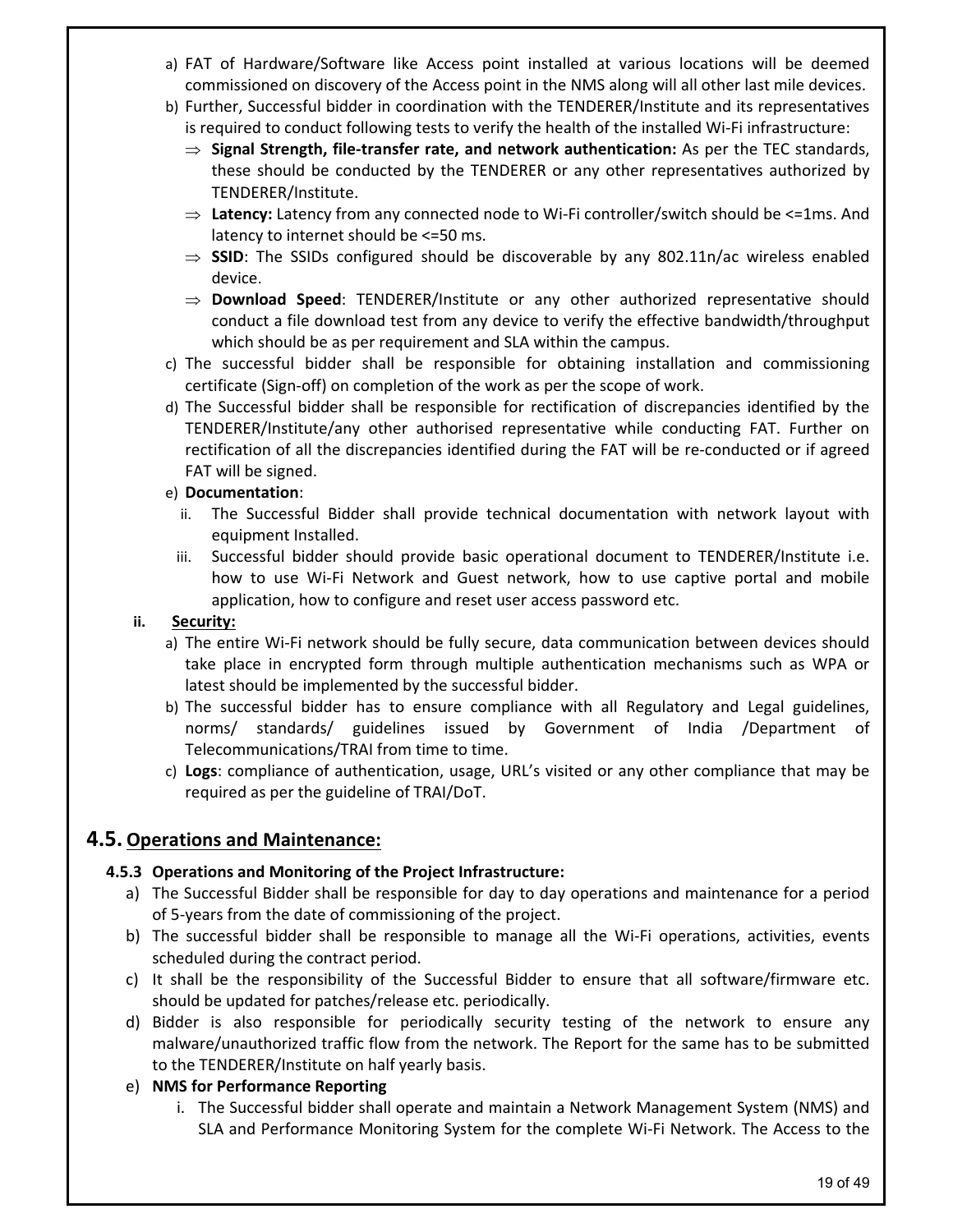NMS has to be provided to the TENDERER/Institute with full admin Rights for monitoring of the Wi‐Fi Infrastructure.

ii. The NMS system shall be configured to automatically discover all manageable elements through IP/SNMP at regular intervals in order to determine their status and working

#### **iii. System generated Reports by NMS:**

- o Network Device Performance Report.
- o Connectivity Report
- o Asset Report
- o Network and Bandwidth Utilization Report (s)
- o Successful bidder would generate and provide Reports as stated above periodically. Bidder shall also be under obligation to provide any other reports as asked by the TENDERER/Institute.

#### **4.5.3 Manpower Requirement:**

The minimum requirement of manpower, their qualification and responsibility of each resource is given below:

| S/N | <b>Designation</b>  | <b>Nos</b> | Location                                     | Educational<br>Qualification                            | <b>Professional Qualification</b>                                                                                        |
|-----|---------------------|------------|----------------------------------------------|---------------------------------------------------------|--------------------------------------------------------------------------------------------------------------------------|
|     | Network<br>Engineer |            | Respective<br>Institute<br>within<br>Gujarat | BE/B.<br>Tech/Diploma<br>in (EC/CS/IT) or<br>equivalent | Minimum 2 years of experience with handling IT-<br>Network<br>operations<br>managing<br>and<br>LAN/WAN/MAN/Wi-Fi Project |

a) The bidder has to ensure that appropriate qualified manpower with requisite skill sets is deputed at the respective institute defined in the above table. The bidder shall depute the resources as per the requirements for carrying out the O&M Activity, manage all events and maintaining the SLA during contract period.

- b) This is minimum indicative list of resource and based on actual requirements, the bidder may deploy any number of resources to meet the SLA. The TENDERER/Institute shall not pay any cost for additional resources required to operate, maintain, monitor & manage the SLA. In case support staff is not available or is on leave, the bidder is required to provide the alternative personnel with same or higher technical capabilities of the non‐available personnel.
- c) The bidder shall be responsible for the deployment, transportation, accommodation and other requirements of all its employees required for the execution of the work and for all costs/charges in connection thereof.
- d) The bidder shall provide and deploy "dedicated on site manpower" for carrying out the work, only those manpower resources who are skilled and experienced in their respective trades and who are competent to execute or manage/supervise the work in a proper and timely manner as per the RFP.
- e) The bidder shall maintain backup personnel and shall promptly provide replacement of every person removed pursuant to this section with an equally competent substitute from the pool of backup personnel.
- f) In case of change in its team composition owing to attrition the Successful Bidder shall ensure at least a week of time-overlap in activities to ensure proper knowledge transfer and handover/takeover of documents and other relevant materials between the outgoing and the new member.
- g) Also, if any Wi-Fi services is created during the tenure of the project will remain in service till the expiry of the contract. For example, any AP(s)/devices implemented in the fourth year of the project tenure will continue to be in service till the completion of the fifth year.
- h) If successful bidder does not deploy the required specified quantity & quality of manpower as per RFP or a person deployed is not reporting to the duty in a week time, there would be a penalty per person per day i.e. Rs.5000/week and will be deducted from the quarterly payment.

#### **Roles and Responsibilities on onsite manpower:**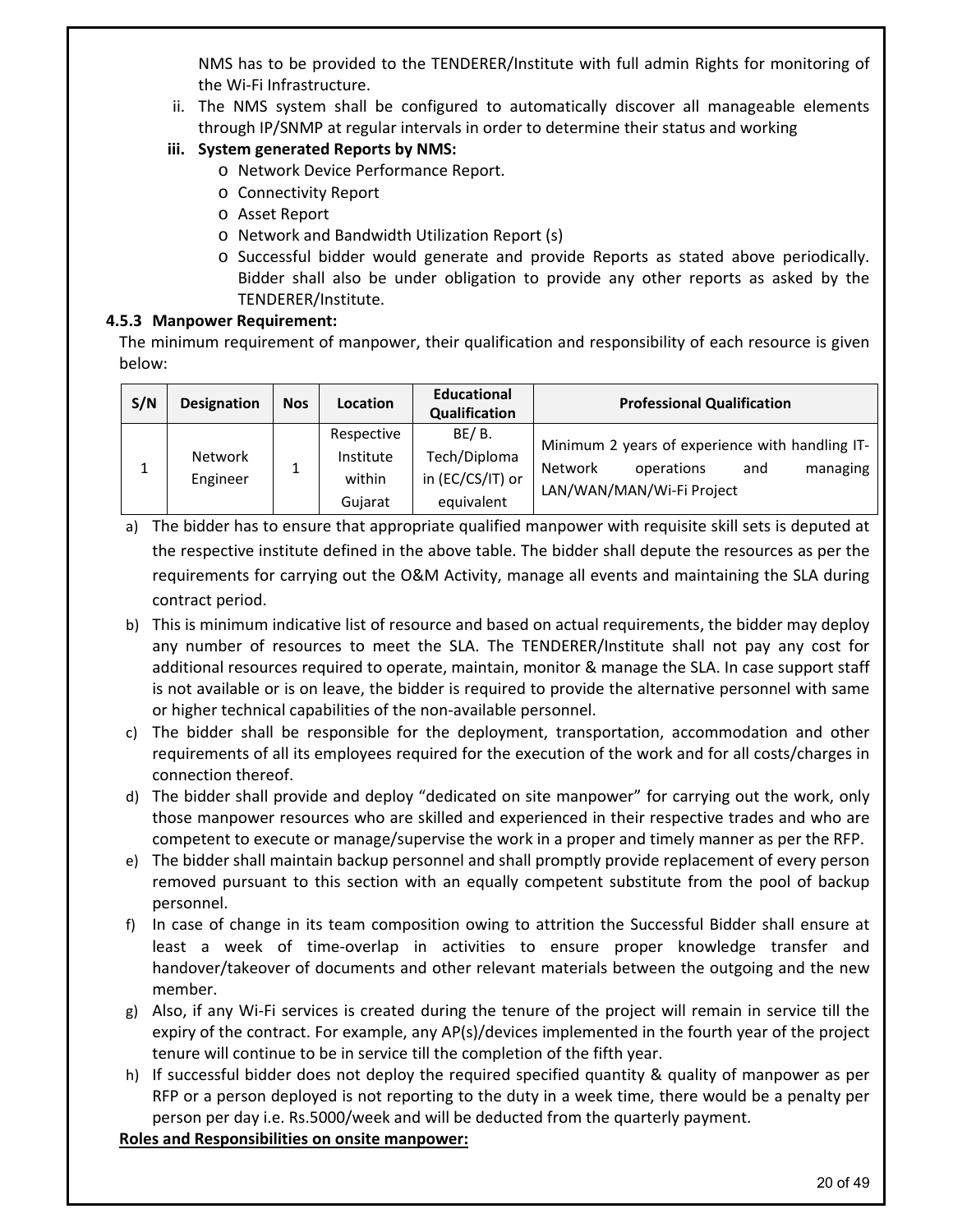- a) Configure, manage and maintain Wi‐Fi services during the contract period.
- b) Creating new Wi-Fi user/group, guest access, access or block policy, SSID, etc. as and when needed.
- c) Responsible for day‐to‐day IT Network monitoring, operations and management.
- d) Responsible for monitoring of adherence to defined SLA.
- e) Maintaining internet connectivity and availability.
- f) Co-ordination with various stakeholders / agencies for resolution of issues/problems etc.
- g) Overall deployment, Integration, upkeep and maintenance of all the IT components
- h) Trouble shooting and providing necessary L1 level support to the end user(s).
- i) End-to-End Wi-Fi event management of all events or programs scheduled during contract period.
- j) Regular submission of various MIS reports on regular basis or on demand.
- k) Any other activities as and when required by TENDERER/Institute during the contract.

#### **4.5.3 Preventive Maintenance:**

The bidder shall also be responsible for the preventive maintenance and perform the below mentioned activities as a part of the regular preventive maintenance schedule during contract: 

- a) The bidder shall carry out Preventive Maintenance (PM), including cleaning, dusting and upkeep of interior and exterior, of all hardware and devices every 6 months and should record such preventive maintenance activity carried out every time and appropriate report of the same should be submitted to TENDERER/Institute on regular basis.
- b) Check all connectors and fiber points for any damage/cuts etc., in case found faulty the same has to be repaired and replaced without any cost to TENDERER/Institute.
- c)AP realignment/shifting on need basis for better coverage and service, the same has to be done without any additional cost to the TENDERER/Institute.

#### **4.6. Implementation Timelines**:

a) The timelines for the implementation of the entire project with respective deliverables, are as mentioned below:

| S/N | <b>Deliverables</b>                                                                                                                                                                                     | <b>Timeline</b>                                           |
|-----|---------------------------------------------------------------------------------------------------------------------------------------------------------------------------------------------------------|-----------------------------------------------------------|
|     | <b>Kick-off Meeting:</b><br>(Submission of Detailed implementation plan/roadmap, Signing of<br>contract agreement and submission of performance Bank<br>Guarantee)                                      | Within 07 Days from date of<br>issuance of Lol/work order |
| 2   | <b>Installation, Commissioning and Go-Live</b><br>(Installation, commissioning and FAT of Edge/site location<br>Infrastructure like Mounting structure, Access Points, Rack,<br>Routers, Switches etc.) | within T+45 days                                          |

Note: T = Kick off meeting Days = Calendar days

- b) It should be noted that delay in the project timelines shall attract appropriate Penalties as per the Penalty clause mentioned in this RFP document.
- c) Successful Bidder requires to submit Device-wise Configuration report stating IP Schema, Routing details etc. along with the installation reports.
- d) **Time line for additional work order, if any:** Bidder is responsible for commissioning of additional orders within 30 calendar days from the date of additional work order.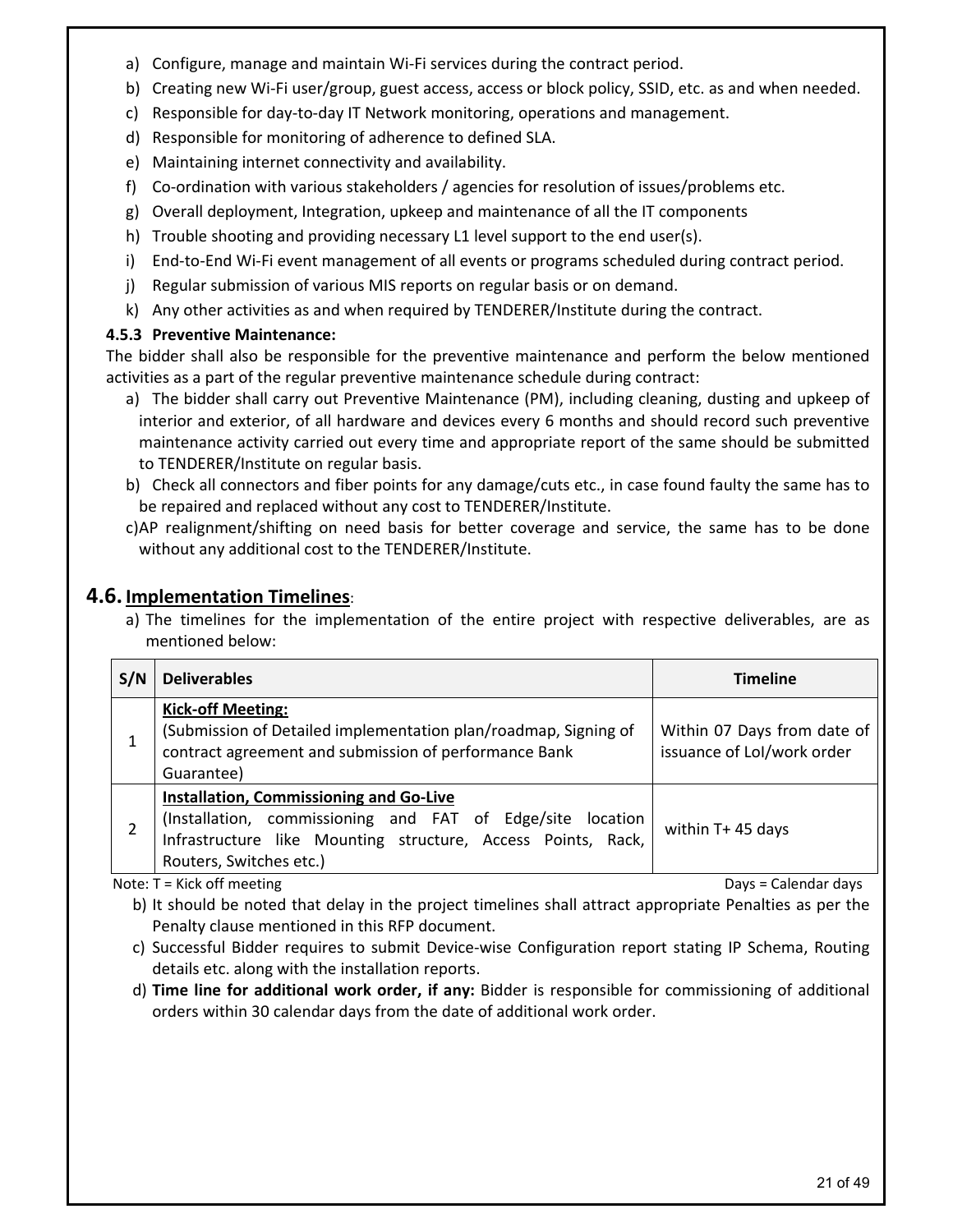22 of 49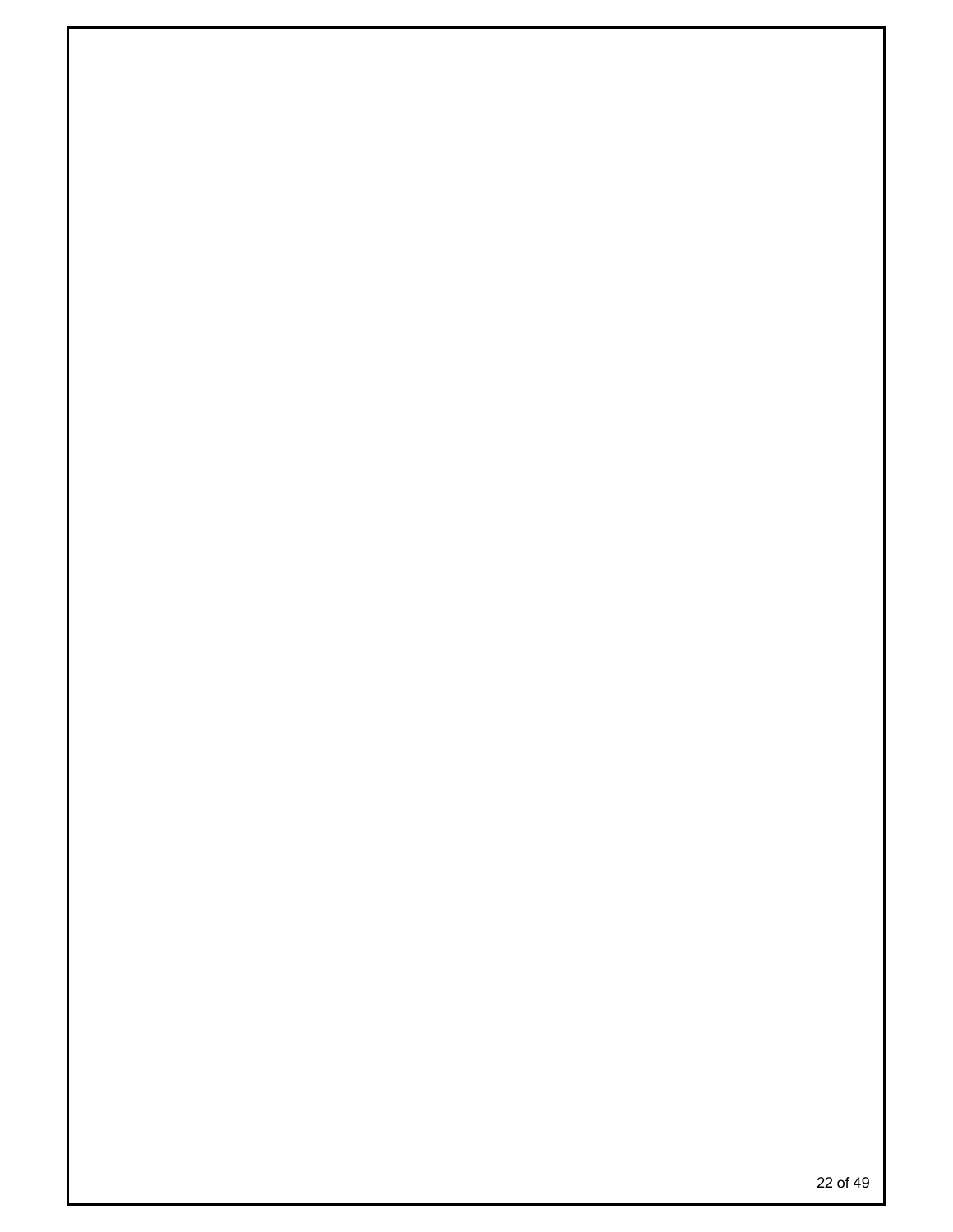## *SECTION‐V*

## *INSTRUCTION TO BIDDERS*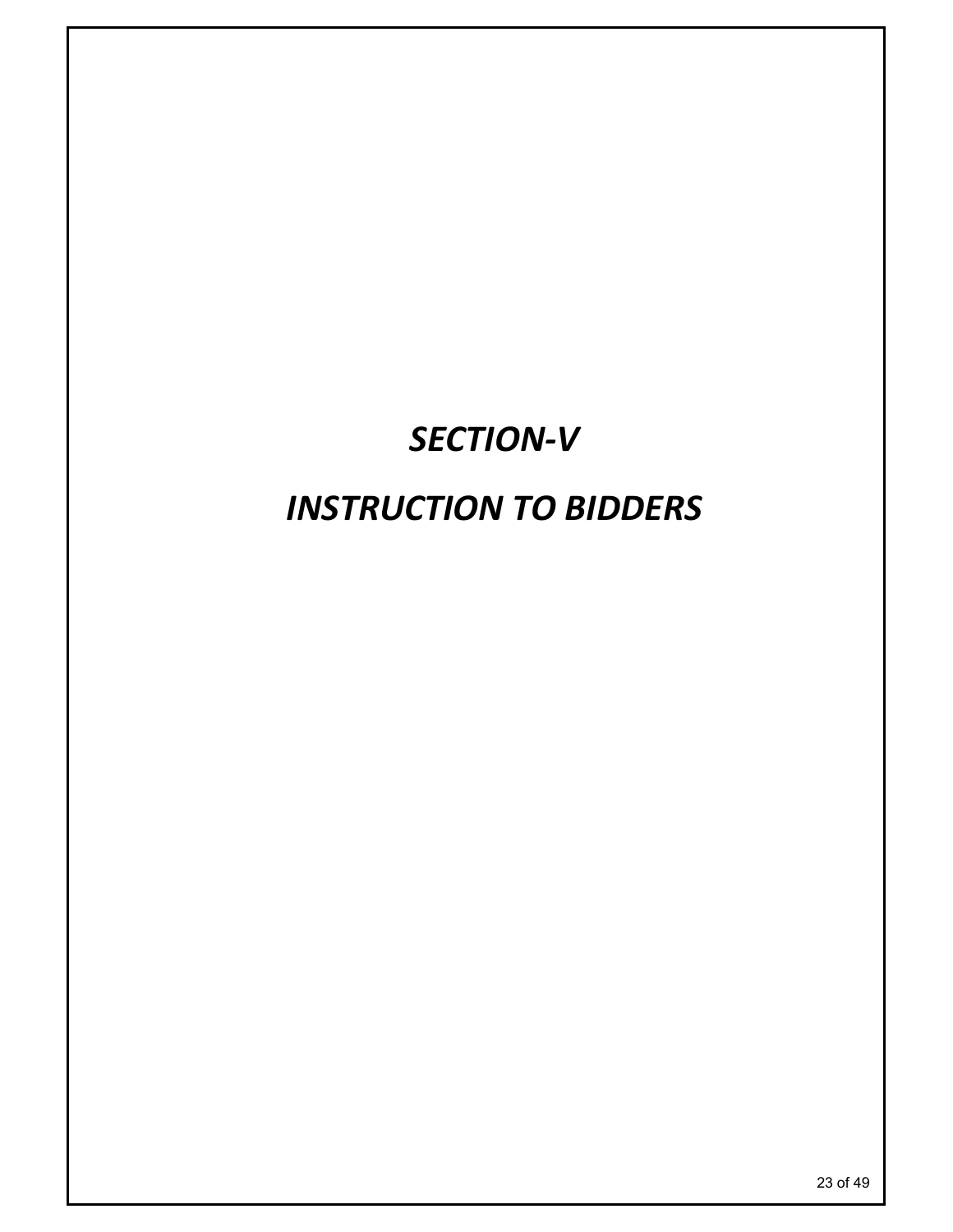## **5.1 GENERAL INSTRUCTION TO BIDDERS**

All information supplied by Bidders may be treated as contractually binding on the Bidders on successful award of the assignment by the TENDERER on the basis of this RFP. No commitment of any kind, contractual or otherwise shall exist unless and until a formal written contract has been executed by or on behalf of the TENDERER. Any notification of preferred bidder status by the TENDERER shall not give rise to any enforceable rights by the Bidder. TENDERER may cancel this public procurement at any time prior to a formal written contract being executed by or on behalf of GIL.

This RFP supersedes and replaces any previous public documentation, communications, and Bidders should place no reliance on such communications. The TENDERER may terminate the RFP process at any time and without assigning any reason. GIL/Institute make no commitments, express or implied, that this process will result in a business transaction with anyone.

### **5.2 COST OF BIDDING**

- **5.2.2** The Bidder shall bear all costs associated with the preparation and submission of the Bid. TENDERER will in no case be responsible for those costs, regardless of the conduct or outcome of the bidding process.
- **5.2.2** Bidder is requested to pay **Rs. 2,950/** as a bid processing fee (Non-refundable) in the form of demand draft in favour of "Gujarat Informatics Ltd." payable at Ahmedabad/Gandhinagar along with the EMD cover. In case of non-receipt of bid processing fees & EMD the bid will be rejected by GIL as non‐responsive.

#### **5.3 BIDDING DOCUMENT**

Bidder can download the bid document and further amendment if any freely available on https://www.gil.gujarat.gov.in and https://www.gil.nprocure.com and upload the same on https://www.gil.nprocure.com on or before due date of the tender. Bidder is expected to examine all instructions, forms, terms, and specifications in the bidding documents. Failure to furnish all information required by the bidding documents or submits a Bid not substantially responsive to the bidding documents in every respect may result in the rejection of the Bid. Under no circumstances physical bid will be accepted.

#### **5.4 CLARIFICATION ON BIDDING DOCUMENT**

Bidders can seek written clarifications on or before pre-bid to DGM (Tech), Gujarat Informatics Ltd., 2<sup>nd</sup> Floor, Block No. 2, Karmayogi Bhavan, Sector‐10, Gandhinagar 382010. GIL/TENDERER will clarify & issue amendments if any to all the bidders in the pre-bid meeting. No further clarification what so ever will be entertained after the pre‐ bid meeting date.

#### **5.5 AMENDMENT OF BIDDING DOCUMENTS**

At any time prior to the deadline for submission of bids, TENDERER, for any reason, whether at its own initiative or in response to the clarifications requested by prospective bidders may modify the bidding documents by amendment & put on our websites. All prospective bidders are requested to browse our website & any amendments/ corrigendum/ modification will be notified on our website and such modification will be binding on them. In order to allow prospective bidders a reasonable time to take the amendment into account in preparing their bids, TENDERER, at its discretion, may extend the deadline for the submission of bids.

#### **5.6 BID SECURITY/ EARNEST MONEY DEPOSIT (EMD)**

5.6.1 Bidder shall furnish, as part of the Bid, EMD (Refundable) for the amount of **Rs. 50,000/‐** (Rupees Fifty Thousand Only) in the form of Demand Draft **OR** in the form of an unconditional Bank Guarantee by Bank Guarantee **(which should be valid for 9 months from the last date of bid submission)** of any Nationalized Bank including the public sector bank or Private Sector Banks or Commercial Banks or Co‐Operative Banks and Rural Banks (operating in India having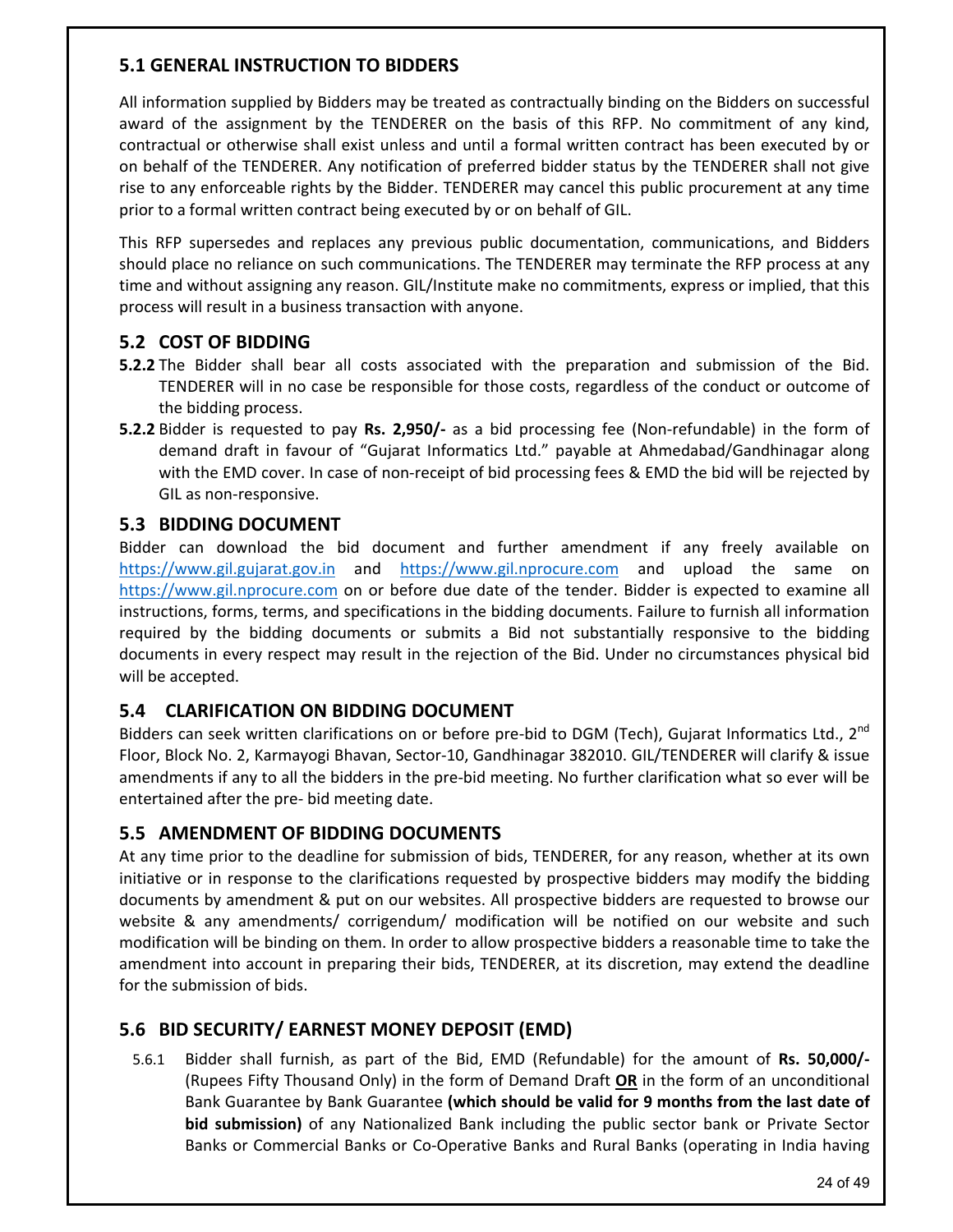branch at Ahmedabad/ Gandhinagar) as per the G.R. no. EMD/10/2018/18/DMO dated 16.04.2018 (http://www.gil.gujarat.gov.in/grs/DMO\_2173\_16\_Apr\_2018\_714.pdf) issued by Finance Department or further instruction issued by Finance department time to time; in the name of "Gujarat Informatics Ltd." payable at Gandhinagar (in the format specified in Annexure III) and must be submitted along with the covering letter.

- 5.6.2 EMD of all unsuccessful bidders would be refunded by GIL within 30 Days on selection of successful bidder.
- 5.6.3 The EMD of successful bidder would be returned upon successful submission of Performance Bank Guarantee as per the format provided in **Annexure III.**
- 5.6.4 EMD amount is interest free and will be refundable to the unsuccessful bidders without any accrued interest on it.
- 5.6.5 The bid / proposal submitted without EMD and Bid Processing fee, mentioned above, will be summarily rejected.
- 5.6.6 The EMD may be forfeited, In case of a Bidder if:
	- i. The bidder withdraws its bid during the period of bid validity.
	- ii. The Bidder does not respond to requests for clarification of their Bid.
	- iii. The Bidder fails to co-operate in the Bid evaluation process.
	- iv. The bidder is found to be involved in fraudulent and corrupt practices
	- v. In case of successful bidder, the said bidder fails:
		- a) Fails to sign the agreement in time
		- b) Fails to submit performance bank guarantee

#### **5.7 LANGUAGE OF THE BID**

The Bid prepared by the Bidder, as well as all correspondence and documents relating to the Bid exchanged by the Bidder and TENDERER shall be in English. Supporting documents and printed literature furnished by the bidder may be in another language provided they are accompanied by an accurate translation of the relevant pages in English. For purposes of interpretation of the bid, the translation shall govern.

#### **5.8 LATE BIDS**

Bids received after the due date and the specified time (including the extended period if any) for any reason whatsoever, shall not be entertained and shall be REJECTED. The bids submitted by telex/telegram/ fax/e‐mail etc. shall not be considered. No correspondence will be entertained on this matter.

#### **5.9 SECTION COMPRISING THE BIDS**

- 5.9.1 The quotation should be scan-able and distinct without any option stated in.
- 5.9.2 All forms / Tables, duly filled-in with necessary proofs, as required and stated in the bid document & supporting documents for eligibility criteria should be uploaded. The bid uploaded shall have the following documents:
	- i. BID SECURITY SECTION: The bid security & bid processing fee (non‐refundable) to be furnished to GIL office in the form of demand draft in favour of "Gujarat Informatics Ltd." payable at Ahmedabad/Gandhinagar before opening of un-price bid. The details are required to be filled in this section.
	- ii. ELIGIBILITY & TECHNICAL SECTION
		- 1.) Financial Capabilities. (In the Prescribed Format Only: ANNEXURE V)
		- 2.) Bidder's Experience. (In the Prescribed Format Only: ANNEXURE VI)
		- 3.) Compliance Statement. (In the Prescribed Format Only: ANNEXURE VII)
		- 4.) Proposed Technical Solution as per the Scope of Work with details of each component/Module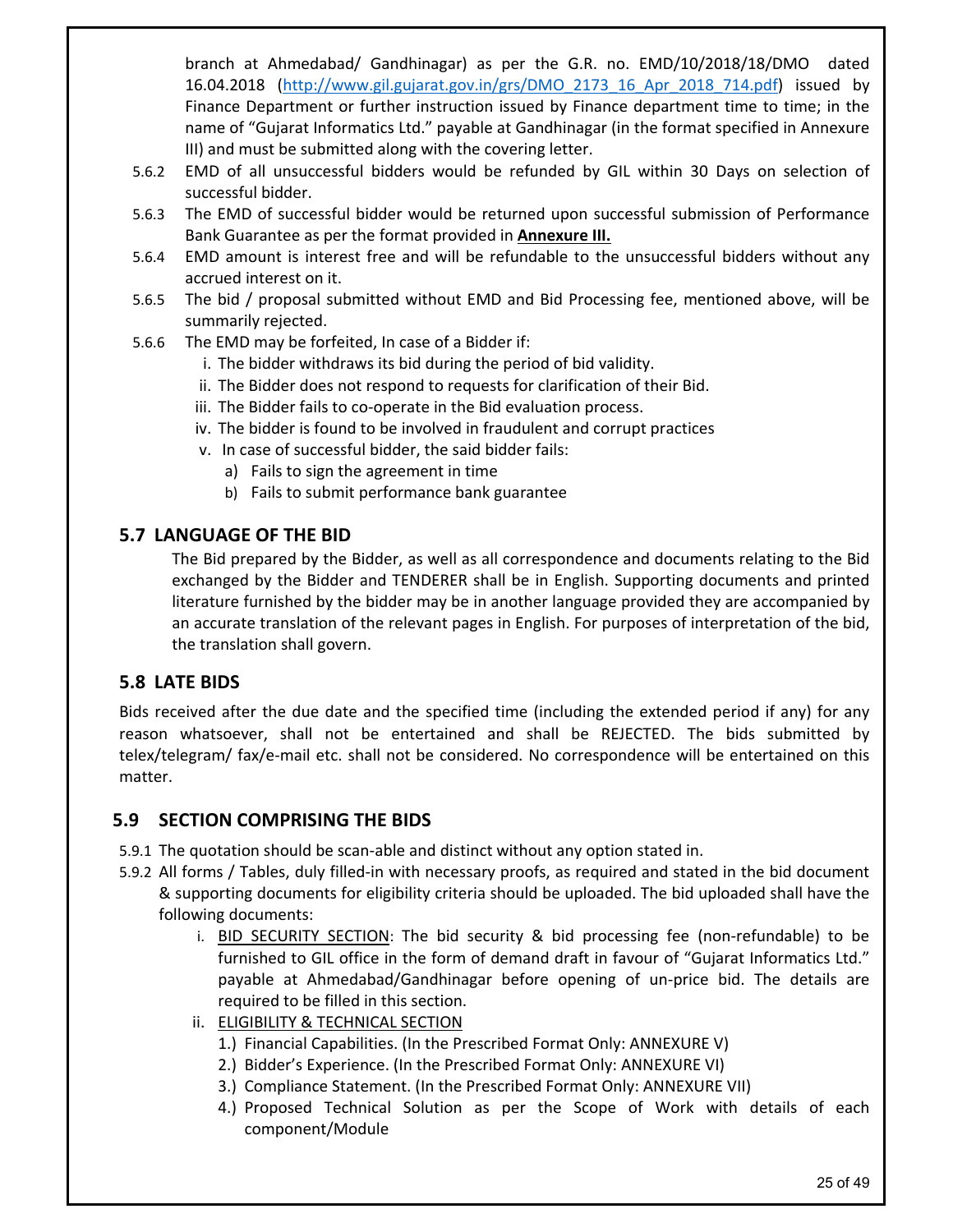- 5.) Proposed Technical Architecture for the project, with details of each project component
- 6.) Detailed Write‐up on the Approach & Methodology for implementing and maintenance of the project.
- iii. PRICE BID SECTION: Priced bid (in the prescribed format only in Section VII)
- 5.9.3 Price shall be inclusive of all freight, forwarding, transit insurance and installation charges. The prices shall strictly be submitted in the given format. Quoted prices shall be without GST. The tax (GST) components as applicable shall be mentioned separately in the respective columns.
- 5.9.4 The bidder should provide calculations (Bill of Material with installation and setup charges, exclusive of taxes) for the quoted items, without which the bid is liable for rejection. Any arithmetical errors in these calculations will be on bidders account.

## **5.10 BID OPENING**

- 5.10.1 Bids will be opened in the presence of Bidder's representatives, who choose to attend. The Bidder's representatives who are present shall sign a register evidencing their attendance.
- 5.10.2 In the event of the specified date of Bid opening being declared a holiday for the GIL, the Bids shall be opened at the appointed time and location on the next working day.
- 5.10.3 The Bidder's names, bid modifications or withdrawals, discounts and the presence or absence of relevant Bid security and such other details as the TENDERER officer at his/her discretion, may consider appropriate, will be announced at the opening.
- 5.10.4 Immediately after the closing time, the TENDERER contact person shall open the Un-Priced Bids and list them for further evaluation.
- 5.10.5 Bids that are not opened at bid opening shall not be considered further for evaluation.

## **5.11 BID VALIDITY**

Bids shall remain valid for 180 days after the date of Bid opening prescribed by TENDERER. A Bid valid for a shorter period shall be rejected as non-responsive. In exceptional circumstances, TENDERER may solicit Bidder's consent to an extension of the period of validity. The request and the responses thereto shall be made in writing. The Bid security shall also be suitably extended. A Bidder's request to modify the Bid will not be permitted.

#### **5.12 CONTACTING TENDERER**

Bidder shall not approach TENDERER officers outside of office hours and/ or outside TENDERER office premises, from the time of the Bid opening to the time the Contract is awarded. Any effort by a bidder to influence TENDERER officers in the decisions on Bid evaluation, bid comparison or contract award may result in rejection of the Bidder's offer. If the Bidder wishes to bring additional information to the notice of the TENDERER, it should do so in writing.

#### **5.13 REJECTION OF BIDS**

TENDERER reserves the right to reject any Bid, and to annul the bidding process and reject all bids at any time prior to award of Contract, without thereby incurring any liability to the affected Bidder(s) or any obligation to inform the affected Bidder(s) of the grounds for such decision.

#### **5.14 BID EVALUATION PROCESS**

- 5.14.1 Part I (Bid Security): Bidders who have submitted the valid bid security as per the format shall be considered for further evaluation. Similarly, if the RFP document fee has not been deposited / submitted in case of downloaded forms the Bid shall be out rightly rejected.
- 5.14.2 Part II (Financial Bid): Bidders qualified as per the "Eligibility criteria" defined in section‐3 and meeting the technical compliance as per the requirement of the RFP will be short-listed and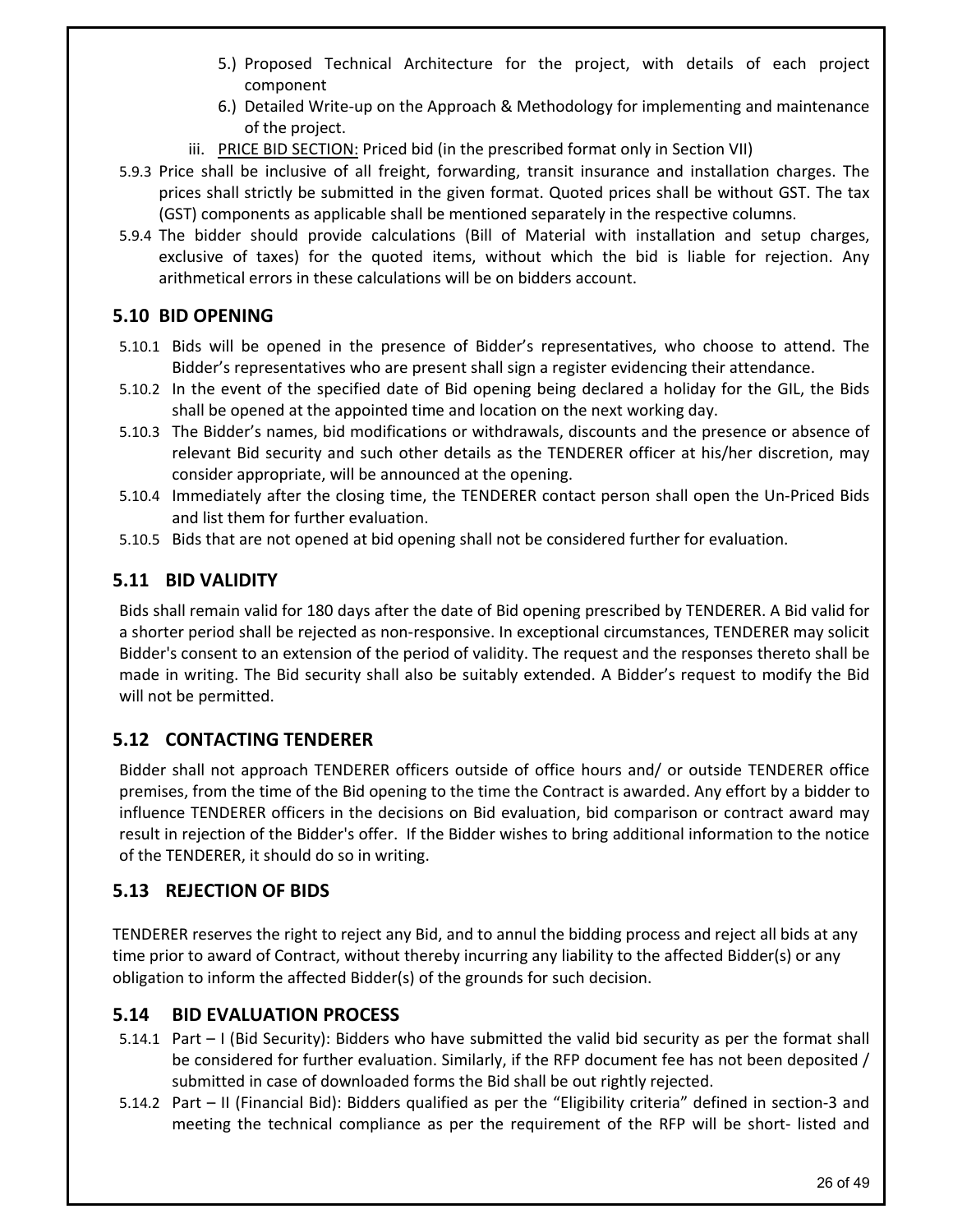financial bids of only those bidders will only be opened for evaluation and arriving at lowest (L1) bidder.

### **5.15 AWARD OF CONTRACT**

- 5.15.1 Award **Criteria:** The Criteria for selection will be the L1 will be the lowest cost to TENDERER i.e. bidder with Highest Discounting rate of all line items without tax for the qualified bid. TENDERER may negotiate the prices with L1 Bidder, under each item/head offered by Bidder.
- 5.15.2 **Contract Period:** The contract will be valid for a period of 5 Years. TENDERER may consider extending the contract on completion of 5 years for further duration of 2 years based on the performance of the successful Bidder with no upward revision in the prices.
- 5.15.3 Prior to expiration of the period of Bid validity, TENDERER will notify the successful Bidders and issue LoI/Work Order.
- 5.15.4 The successful bidder will have to revert with the Acceptance of the LoI within 7 days of the issuance of the same to the TENDERER.
- 5.15.5 The contract Performance guarantee has to be submitted within 15 calendar days of receipt of LoI/Work Order. The Performance Bank guarantee shall be equal to 10% of the contract value valid for duration of 180 days beyond the expiry of contract.
- 5.15.6 In case, the lowest bidder (L1) does not accept the award of contract or found to be involved in corrupt and/or fraudulent practices, the next lowest bidder i.e. L2 will be awarded the contract. In such scenario, the L2 bidder has to match the L1 Price and execute the project at the L1 Price for the entire contract duration.
- 5.15.7 The TENDERER right to vary requirements at time of award: TENDERER reserves the right at the time of award to decrease (max 10%) or increase quantity for the requirements originally specified in the document without any change in Bid rate or other terms and conditions.

#### **5.16 FORCE MAJEURE**

- 5.16.1 Force Majeure shall mean any event or circumstances or combination of events or circumstances that materially and adversely affects, prevents or delays any Party in performance of its obligation in accordance with the terms of the Agreement, but only if and to the extent that such events and circumstances are not within the affected party's reasonable control, directly or indirectly, and effects of which could have prevented through Good Industry Practice or, in the case if construction activities through reasonable skill and care, including through the expenditure of reasonable sums of money. Any events or circumstances meeting the description of the Force Majeure which have same effect upon the performance of any contractor shall constitute Force Majeure with respect to the TENDERER.
- 5.16.2 The Parties shall ensure compliance of the terms of the Agreement unless affected by the Force Majeure Events. The TENDERER shall not be liable for forfeiture of its implementation / Performance guarantee, levy of Penalties, or termination for default if and to the extent that it's delays in performance or other failure to perform its obligations under the Agreement is the result of Force Majeure.
- 5.16.3 Force Majeure Events: The Force Majeure circumstances and events shall include the following events to the extent that such events or their consequences (it being understood that if a causing event is within the reasonable control of the affected party, the direct consequences shall also be deemed to be within such party's reasonable control) satisfy the definition as stated above. Without limitation to the generality of the foregoing, Force Majeure Event shall include following events and circumstances and their effects to the extent that they, or their effects, satisfy the above requirements:
	- 5.16.3.1 Natural events ("Natural Events") to the extent they satisfy the foregoing requirements including:
		- i. Any material effect on the natural elements, including lightning, fire, earthquake, cyclone, flood, storm, tornado, or typhoon;
		- ii. Explosion or chemical contamination (other than resulting from an act of war);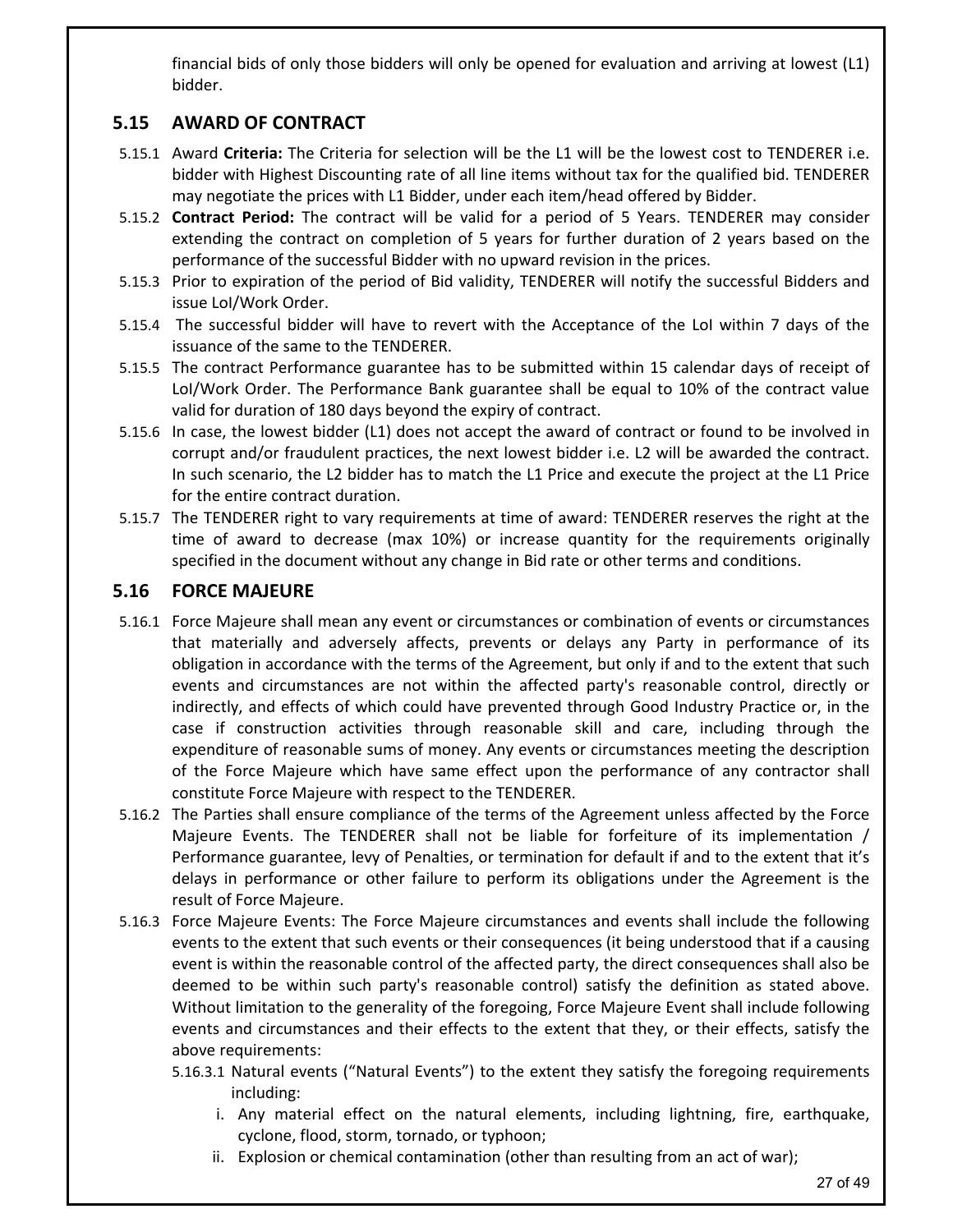- iii. Epidemic such as plague;
- iv. Any event or circumstance of a nature analogous to any of the foregoing.
- 5.16.3.2 **Other Events** ("Political Events") to the extent that they satisfy the foregoing requirements including:
	- i. Political Events which occur inside or Outside the State of Gujarat or involve directly the State Government and the Central Government ("Direct Political Event"), including:
	- ii. Act of war (whether declared or undeclared), invasion, armed conflict or act of foreign enemy, blockade, embargo, revolution, riot, insurrection, civil commotion, act of terrorism or sabotage;
	- iii. Strikes, work to rules, go-slows which are either widespread, nation- wide, or state-wide or are of political nature;
- iv. Any event or circumstance of a nature analogous to any of the foregoing.
- 5.16.4 **FORCE MAJEURE EXCLUSIONS:** Force Majeure shall not include the following event(s) and/or circumstances, except to the extent that they are consequences of an event of Force Majeure:
	- i. Unavailability, late delivery
	- ii. Delay in the performance of any contractor, sub-contractors or their agents;
- 5.16.5 **PROCEDURE FOR CALLING FORCE MAJEURE:**  The Affected Party shall notify to the other Party in writing of the occurrence of the Force Majeure as soon as reasonably practicable, and in any event within 5 (five) days after the Affected Party came to know or ought reasonably to have known, of its occurrence and that the Force Majeure would be likely to have a material impact on the performance of its obligations under the Agreement.

### **5.17 CONTRACT OBLIGATIONS:**

Once a contract is confirmed and signed, the terms and conditions contained therein shall take precedence over the Bidder's bid and all previous correspondence.

#### **5.18 AMENDMENT TO THE AGREEMENT**

Amendments to the Agreement may be made by mutual agreement by both the Parties. No variation in or modification in the terms of the Agreement shall be made except by written amendment Signed by both the parties. All alterations and changes in the Agreement will take into account prevailing rules, regulations and laws applicable in the state of Gujarat.

#### **5.19 REPRESENTATIONS AND WARRANTIES**

#### 5.19.1 **Representations and Warranties by the Selected Agency:**

- i. It is a company/ organization under any statute of India duly organized and validly existing under the laws of India and has all requisite legal power and authority and corporate authorizations to execute the Agreement and carry out the terms, conditions and provisions hereof;
- ii. It has in full force and effect all requisite clearances, approvals and permits necessary to enter into the Agreement and perform its obligations hereof;
- iii. It will have the legally valid and enforceable title to all Equipment as may be necessary for proper functioning and it will be free from all encumbrances, liens, charges, any security interest and adverse claims of any description;
- iv. The Agreement and the transactions and obligations hereof do not contravene its constitutional documents or any law, regulation or government directive and will not contravene any provisions of, or constitute a default under, any other Agreement or instrument to which it is a party or by which it or its property may be bound or any of its obligations or undertakings by which it or any of its assets are bound or cause a limitation on its powers or cause it to exceed its authorized powers;
- v. There is no pending or threatened actions, suits or proceedings affecting the Successful Bidder or its affiliates or any of their respective assets before a court, governmental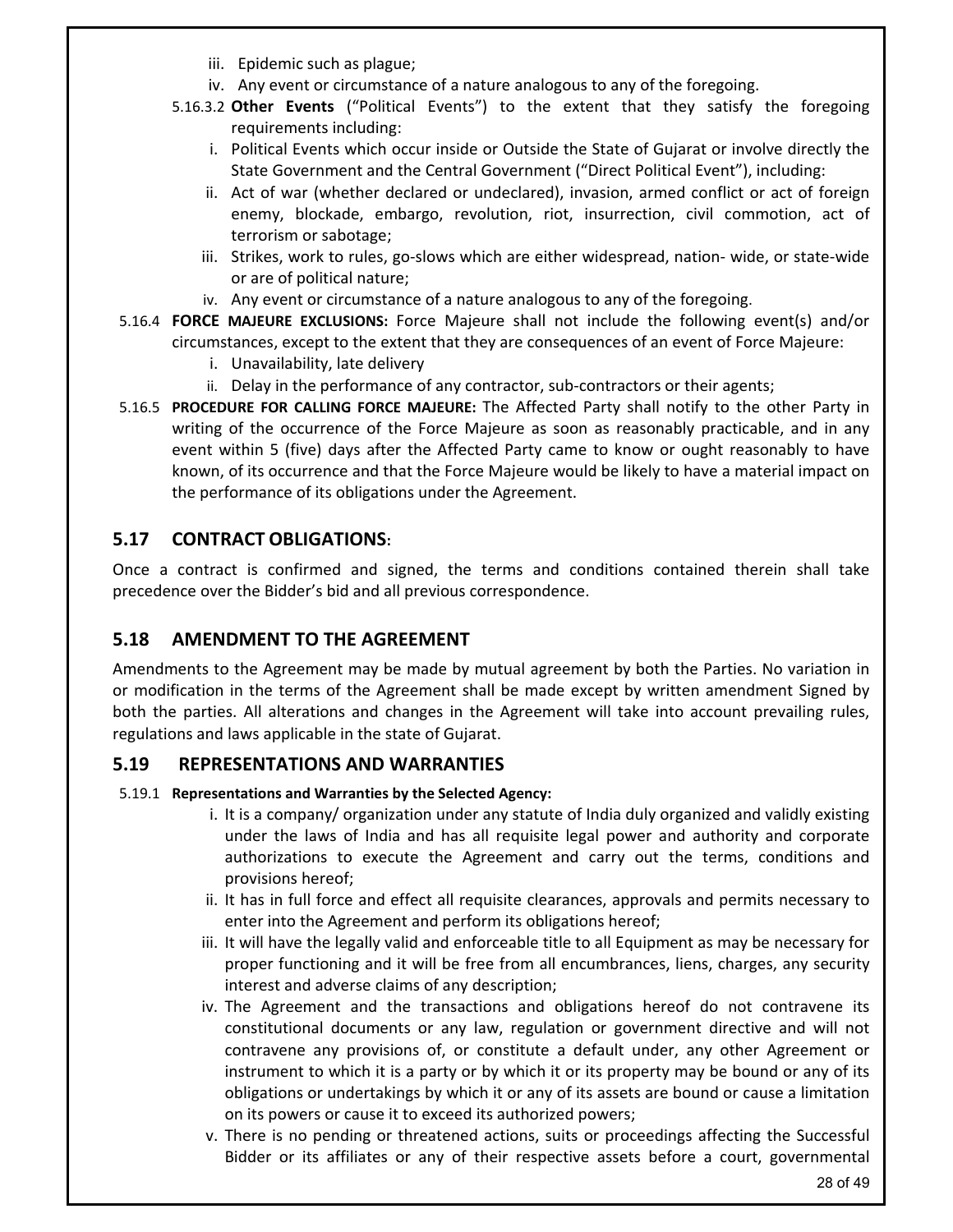agency, commission or arbitrator or administrative tribunal which affects the selected agency's ability to perform its obligations under the Agreement; and neither Successful Bidder nor any of its affiliates have immunity from the jurisdiction of a court or from legal process (whether through service of notice, attachment prior to judgment, attachment in aid of execution or otherwise);

- vi. The Successful Bidder confirms that all representations and warranties of the Successful Bidder set forth in the Agreement are true, complete and correct in all respects;
- vii. No information given by the Successful Bidder in relation to the Agreement, project documents or any document comprising security contains any material miss-statement of fact or omits to state as fact which would be materially averse to the enforcement of the rights and remedies of TENDERER or which would be necessary to make any statement, representation or warranty contained herein or therein true and correct;
- viii. All equipment including material to be installed by the Successful Bidder shall be new. All equipment shall conform to the codes, standards and regulations applicable to networking facilities and benefit from the usual manufacturer's guarantees.

#### 5.19.2 **Representations and Warranties by TENDERER**

- i. It has full legal right; power and authority to execute the Wi‐Fi project and to enter into and perform its obligations under the Agreement and there are no proceedings pending.
- ii. The Agreement has been duly authorized, executed and delivered by TENDERER and constitutes valid, legal and binding obligation of TENDERER.
- iii. The execution and delivery of the Agreement with the Successful Bidder does not violate any statutory judgment, order, decree, regulation, right, obligation or rule of any court, government authority or arbitrator of competent jurisdiction applicable in relation to TENDERER, its assets or its administration.

#### **5.20 RESOLUTION OF DISPUTES**

- 5.20.1 If any dispute arises between the Parties hereto during the subsistence or thereafter, in connection with the validity, interpretation, implementation or alleged material breach of any provision of the Agreement or regarding a question, including the questions as to whether the termination of the Contract Agreement by one Party hereto has been legitimate, both Parties hereto shall endeavour to settle such dispute amicably. The attempt to bring about an amicable settlement is considered to have failed as soon as one of the Parties hereto, after reasonable attempts [which attempt shall continue for not less than 30 (thirty) days], give 15 days' notice thereof to the other Party in writing.
- 5.20.2 In the case of such failure the dispute shall be referred to a sole arbitrator or in case of disagreement as to the appointment of the sole arbitrator to three arbitrators, two of whom will be appointed by each Party and the third appointed by the two arbitrators.
- 5.20.3 The place of the arbitration shall be Gandhinagar, Gujarat.
- 5.20.4 The Arbitration proceeding shall be governed by the Arbitration and Conciliation Act of 1996 as amended.
- 5.20.5 The proceedings of arbitration shall be in English language.
- 5.20.6 The arbitrator's award shall be substantiated in writing. The arbitration tribunal shall also decide on the costs of the arbitration procedure.
- 5.20.7 The Parties hereto shall submit to the arbitrator's award and the award shall be enforceable in any competent court of law

#### **5.21 BOOKS & RECORDS**

The Successful Bidder shall maintain adequate Documents Related to project's physical materials & equipment's for inspection and audit by the TENDERER or its nominated agency during the terms of Contract until expiry of the performance guarantee.

## **5.22 PERFORMANCE GUARANTEE**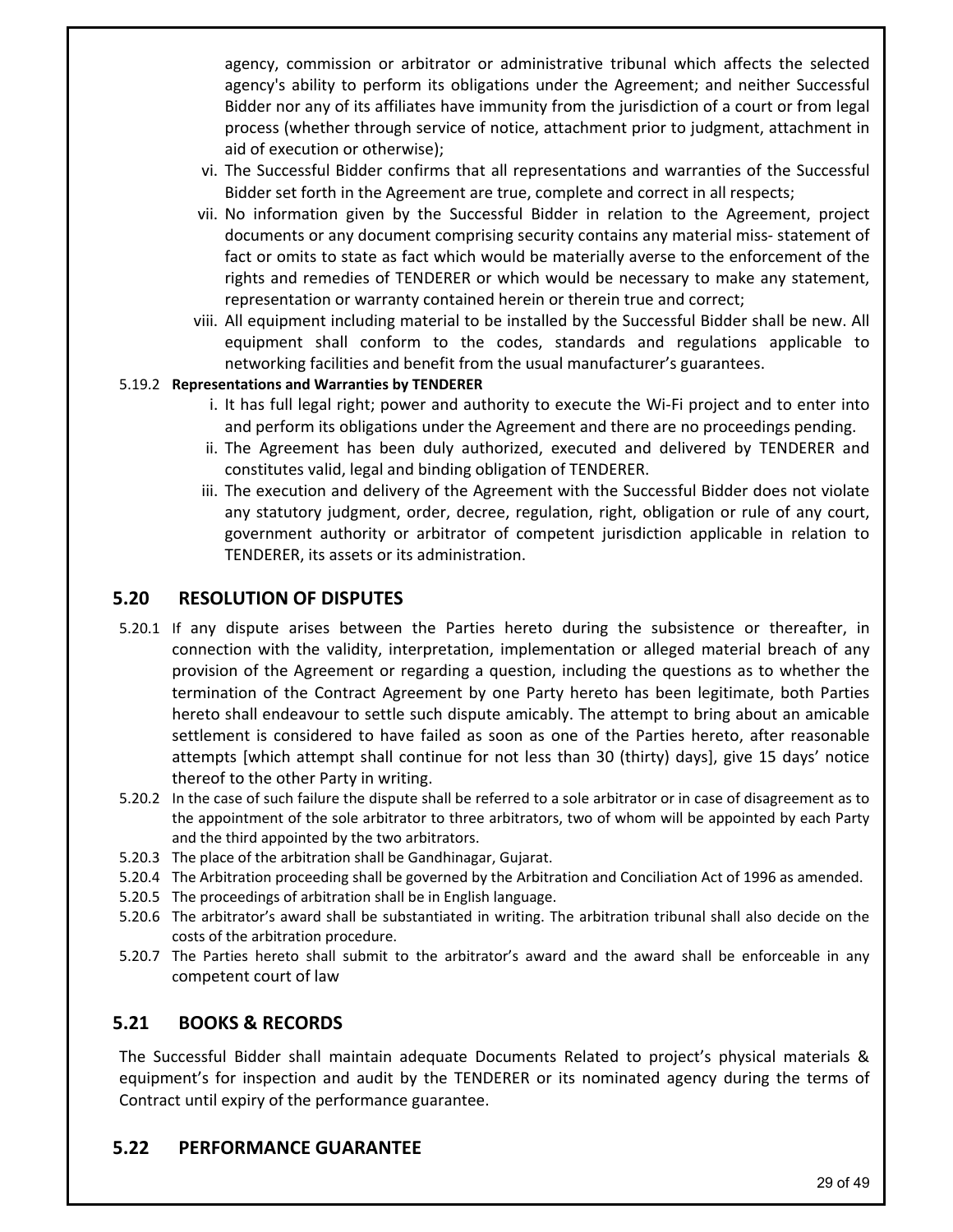- 5.22.1 The Successful Bidder shall furnish Performance Guarantee as provided in the bid document to TENDERER for an amount equal to 10% of the value of the Order.
- 5.22.2 The performance guarantee will be in the form of bank guarantee for the amount equal of 10% of the value of the Order towards faithful performance of the contract obligation, and performance of the equipment during Warranty period. In case of poor and unsatisfactory field services, TENDERER shall invoke the PBG.
- 5.22.3 The Performance Guarantee shall be valid for a period of 180 days beyond Contract period and shall be denominated in Indian Rupees and shall be in the form of an unconditional Bank Guarantee issued by all Public‐Sector Banks / private banks having branch in Gandhinagar\Ahmedabad in the format provided by TENDERER to be submitted Within 15 calendar days from the date of LOI/work order.
- 5.22.4 The Performance Guarantee shall be discharged by TENDERER and returned to the successful bidder within 30 calendar days from the date of expiry of the Performance Bank Guarantee.

### **5.23 TERMNATION CLAUSE**

- 5.23.1 **Termination by TENDERER**: TENDERER, reserves the right to suspend any of the services and/or terminate this agreement in the following circumstances by giving 30 days' notice in writing if:
	- a) The bidder becomes the subject of bankruptcy, insolvency, and winding up, receivership proceedings;
	- b) In case TENDERER finds illegal use of hardware, software tools, manpower etc. that are dedicated to the project;
	- c) In case the bidder fails to deliver the required services as per the scope of work within the prescribed time lines defined in this RFP and extension granted, if any. In such scenario, TENDERER reserve the right to procure the same from other bidders/channels at the risk, cost and responsibility of the selected agency.
- 5.23.2 **Termination by Successful bidder:** The successful bidder reserves the right to suspend any of the Services and/or terminate the Agreement at any time with 30 days' notice if the payment due to the successful bidder for the services rendered is due for more than 2 (two) consecutive quarters.
- 5.23.3 Upon occurrence of an event of default as set out in Clause above, either party will deliver a default notice in writing to the other party which shall specify the event of default, and give the other party an opportunity to correct the default.
- 5.23.4 Upon expiry of notice period unless the party receiving the default notice remedied the default, the party giving the default notice may terminate the Agreement.
- 5.23.5 During the notice period, both parties shall, save as otherwise provided therein, continue to perform their respective obligations under this Agreement and shall not, whether by act of omission or commission impede or otherwise interfere with party's endeavour to remedy the default which gave rise to the commencement of such notice period.
- 5.23.6 The termination hereof shall not affect any accrued right or liability of either Party nor affect the operation of the provisions of the Contract that are expressly or by implication intended to come into or continue in force on or after such termination.

#### **5.24 EXIT MANAGEMENT**

- 5.24.1 This sets out the provisions, which will apply on expiry or termination of the Contract Agreement, the Project Implementation, Operation and Management SLA.
- 5.24.2 In the case of termination of the Project Implementation and/or Operation and Management, the Parties shall agree at that time whether, and if so during what period, the provisions of this Schedule shall apply.
- 5.24.3 The Parties shall ensure that their respective associated entities carry out their respective obligations set out in this Exit Management Schedule.
- 5.24.4 **Cooperation and Provision of Information:** During the exit management period:
	- i. The successful bidder will allow the TENDERER or its nominated agency access to information reasonably required to define the then current mode of operation associated with the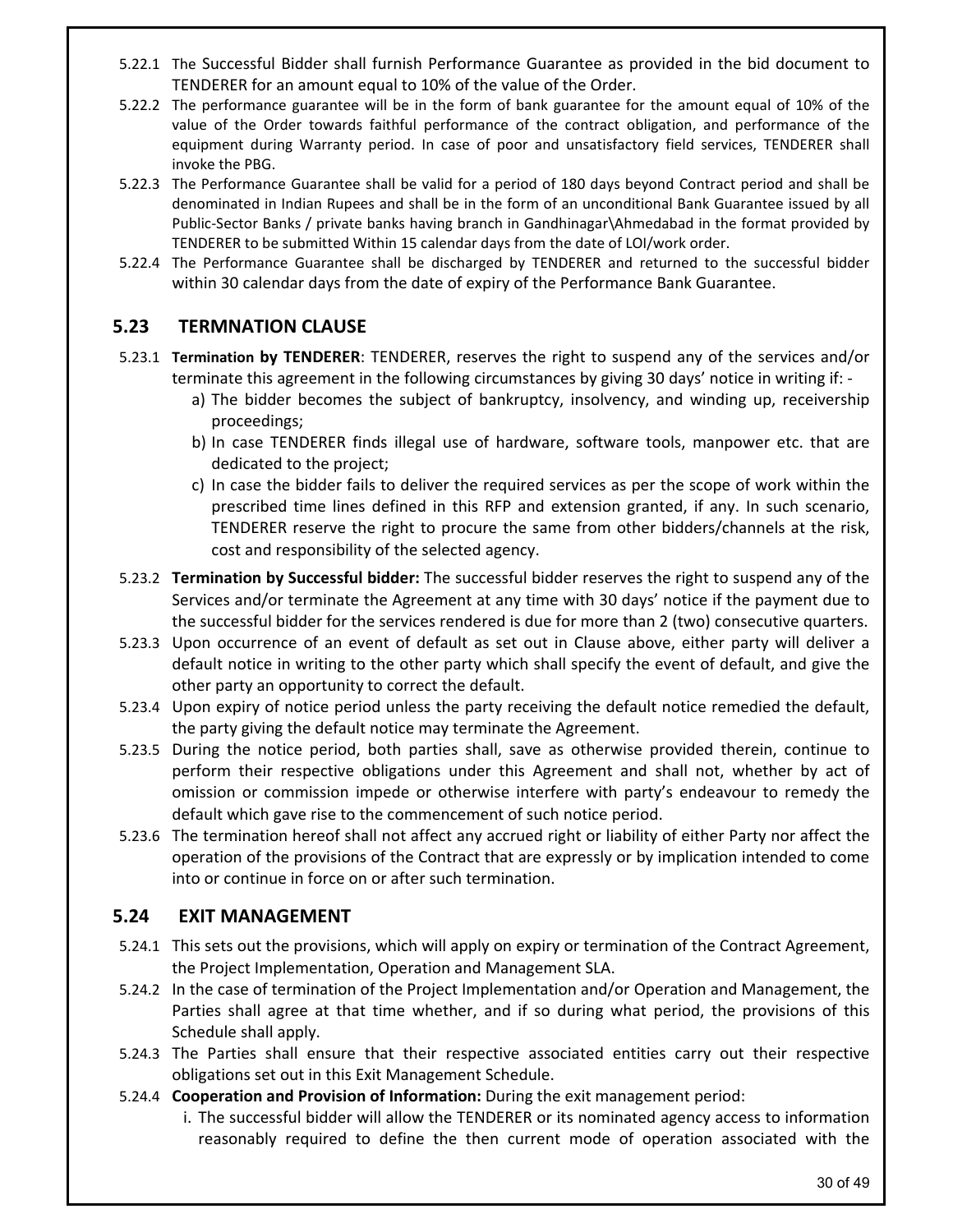provision of the services to enable the TENDERER to assess the existing services being delivered;

ii. Promptly on reasonable request by the TENDERER, the successful bidder shall provide access to and copies of all information held or controlled by them which they have prepared or maintained in accordance with this agreement relating to any material aspect of the services (whether provided by the successful bidder or sub‐contractors appointed by the successful bidder). The TENDERER shall be entitled to copy of all such information. Such information shall include details pertaining to the services rendered and other performance data. The successful bidder shall permit the TENDERER or its nominated agencies to have reasonable access to understand the methods of delivery of the services employed by the successful bidder and to assist appropriate knowledge transfer.

#### 5.24.5 **Confidential Information, Security and Data**

- i. The successful bidder will promptly on the commencement of the exit management period supply to the TENDERER or its nominated agency the following:
	- a) Information relating to the current services rendered and customer and performance data relating to the performance of sub‐contractors in relation to the services;
	- b) Documentation relating to Intellectual Property Rights;
	- c) Documentation relating to sub‐contractors (If Any);
	- d) All current and updated data as is reasonably required for purposes of the TENDERER or its nominated agencies transitioning the services to its Replacement *agency* in a readily available format nominated by the TENDERER, its nominated agency;
	- e) All other information (including but not limited to documents, records and agreements) relating to the services reasonably necessary to enable the TENDERER *or* its nominated agencies, or its Replacement *agency* to carry out due diligence in order to transition the provision of the Services to *the* TENDERER or its nominated agencies, or its Replacement Agency (as the case may be).

#### 5.24.6 **General Obligations of the Successful Bidder**

- i. The successful bidder shall provide all such information as may reasonably be necessary to effect as seamless a handover as practicable in the circumstances to the TENDERER or its nominated agency or its Replacement agency and which the successful bidder has in its possession or control at any time during the exit management period.
- ii. For the purposes of this Schedule, anything in the possession or control of any successful bidder, associated entity, or sub-contractor is deemed to be in the possession or control of the successful bidder.
- iii. The successful bidder shall commit adequate resources to comply with its obligations under this Exit Management Schedule.

#### 5.24.7 **Exit Management Plan**

- i. The successful bidder shall provide the TENDERER or its nominated agency with a recommended exit management plan ("Exit Management Plan") which shall deal with at least the following aspects of exit management in relation to the Contract Agreement as a whole and in relation to the Project Implementation, and the Operation and Management SLA.
	- a) A detailed program of the transfer process that could be used in conjunction with a Replacement agency (if any) including details of the means to be used to ensure continuing provision of the services throughout the transfer process or until the cessation of the services and of the management structure to be used during the transfer;
	- b) Plans for provision of contingent support to the TENDERER, and Replacement agency for a reasonable period after transfer.
- ii. The successful bidder shall re-draft the Exit Management Plan annually thereafter to ensure that it is kept relevant and up to date.
- iii. Each Exit Management Plan shall be presented by the successful bidder to and approved by the TENDERER or its nominated agencies.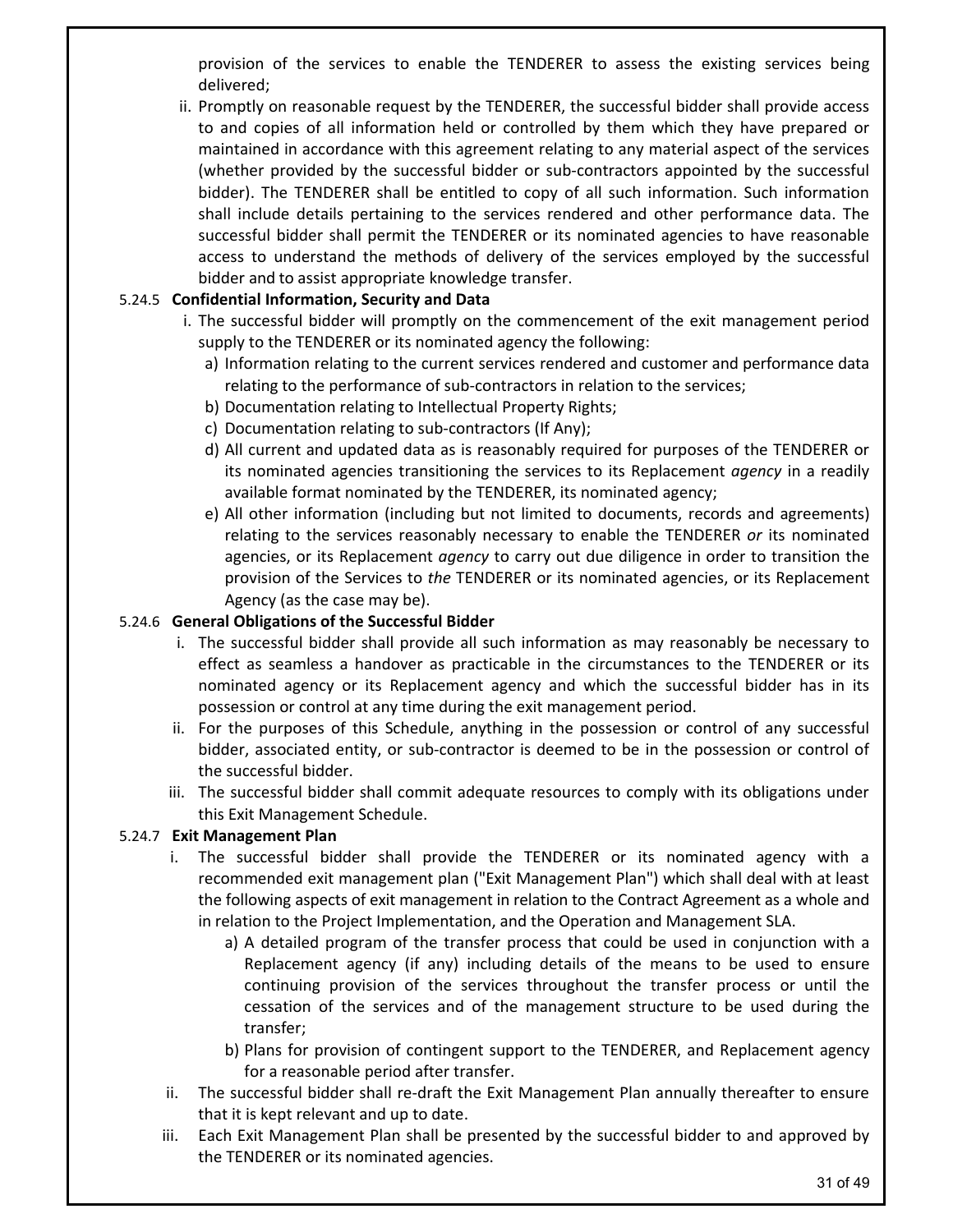- iv. The terms of payment as stated in the Terms of Payment Schedule include the costs of the successful bidder complying with its obligations under this Schedule.
- v. In the event of termination or expiry of the Contract Agreement, and Project Implementation, each Party shall comply with the Exit Management Plan.
- vi. During the exit management period, the successful bidder shall use its best efforts to deliver the services.
- vii. Payments during the Exit Management period shall be made in accordance with the Terms of Payment Schedule. This Exit Management plan shall be furnished in writing to the TENDERER or its nominated agencies within 90 days from the Effective Date of this Agreement.

### **5.26 INDEMNIFICATION**

Successful bidder will defend and/or settle any claims against TENDERER that allege that Bidder branded product or service as supplied under this contract infringes the intellectual property rights of a third party. Successful bidder will rely on Customer's prompt notification of the claim and cooperation with our defense. Successful Bidder may modify the product or service so as to be non-infringing and materially equivalent or we may procure a license. If these options are not available, we will refund to Customer the amount paid for the affected product in the first year or the depreciated value thereafter or, for support services, the balance of any pre-paid amount or, for professional services, the amount paid. Successful Bidder is not responsible for claims resulting from any unauthorized use of the products or services. This section shall also apply to deliverables identified as such in the relevant Support Material except that Bidder is not responsible for claims resulting from deliverables content or design provided by Customer.

## **5.26 LIMITATION OF LIABILITY**

Successful bidder cumulative liability for its obligations under the contract shall not exceed the value of the charges payable by the TENDERER within the remaining duration of the contract term from the day claim is raised and Successful Bidder shall not be liable for incidental, consequential, or indirect damages including loss of profit or saving.

#### **5.27 CONFIDENTIALITY**

- 5.27.1 Successful Bidder understands and agrees that all materials and information marked and identified by TENDERER as 'Confidential' are valuable assets of TENDERER and are to be considered TENDERER's proprietary information and property. Successful Bidder will treat all confidential materials and information provided by TENDERER with the highest degree of care necessary to ensure that unauthorized disclosure does not occur. Successful Bidder will not use or disclose any materials or information provided by TENDERER without TENDERER's prior written approval.
- 5.27.2 Successful Bidder shall not be liable for disclosure or use of any materials or information provided by TENDERER or developed by Successful Bidder which is:
	- i. possessed by Successful Bidder prior to receipt from TENDERER, other than through prior disclosure by TENDERER, as documented by the successful bidder 's written records;
	- ii. published or available to the general public otherwise than through a breach of Confidentiality; or
	- iii. Obtained by Successful Bidder from a third party with a valid right to make such disclosure, provided that said third party is not under a confidentiality obligation to TENDERER; or Developed independently by the successful bidder.
- 5.27.3 In the event that Successful Bidder is required by judicial or administrative process to disclose any information or materials required to be held confidential hereunder, Successful Bidder shall promptly notify TENDERER and allow TENDERER a reasonable time to oppose such process before making disclosure.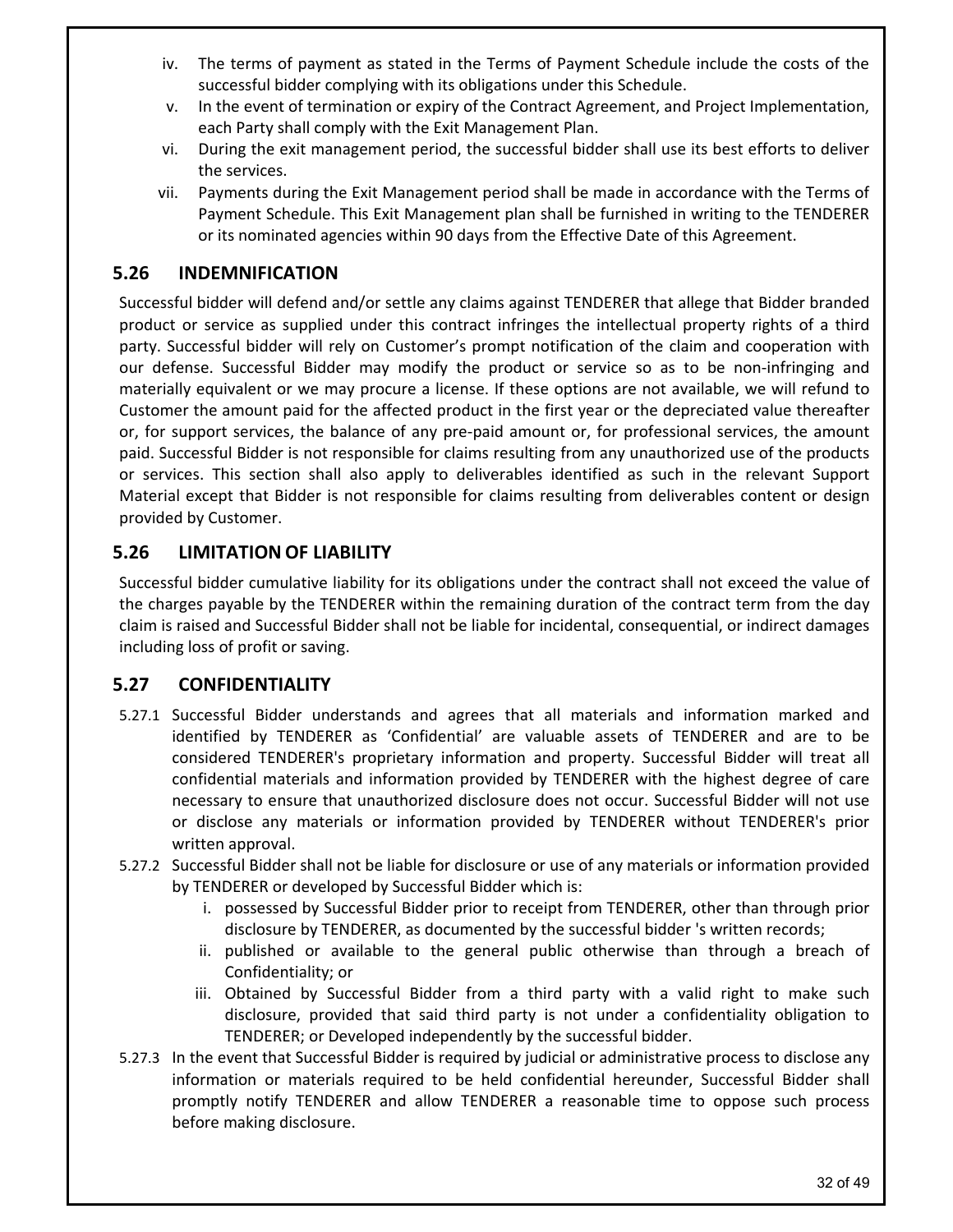- 5.27.4 Successful Bidder understands and agrees that any use or dissemination of information in violation of this Confidentiality Clause will cause TENDERER irreparable harm, may leave TENDERER with no adequate remedy at law and TENDERER is entitled to seek to injunctive relief.
- 5.27.5 TENDERER does not follow the practice of asking Confidential Information of selected agency, however if any confidential information is required/shared by the Successful Bidder, then Successful Bidder has to clearly marked it as "Strictly confidential". TENDERER in turn will not share the same without prior concern of the selected agency.
- 5.27.6 Above mentioned "confidentiality clause" shall be applicable on both the parties i.e. TENDERER and selected agency.

#### **5.28 PAYMENTS TERMS**

- 5.28.1 As per the scope of work of this RFP document bidder is required to provide ordered services on Service model. Payment will be release to the successful bidder on acceptance of the invoice by the TENDERER/Institute or its designated agency.
- 5.28.2 The operations and maintenance charges shall be paid in 20 equated quarterly instalments at the end of each quarter from the date of successful completion of FAT.
- 5.28.3 Payment shall be made in Indian Rupees. While making payment, necessary TDS/income tax will be made.

#### **5.29 SERVICE TERMS**

- 5.29.1 The entire scope of the work depends on the technical skill and experience in management of the same level or kind of infrastructure.
- 5.29.2 It is mandatory for Bidder to deploy qualified professional to install, commission & maintain the proposed Network, as defined under scope of work.
- 5.29.3 The Bidder has to submit regular schedule of man power availability & get it approved by TENDERER, before deployment.
- 5.29.4 The Bidder will have to carry out reinstallation of any of the equipment 'Free of Cost, if required.
- 5.29.5 The Bidder need to manage & maintain various records related to the services extended to the Government.
- 5.29.6 If required, the Bidder may need to coordinate and approach various agencies working for TENDERER and GIL.
- 5.29.7 The Bidder needs to maintain the required security of the network as per the DoT/TENDERER Security guidelines.
- 5.29.8 The Bidder is responsible to maintain documentation on the progress of the work and will have to update the same on regular basis. Successful bidder will have to submit the progress reports regularly, as per the guide line issued by TENDERER/Institute or its designated agency.
- 5.29.9 In case of failure of any system or equipment, the Bidder needs to replace or repair the faulty part/component/device to restore the services at the earliest. The cost of the repairing or replacement of faulty Cable/component/device has to be entirely born by the Bidder.
- 5.29.10 All expenses related to cable/component/device, including hiring of specialized technical expertise, in case required, has to be borne by the Bidder as part of Contract Agreement.
- 5.29.11 Bidder shall submit test procedures covering various test cases and expected results of these tests relating to various systems being commissioned for the network.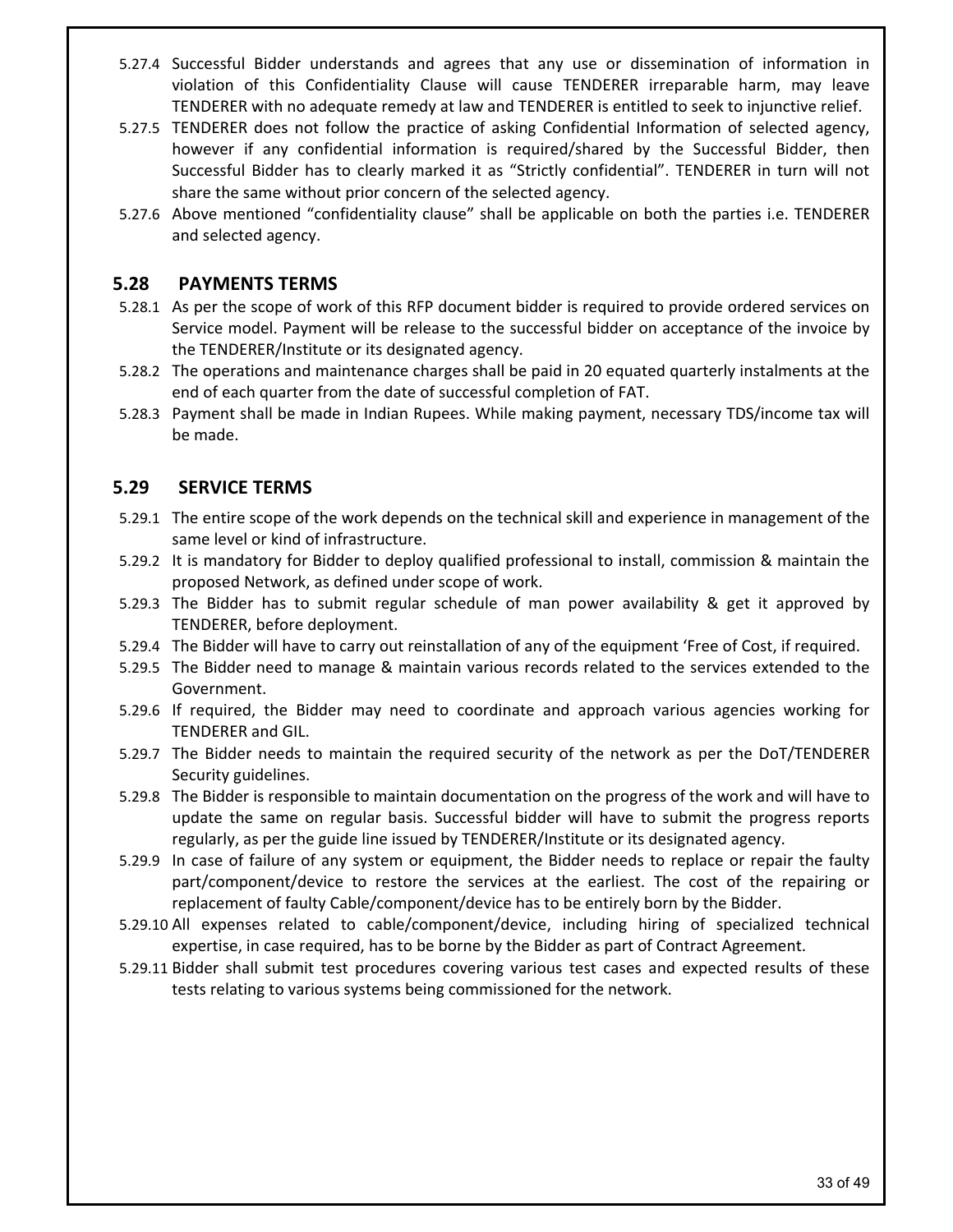## **5.30 SERVICE LEVEL AND PENALTY CLAUSE**

## 5.30.1 **SERVICE LEVEL AGREEMENT (SLA) AND PENALTY**

| S/n            | Parameter                                    | <b>Target</b>           | <b>Penalty</b>                                                                                                                       |
|----------------|----------------------------------------------|-------------------------|--------------------------------------------------------------------------------------------------------------------------------------|
| 1              | Availability of Internet<br>Bandwidth        | 99.5%<br>(Quarterly)    | a) 99.5% or Better = $NIL$<br>b) 99.49% to 98.50% = 2% of QP<br>c) 98.49% to 97.50% = 3% of QP<br>d) less than $97.50\% = 5\%$ of QP |
| $\overline{2}$ | Availability of Wi-Fi Services<br>(Intranet) | 99%<br>(Quarterly)      | a) 99% or Better = $NIL$<br>b) 98.99% to 98.50% = 1% of QP<br>c) 98.49% to 97.00% = 2% of QP<br>d) less than $97\% = 5\%$ of QP      |
| 3              | Internet bandwidth<br>download speed         | Min. 2 Mbps<br>per user | a) 2 Mbps or better = $NIL$<br>b) 2 Mbps to 1 Mbps = $5\%$ of QP<br>c) <1 Mbps = $10\%$ of QP                                        |
| 4              | Latency (Intranet)                           | At any time             | a) $\le$ 1ms or better = NIL<br>b) >1ms to 5ms = $1\%$ of QP<br>c) 5ms-10ms = $2\%$ of QP<br>d) Below 10ms= 5% of QP                 |
| 5              | Latency (Internet)                           | At any time             | a) $\leq$ =50ms or better = NIL<br>b) >50 ms to 80 ms = $0.5\%$ of QP<br>c) 80ms-100ms = $1\%$ of QP                                 |

Note:

- Successful Bidder shall be paid Quarterly Payment (QP) as per the services provided to TENDERER/Institute. Availability will be calculated on a quarterly basis.
- SLA Parameters may be measured quarterly and submitted along with invoice submission.
- TENDERER/Institute reserves right to check/test the above parameters at any given time.
- TENDERER/Institute may randomly check/test Seamless connectivity and Network Isolation requirement. In case of any deviation, penalty of **Rs,25000/case** will be levied. Further, if such instances found more than 3 times in a quarter, then in that case tenderer may terminate the contract and forfeit the PBG.
- The overall SLA penalty would be **generally capped at 20% of QP amount** and will be recovered against the quarterly payment invoice submitted by the selected agency.

#### 5.30.2 **PENALTY FOR DELAY**

| S/n | <b>Activity</b>                                        | <b>Timeline</b>                                                        | Penalty                                                                                                                                                                                                            |
|-----|--------------------------------------------------------|------------------------------------------------------------------------|--------------------------------------------------------------------------------------------------------------------------------------------------------------------------------------------------------------------|
|     | Delay in Installation,<br>Commissioning and<br>Go-Live | As per<br>implementation<br>timeline clause<br>of this RFP<br>Document | 1% of Contract value of delayed item (as per the<br>Price BID per week or part thereof for delay in<br>delivery.<br>weeks, TENDERER<br>beyond<br>12<br>Delay<br>may<br>terminate the contract and Forfeit the PBG. |

**Note: Maximum Penalty cap of** 10% **of contract value (as per the price bid) for Penalty for Delay.** 

- 5.30.3 If the TENDERER/Institute fails to provide space and related clearances to carry out the job as per the agreement terms, as a result of which the installation of the equipment is delayed and the Successful Bidder is not able to adhere to the schedule for completing the Acceptance Tests. Delay solely on account on above will not be included while ascertaining actual delay.
- 5.30.4 **PENALTY FOR DELAY IN REPAIR/REPLACEMENT OF FAULTY MATERIAL:**  The Successful Bidder shall be responsible for repair/ replace all faulty material within the shortest possible time thus ensuring minimum downtime.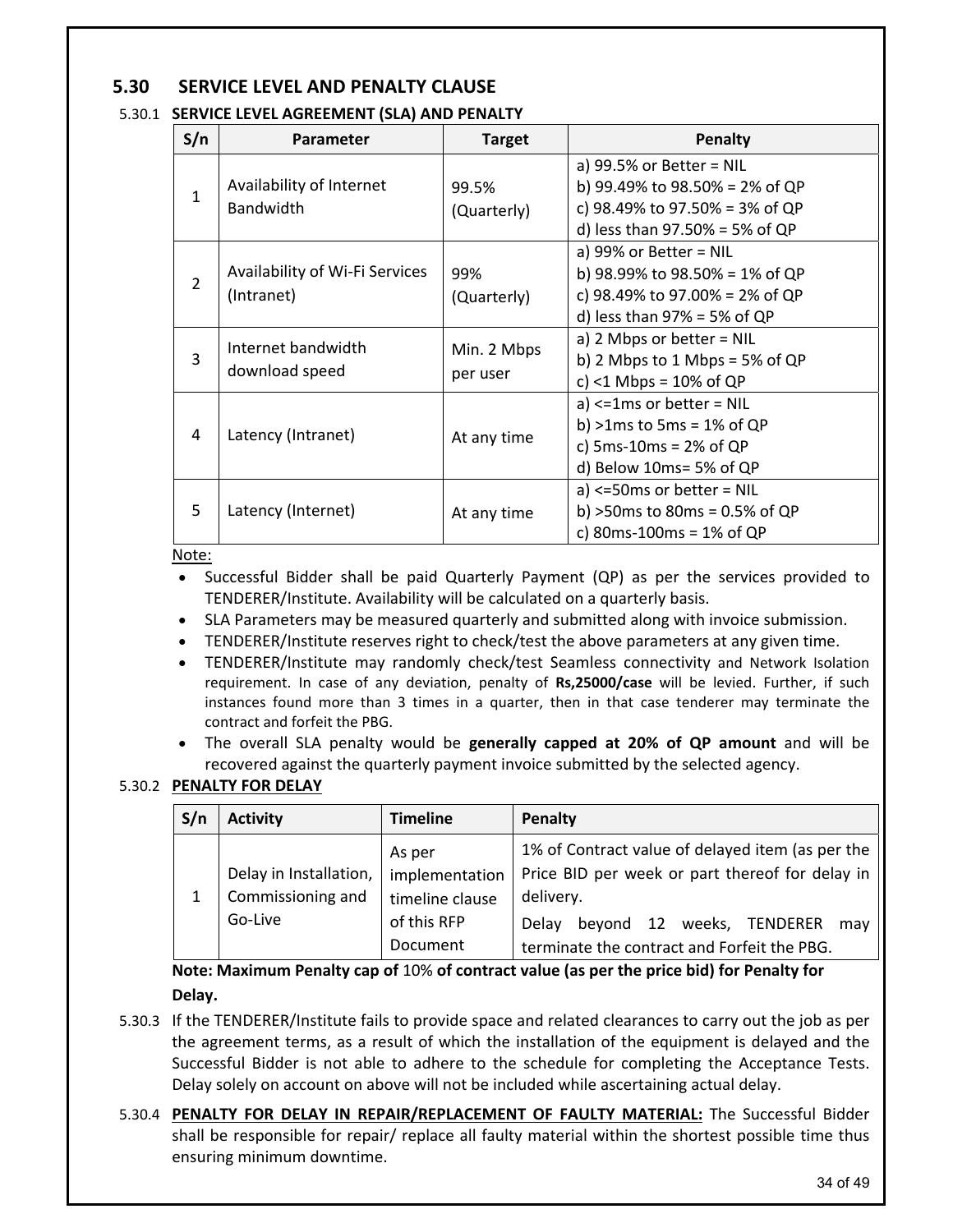- i. The Successful Bidder shall be responsible for maintaining the desired performance and availability of the system/services. Successful Bidder should ensure the prompt service support for the entire project duration. If any complain is made or auto alarm/instances is generated by the system for non-availability of the items., then it has to resolved within 4 hours from the time of complaint raised/auto alarm or instance generated by the system/NMS.
- ii. **Natural Calamity:** if there are more than 5 locations/AP/Active devices are effected at the same time in **Gujarat Police Training, Karai, Gandhinagar** or more than 10 locations/AP/ Active devices are effected at the same time in **Gujarat Police Training, Karai, Gandhinagar**, such an incident will be treated as Natural Calamity and then in that case 24 Hour time limit will be increased to 96 hours/ 4 days. Complaints/issues needs to be resolved within 96hrs/4 days from the time of complaint raised/auto alarm or instance generated by the system.
- iii. If Successful Bidder fails to resolve the issue as specified above, the following penalty will be imposed on each delayed day, which will be recovered against the quarterly payment invoice submitted by the successful bidder:

| Penalty for each delay is resolution of issues within<br>Site/Location<br>stipulated time |                                                      |
|-------------------------------------------------------------------------------------------|------------------------------------------------------|
| All specified Locations                                                                   | Rs. 500/- per AP/controller/or any active or passive |
| by TENDERER/Institute                                                                     | component for every 8 hours of delay or part thereof |

iv. In case of scheduled maintenance, the same shall be intimated in advance to the TENDERER/Institute for prior approval and downtime in such cases shall not be more than 12 hours in quarter.

## **5.31 APPROVALS/CLEARANCES**

- 5.31.1 Necessary approvals/ clearances concerned authorities, for establishing the proposed project are to be obtained by the Successful bidder.
- 5.31.2 Necessary approvals/ clearances from concerned authorities, as required, for fire protection, government duties / taxes/ Octroi are to be obtained by the Successful bidder.
- 5.31.3 Necessary approvals / clearances, from concerned authorities for "Right of way, as required, are to be obtained by the Successful bidder for laying their own cables to meet system requirements.
- 5.31.4 Necessary approvals/clearances from DoT/TEC/TRAI/Concerned authorities/any service provider, for establishing the network and connecting different Network elements/any service provider's circuits, shall be obtained by the Successful bidder.

## **5.32 PROJECT IMPLEMENTATION**

- 5.32.1 Third party auditor will be for the Project and all acceptance and monitoring of work will be undertaken by them. All Invoices, Vouchers, Bills for supplied services by the Successful bidder under the scope of the work will be verified measured and accepted by the TENDERER/Institute, for release of payment.
- 5.32.2 As part of implementation, the successful bidder shall will have to submit a detailed Implementation plan. The successful bidder will implement the project strictly as per the plan approved by TENDERER/Institute.
- 5.32.3 The successful bidder shall arrange to obtain all statutory and regulatory permission (If any) at no cost to the TENDERER/Institute.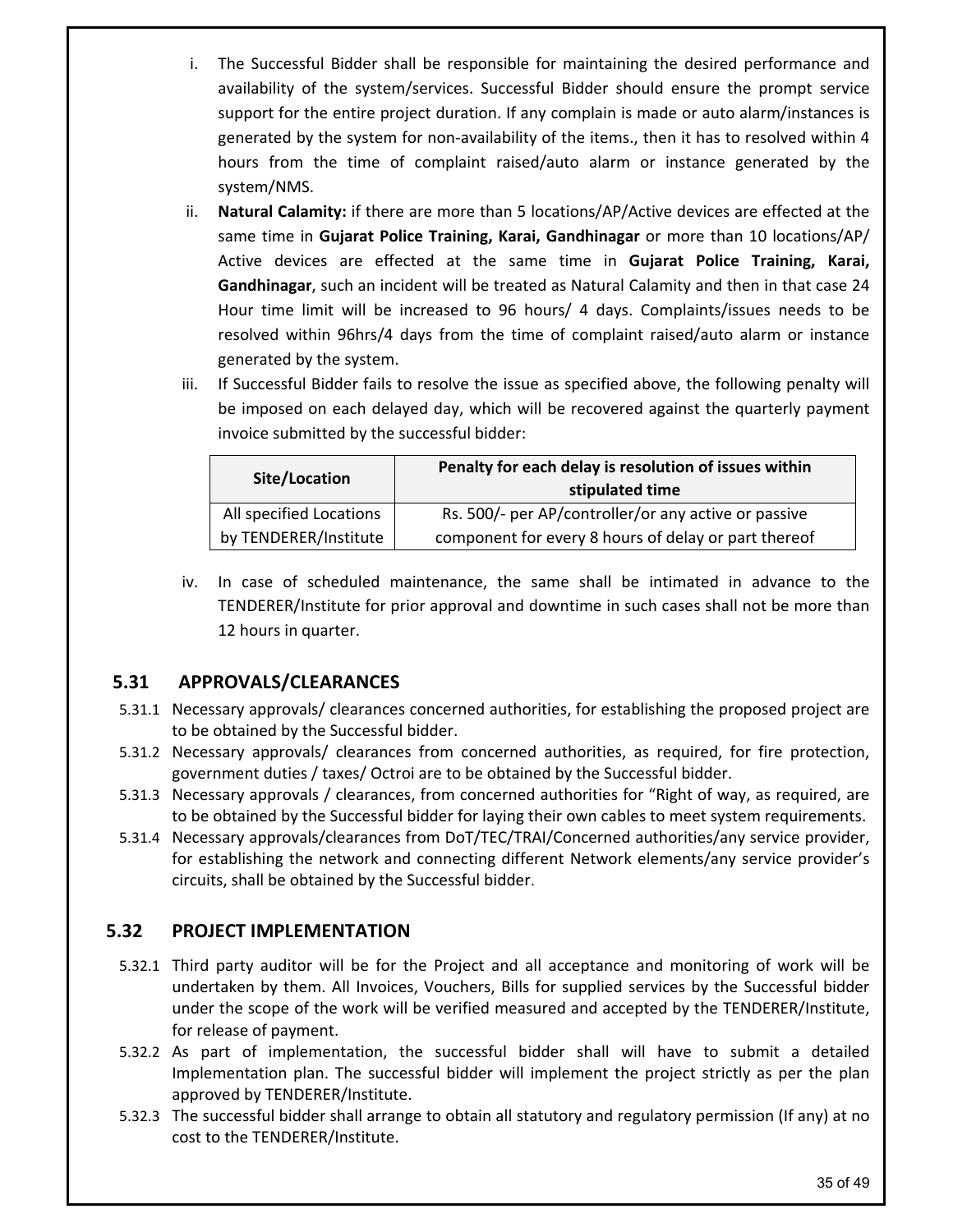- 5.32.4 The successful bidder may have to work during Holidays and Sundays, according to the urgency of work. The successful bidder will obtain such permission on his own in consultation with the TENDERER/Institute.
- 5.32.5 The Successful bidder shall not disturb or damage the existing network of communication. If in case any damage to the network is done, the same shall be corrected with no extra cost. The successful bidder will also be responsible for paying penalty, as imposed by the service owner to which the damage is incurred.
- 5.32.6 Successful bidder shall treat all matters connected with the contract strictly confidential and shall undertake not to disclose, in any way, information, documents, technical data, experience and know how, without prior written permission from TENDERER/Institute.
- 5.32.7 Any damage caused to the property of TENDERER/Institute while executing the job shall be solely Successful bidder 's responsibility. In case any damage to the property is caused, the same will be recovered from the Successful bidder.

#### **5.33 THIRD PARTY AGENCY**

The TENDERER may appoint/designate a Third Party for IT Infrastructure projects, which would monitor the project during implementation, commissioning and operation. The Third Party will also conduct required Final Acceptance Test as per the technical requirement of the Agreement and will issue the Certificate of Completion of the proposed Site(s). Third Party Agency will verify the services provided by the successful bidder under the agreement. The successful bidder will have to co-operate with such Third-Party agency or its representatives during the entire contract duration.

#### **5.34 FRAUDULENT AND CORRUPT PRACTICES**

- 5.34.1 Fraudulent practice means a misrepresentation of facts in order to influence a procurement process or the execution of a Contract and includes collusive practice among Bidders (prior to or after Bid submission) designed to establish Bid prices at artificial non‐competitive levels and to deprive the TENDERER of the benefits of free and open competition.
- 5.34.2 "Corrupt Practice" means the offering, giving, receiving or soliciting of anything of value, pressurizing to influence the action of a public official in the process of Contract execution.
- 5.34.3 TENDERER will reject a proposal for award and may forfeit the EMD and/or Performance Bank Guarantee if it determines that the bidder recommended for award has engaged in corrupt or fraudulent practices in competing for, or in executing, contract(s).

#### **5.35 MIS REPORTS:**

5.35.1 Bidder is required to submit/enable the access to various MIS reports in electronic form and over the email to TENDERER/Institute in support of SLA compliance along with its quarterly invoice and as and when asked by the TENDERER/Institute. Following is the minimum indicative list of types of MIS reports to be submitted by bidder:

| S/n | <b>Activity</b>                                                    | <b>Periodicity</b> |
|-----|--------------------------------------------------------------------|--------------------|
| 1.  | Internet Bandwidth Available at each Hotspot                       |                    |
| 2.  | Bandwidth utilization: Per AP and Per users, device wise           |                    |
| 3.  | Total No. of users connected: Per AP and Per Hotspot wise          | <b>Daily</b>       |
| 4.  | Availability and uptime of Access Points                           |                    |
| 5.  | Ageing Report of issues/Complaints/Incidents                       |                    |
| 6.  | Bandwidth Utilization over last 7 days: Per AP and Per user and/or |                    |
|     | device wise                                                        | Weekly             |
| 7.  | SLA compliance reports                                             |                    |
| 8.  | Preventive maintenance reports                                     | Quarterly          |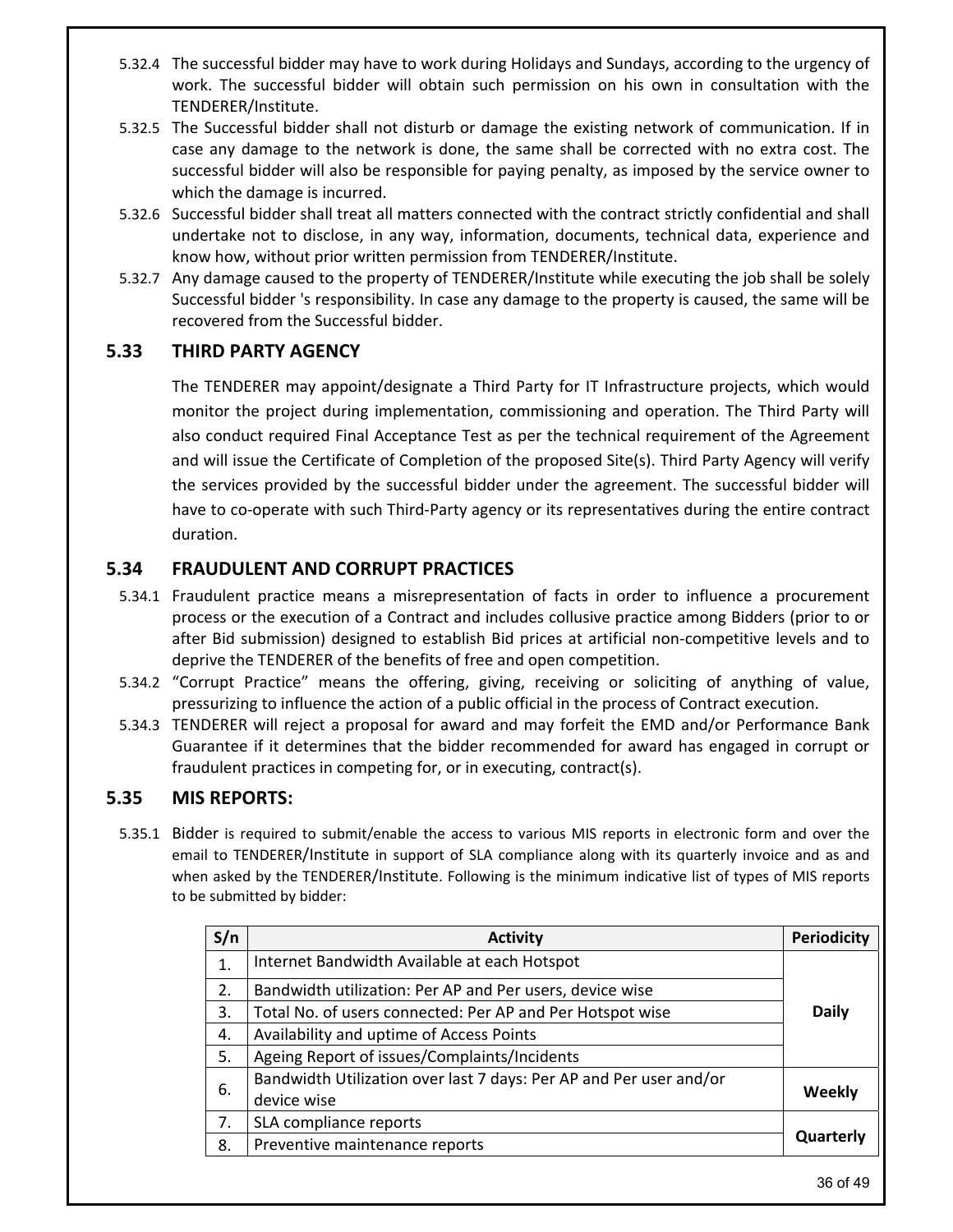| 9.  | Configuration change reports                                                                                                                                                                            |  |
|-----|---------------------------------------------------------------------------------------------------------------------------------------------------------------------------------------------------------|--|
| 10. | Inventory reports                                                                                                                                                                                       |  |
|     | 11. Group and location/site wise service utilization and Uptime Report                                                                                                                                  |  |
|     | Link Availability, Downtime, Usage/Utilisation, Fault & rectification,<br>12. Performance statistics-AP & Network both, Log of Network parameters<br>along with Service down time and % uptime achieved |  |
| 13. | Any other reports- As and when required by TENDERER/Institute                                                                                                                                           |  |

#### **5.36 COPYRIGHT AND INTELLECTUAL PROPERTY RIGHTS**

- 5.36.1 TENDERER/Institute will have exclusive right to use the application software, its upgraded versions (as customized and upgraded from time to time).
- 5.36.2 No software or services covered by the contract shall be developed or done by the company in violation of any right whatsoever of third party, and in particular, but without prejudice to the generality of the foregoing of any patent right, trademark or Similar right, or of any charge, mortgage or lien. Vendor will indemnify TENDERER/Institute for all such correspondence.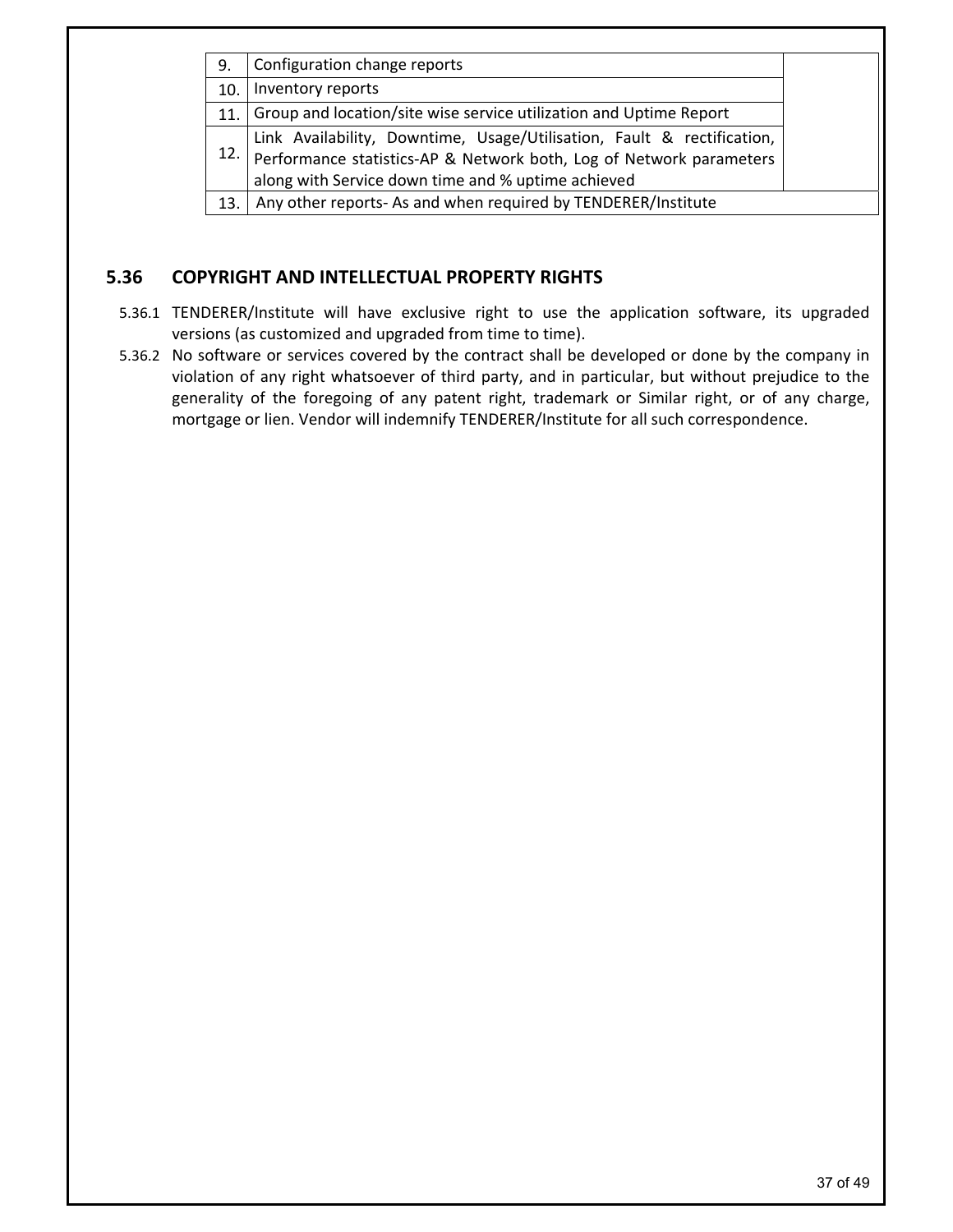## *SECTION‐VI*

*Price Bid*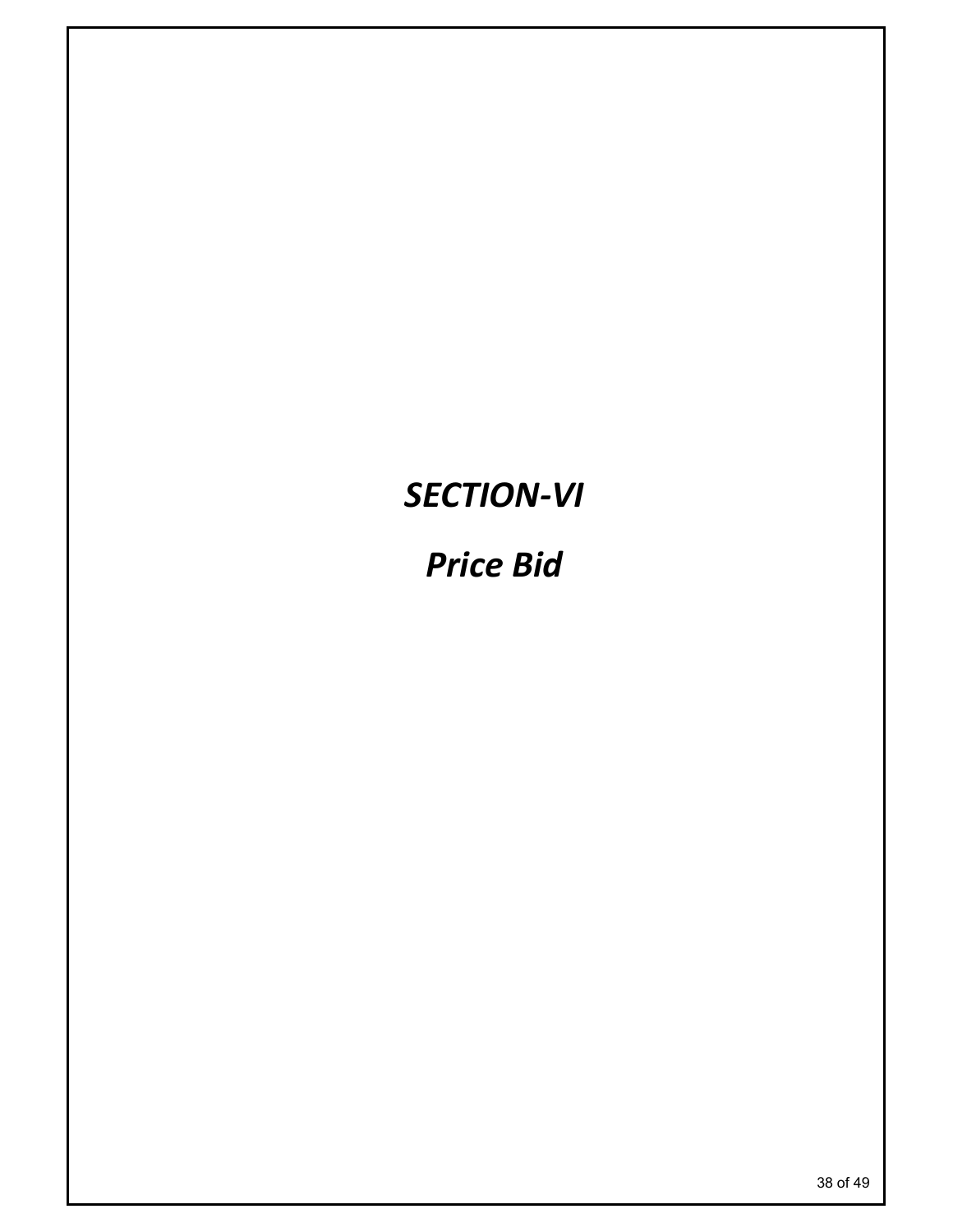## **Financial Bid format**

| S/n | No of<br><b>Access</b><br><b>Points</b> | <b>Internet Bandwidth</b><br>(Mbps) | One-time<br>charges<br>(in Lacs) | <b>Per Annum OPEX</b><br>(in Lacs) | Uniform % Discount/<br><b>Premium Offered</b><br>(For OPEX) | Tax $(%)$ |
|-----|-----------------------------------------|-------------------------------------|----------------------------------|------------------------------------|-------------------------------------------------------------|-----------|
| A   | В                                       |                                     |                                  |                                    |                                                             |           |
|     | 131                                     | 500                                 | 15.72                            | 11.825                             |                                                             |           |

**Note:** 

1. In case Actual no of Access point (AP) deployed does not fall under any of the below listed items, then in that case Intermediate charges for actual Access Point deployed will be calculated on prorate basis: For example, if intermediate/actual Access Point (AP) requirement is **X=24 nos.** then,  **CAPEX** price for intermediate/actual AP = 2.4 + (X‐20)/20 x 2.4 = 2.4 + (24‐20)/20 x 2.4

#### **=** *2.88 Lacs (Price for 24 APs)*

**OPEX** price for intermediate/actual AP = 3.5 + (X‐20)/20 x (3.5‐**2**) **=** *3.8 Lacs (Price for 24 APs)*

| S/n | No of<br><b>Access</b><br><b>Points</b> | <b>Internet Bandwidth</b><br>(Mbps) | One-time<br>charges<br>(in Lacs) | <b>Per Annum OPEX</b><br>(in Lacs) | Uniform % Discount/<br><b>Premium Offered</b><br>(For OPEX) | Tax (%) |
|-----|-----------------------------------------|-------------------------------------|----------------------------------|------------------------------------|-------------------------------------------------------------|---------|
| A   | B                                       |                                     | D                                |                                    |                                                             | G       |
| 1   | 10                                      | 100                                 | 1.2                              | $2.0*$                             |                                                             |         |
| 1   | 20                                      | 150                                 | 2.4                              | 3.50                               |                                                             |         |
| 2   | 30                                      | 200                                 | 3.6                              | 4.25                               |                                                             |         |
| 3   | 50                                      | 300                                 | 6.0                              | 5.75                               |                                                             |         |
| 4   | 100                                     | 500                                 | 12.0                             | 9.50                               |                                                             |         |
| 5   | 200                                     | 1000                                | 24.0                             | 16.0                               |                                                             |         |

- 2. Bidder has to offer uniform Discount/Premium rate (For OPEX) i.e. same rate of discount/premium for all the line items. Further, CAPEX mentioned in above table is fix for all the bidders.
- 3. The discount being offered should be indicated with a "‐" (minus) sign, similarly the Premium being charged should be indicated with a "+" (plus) sign, followed by the percentage '%' of discount / premium being offered in the column F.
- 4. As this is a service model tender above mentioned price includes all the applicable charges like applicable Licenses, hardware (central, edge locations), Software, Active and passive Cabling and Accessories, fixtures, fittings, signage, Installation, Commissioning, Configuration, Internet bandwidth charges, O&M and Manpower Charges etc. as may be required for the successful execution of the project.
- 5. The price bid includes Supply, Installation and commissioning of all infrastructure equipment's with onsite support including all applicable licenses and accessories, Cloud Services and Wi-Fi Management for each Day for entire campus during contract period.
- 6. The OPEX Charges shall be paid on quarterly basis at the end of each quarter post successful FAT of the project.
- 7. This is minimum indicative list of resource and based on actual requirements, the bidder may deploy any number of resources to meet the SLA. The TENDERER/Institute shall not pay any cost for additional resources required to operate, maintain, monitor & manage the SLA. In case support staff is not available or is on leave, the bidder is required to provide the alternative personnel with same or higher technical capabilities of the non‐available personnel.
- 8. All the above-mentioned line items should comply to Technical specifications and Scope of work defined in the RFP document.
- 9. L1 will be the lowest cost to the TENDERER/Institute i.e. bidder with Highest Discounting rate of all line items without tax.
- 10. The rates should be exclusive of all taxes. The applicable taxes should be submitted separately.
- 11. Quoted price shall be valid for the entire contract duration.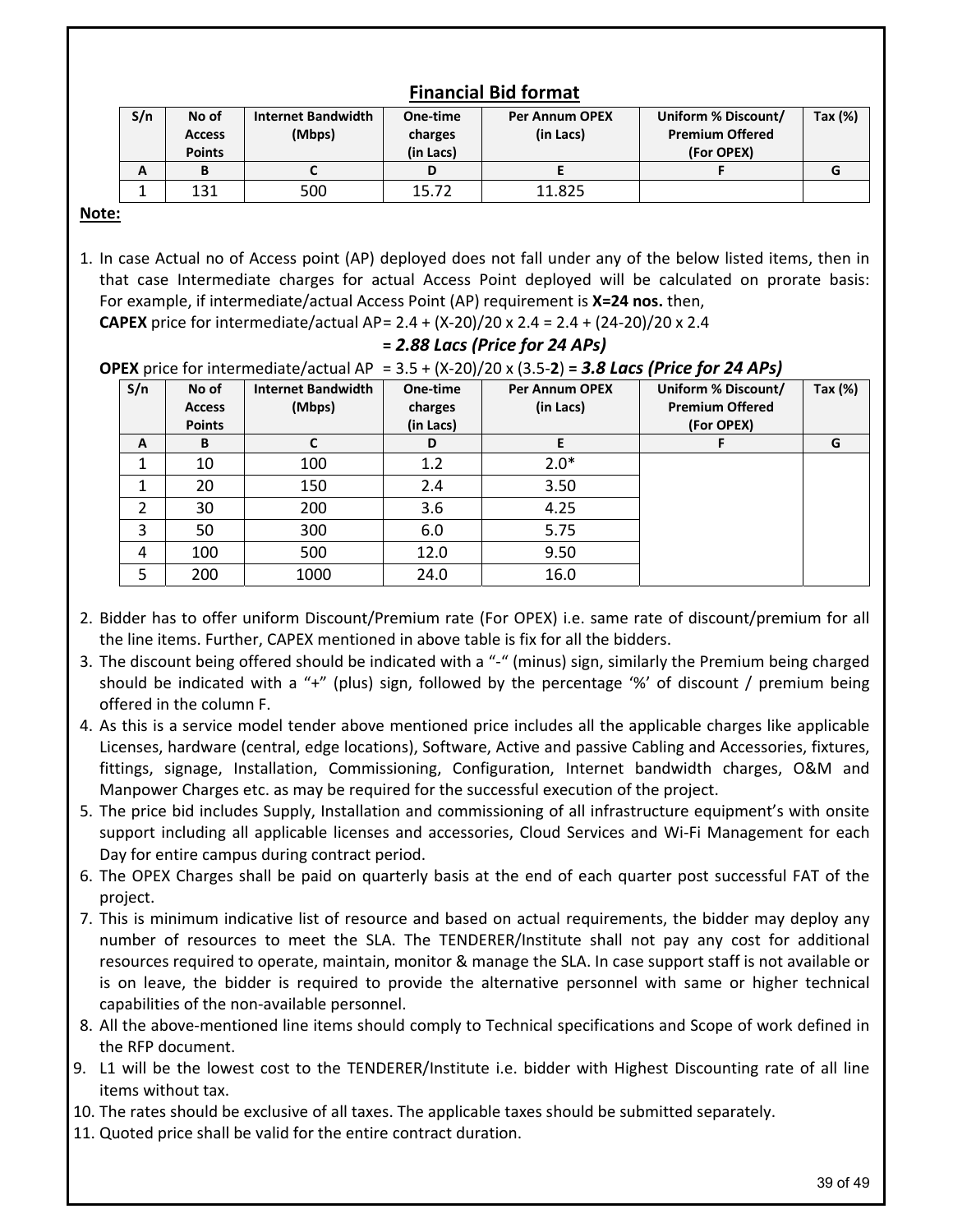- 12. As on RFP date Tenderer is looking for such Wi‐Fi services deployment at one of such institutes i.e. **Gujarat Police Training, Karai, Gandhinagar**.
- 13. Quantities defined in the RFP/tender document are indicative only, actual quantities may vary at the time of placing the order depending upon the requirements.
- 14. Non-acceptance of the above condition(s) or Conditional bid shall be rejected.

## *SECTION‐VIII*

## *Annexures & Formats*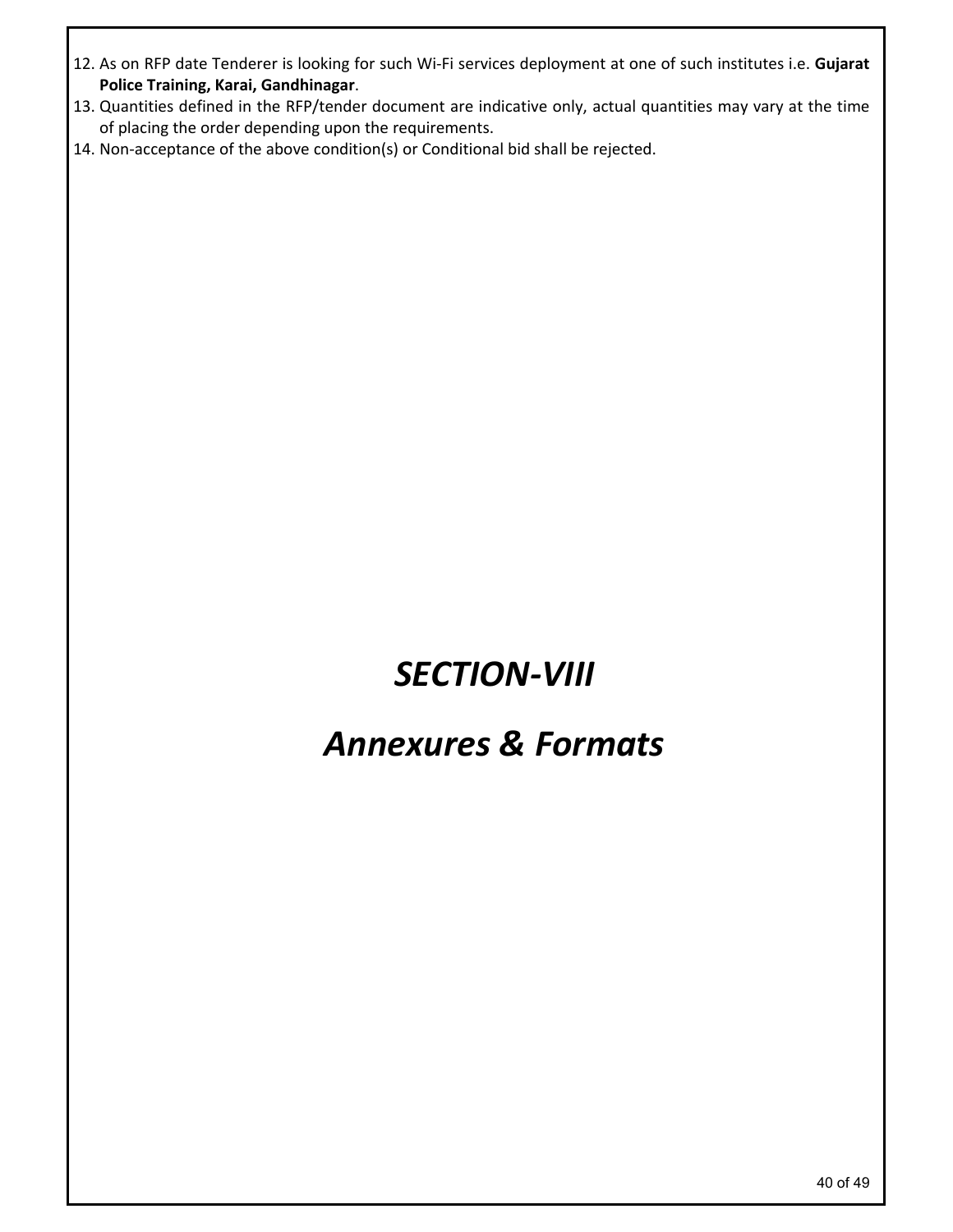#### **Annexure I– Proposal Covering Letter**

(To be on the Bidder's letterhead duly Signed by Authorized Signatory)

Tender Ref No:

To

**DGM (Tech.)**, Gujarat Informatics Ltd.

Block no. 2, 2<sup>nd</sup> Floor, Karmayogi Bhavan, Sector‐10, Gandhinagar.

Dear Sir,

We …………………………. (Name of the bidder) hereby submit our proposal in response to notice inviting tender date ……………. and tender document no. ……………………. and confirm that:

- 1. All information provided in this proposal and in the attachments, is true and correct to the best of our knowledge and belief.
- 2. We shall make available any additional information if required to verify the correctness of the above statement.
- 3. Certified that the period of validity of bids is 180 days from the last date of submission of proposal, and
- 4. We are quoting for all the items (including services) as per the price bid format Section‐VII as mentioned in the RFP.
- 5. We the Bidder are not under a declaration of Ineligibility for corrupt or fraudulent practices or blacklisted by any of the Government agencies.
- 6. We have an office in the state and relevant documents for the same are attached. We undertake that if the local presence is not there in the state, that we shall establish an office in the state capital at Gandhinagar, within one month of the award of contract.
- 7. Gujarat Informatics Limited may contact the following person for further Information regarding this tender: ‐
	- a. Name & Designation:
	- b. Full address of office
	- c. Email ID & Contact No.
- 8. We are uploading our Response to the RFP (Eligibility, technical and financial bid documents) as per the instructions set out in this RFP.

Yours Sincerely,

**(Signature)** 

**Name & Designation of Authorized Signatory: Date: Name of the bidder:**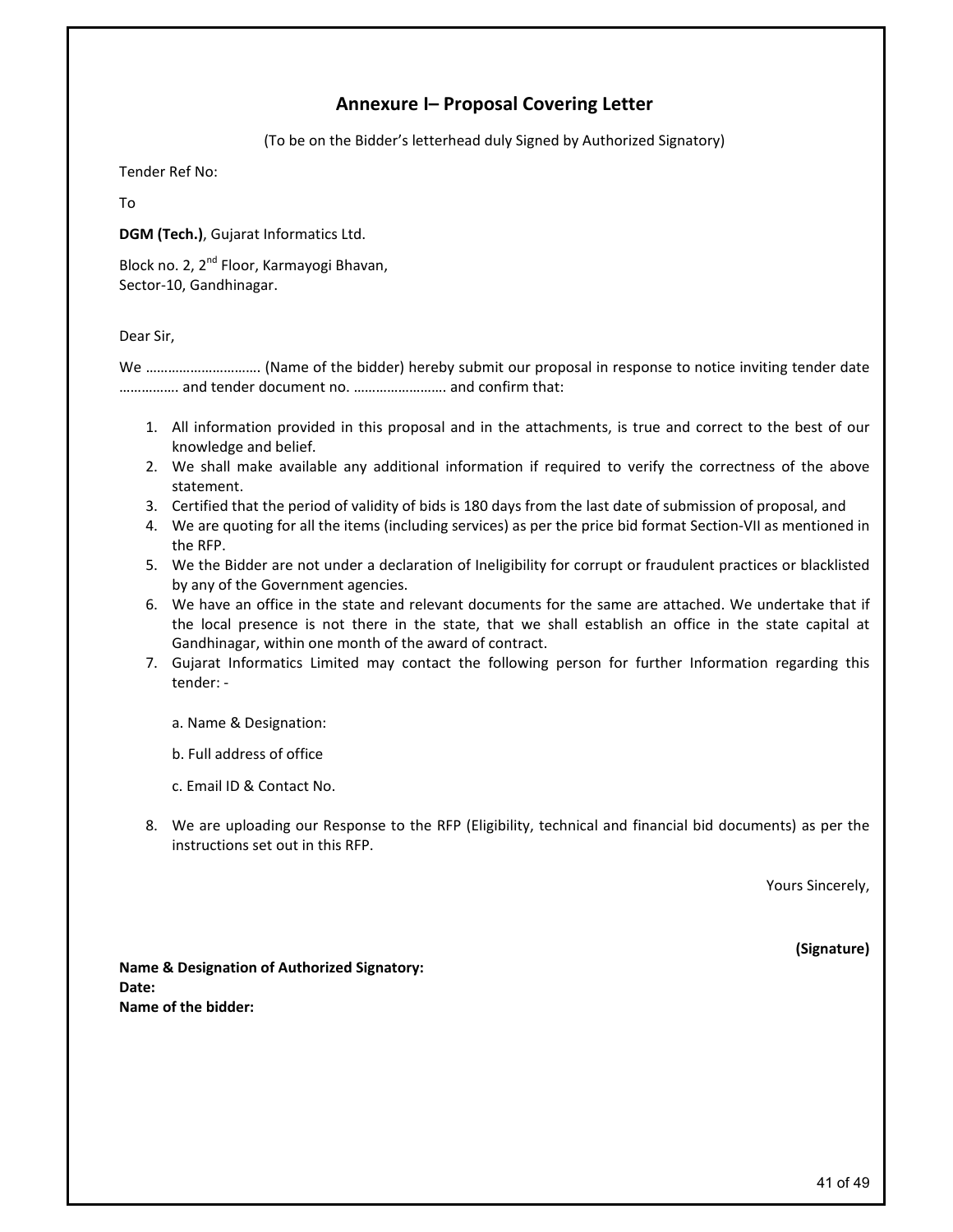#### **Annexure II: Format for Power of Attorney**

**(**To be provided in original on stamp paper of value required under law duly Signed by 'bidder'**)** 

 $\mathbf{D}$  Dated:

#### **POWER OF ATTORNEY**

#### **To Whomsoever It May Concern**

Know all men by these presents, we \_\_\_\_\_\_\_\_\_\_ (name and registered office address of the Bidder) do hereby constitute, appoint and authorize Mr./Ms./Mrs. \_\_\_\_\_\_\_\_\_\_(Name of the Person(s)), domiciled at \_\_\_\_\_\_\_\_\_\_\_ (Address), acting as \_\_\_\_\_\_ (Designation and the name of the firm), as Authorized Signatory and whose Signature is attested below, as our attorney, to do in our name and on our behalf, all such acts, deeds and things necessary in connection with or incidental to our Proposal for award of Contract **" Request for proposal (RFP) for Selection of Service Provider for Providing Wi‐Fi services on Service Model Including (Design, Built, and Operations & Management) at Gujarat Police Training, Karai, Gandhinagar.**" involving the deliverables including Provisioning for Hardware, Software, Networking and IT infrastructure, Implementation Services, Operations , Maintenance and support for at least 5 years as per location provided in RFP issued by GIL, vide RFP (Tender Document) Document No. \_\_\_\_\_\_\_\_\_\_\_ dated \_\_\_\_\_\_\_\_\_\_\_\_\_, issued by Gujarat Informatics Limited, including Signing and submission of all documents and providing information and responses to clarifications / enquiries etc. as may be required by Gujarat Informatics Limited or any governmental authority, representing us in all matters before Gujarat informatics Limited, and generally dealing with GIL in all matters in connection with our Proposal for the said Project. We hereby agree to ratify all acts, deeds and things lawfully done by our said attorney pursuant to this Power of Attorney and that all acts, deeds and things done by our aforesaid attorney shall and shall always be deemed to have been done by us.

For ----------------------

(Signature)

(Name, Title and Address)

Accept (Attested Signature of Mr./Ms./Mrs.

(Name, Title and Address of the Attorney)

Notes: - To be executed by the Bidder - The mode of execution of the Power of Attorney should be in accordance with the procedure, if any, laid down by the applicable law and the charter documents of the executant(s) and when it is so required the same should be under common seal affixed in accordance with the required procedure. - Also, wherever required, the executant(s) should submit for verification the extract of the charter documents and documents such as a resolution / power of attorney in favor of the Person executing this Power of Attorney for the delegation of power hereunder on behalf of the executants(s).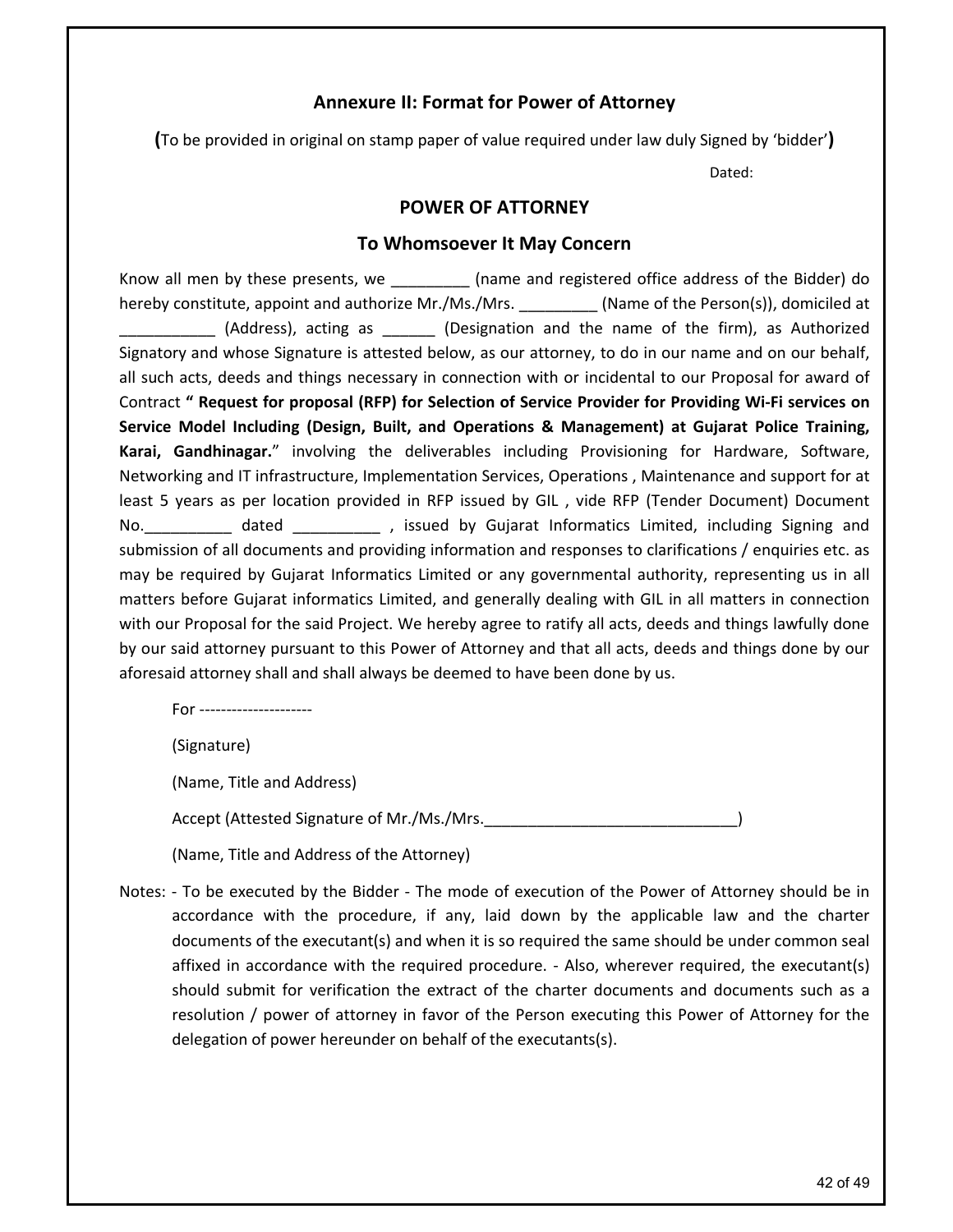#### **Annexure III‐ Bank Guarantee format for Earnest Money Deposit**

 $\Gamma$ o  $\Gamma$ ated:  $\Gamma$ 

**DGM (Tech.) Gujarat Informatics Ltd. Block no. 2, 2nd Floor, Karmayogi Bhavan, Sector‐10, Gandhinagar** 

|                                                                                                             |                                                                                                                      |           |          |    |     | (here in after called "the Bidder") has submitted its bid |                             |  |  |                       |
|-------------------------------------------------------------------------------------------------------------|----------------------------------------------------------------------------------------------------------------------|-----------|----------|----|-----|-----------------------------------------------------------|-----------------------------|--|--|-----------------------|
| dated                                                                                                       | ----------------                                                                                                     | <i>in</i> | response | to | the |                                                           | Tender no: HWT030719564 for |  |  |                       |
|                                                                                                             |                                                                                                                      |           |          |    |     |                                                           |                             |  |  | KNOW ALL MEN by these |
|                                                                                                             |                                                                                                                      |           |          |    |     |                                                           |                             |  |  |                       |
|                                                                                                             |                                                                                                                      |           |          |    |     |                                                           |                             |  |  |                       |
|                                                                                                             | unto the Theorem Comparent Informatics Limited in the sum of -------------------------- for which payment well and   |           |          |    |     |                                                           |                             |  |  |                       |
| truly to be made to Gujarat Informatics Limited, the Bank binds itself, its successors and assigns by these |                                                                                                                      |           |          |    |     |                                                           |                             |  |  |                       |
|                                                                                                             | presents. Sealed with the Common Seal of the said Bank this ---------------day of ------- ---------------- ----2019. |           |          |    |     |                                                           |                             |  |  |                       |

#### **THE CONDITIONS of this obligation are:**

The EMD may be forfeited, In case of a Bidder if:

- 1) The bidder withdraws its bid during the period of bid validity.
	- a. The Bidder does not respond to requests for clarification of their Bid.
	- b. The Bidder fails to co-operate in the Bid evaluation process.
	- c. The bidder, fails to furnish Performance Bank Guarantee in time.
- 2) The bidder fails to Sign the contract in accordance with this RFP
- 3) The bidder is found to be involved in fraudulent and corrupt practices

We undertake to pay to the TENDERER up to the above amount upon receipt of its first written demand, without TENDERER having to substantiate its demand, provided that in its demand TENDERER will specify that the amount claimed by it is due to it owing to the occurrence of any of the above-mentioned conditions, specifying the occurred condition or conditions.

 This guarantee will remain valid up to 6 months from the last date of bid submission. The Bank undertakes not to revoke this guarantee during its currency without previous consent of the TENDERER and further agrees that the guarantee herein contained shall continue to be enforceable till the TENDERER discharges this guarantee

 The Bank shall not be released of its obligations under these presents by any exercise by the TENDERER of its liability with reference to the matters aforesaid or any of them or by reason or any other acts of omission or commission on the part of the TENDERER or any other indulgence shown by the TENDERER or by any other matter or things.

 The Bank also agree that the TENDERER at its option shall be entitled to enforce this Guarantee against the Bank as a Principal Debtor, in the first instance without proceeding against the SELLER and not withstanding any security or other guarantee that the TENDERER may have in relation to the SELLER's liabilities.

Dated at \_\_\_\_\_\_\_\_\_\_\_\_\_\_\_ on this \_\_\_\_\_\_\_\_\_ day of \_\_\_\_\_\_\_\_\_\_\_2019.

Signed and delivered by \_\_\_\_\_\_\_\_\_\_\_\_\_\_\_\_\_\_\_\_\_

For & on Behalf of Name of the Bank & Branch & Its official Address with seal

**Approved Bank: All Nationalized Bank including the public sector bank or Private Sector Banks or Commercial Banks or Co‐Operative & Rural Banks (operating in India having branch at Ahmedabad/ Gandhinagar) as per the G.R. no. EMD/10/2018/18/DMO dated 16.04.2018 (http://www.gil.gujarat.gov.in/grs/DMO\_2173\_16\_Apr\_2018\_714.pdf) issued by Finance Department or further instruction issued by Finance department time to time.**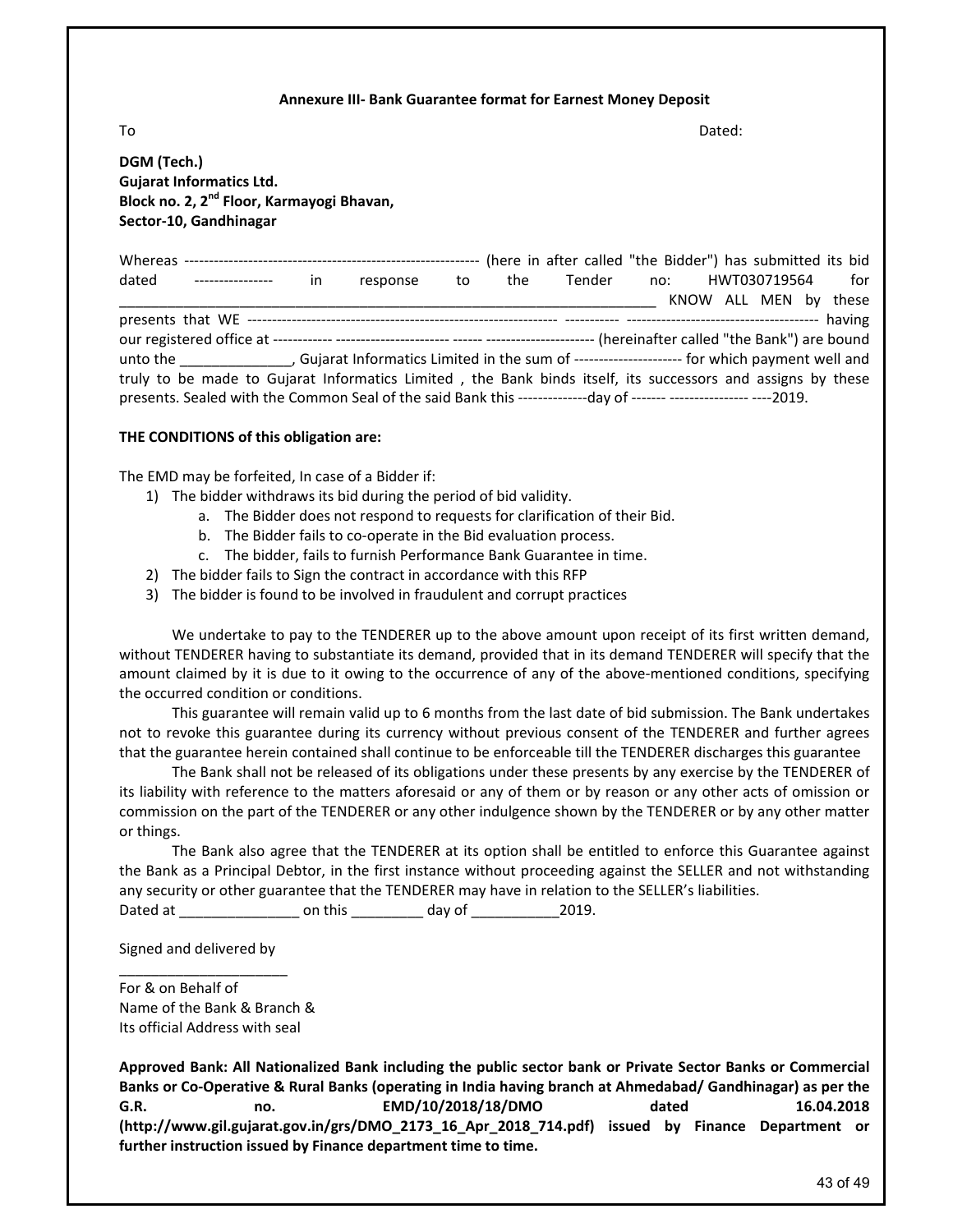#### **Annexure‐IV‐ PERFORMANCE BANK GUARANTEE**

(To be stamped in accordance with Stamp Act)

Ref: Bank Guarantee No. discussion of the contract of the contract of the Date:

To,

**DGM (Tech)**  Gujarat Informatics Ltd Block no. 2, 2<sup>nd</sup> Floor, Karmayogi Bhavan, Sector‐10, Gandhinagar.

Dear Sir,

 WHEREAS............................. (Name of Bidder) hereinafter called "the Bidder" has undertaken, in pursuance of Agreement dated, (hereinafter referred to as "the Agreement for "**Request for proposal (RFP) for Selection of Service Provider for Providing Wi‐Fi services on Service Model Including (Design, Built, and Operations & Management) at Gujarat Police Training, Karai, Gandhinagar."** (for "Tenderer")

AND WHEREAS it has been stipulated in the said Agreement that the Bidder shall furnish a Bank Guarantee ("the Guarantee") from a scheduled bank for the sum specified therein as security for implementing PROJECT.

1. WHEREAS we \_\_\_\_\_\_\_\_\_ ("the Bank", which expresSion shall be deemed to include it successors and permitted as Signs) have agreed to give the ("TENDERER ") the Guarantee:

THEREFORE, the Bank hereby agrees and affirms as follows:

The Bank hereby irrevocably and unconditionally guarantees the payment of all sums due and payable by the Bidder to TENDERER under the terms of their Agreement dated Theorem and the Bidder to Tenvided, however, that the maximum liability of the Bank towards TENDERER under this Guarantee shall not, under any circumstances, exceed \_\_\_\_\_\_\_\_\_\_\_\_\_\_\_\_\_\_\_\_\_\_\_\_\_\_\_\_\_\_\_\_\_\_ in aggregate.

2. In pursuance of this Guarantee, the Bank shall, immediately upon the receipt of a written notice from TENDERER in that behalf and without delay/demur or set off, pay to TENDERER any and all sums demanded by TENDERER under the said demand notice, subject to the maximum limits specified in Clause 1 above. A notice from TENDERER to the Bank shall be sent by Registered Post (Acknowledgement Due) at the following address:

\_\_\_\_\_\_\_\_\_\_\_\_\_\_\_\_\_\_\_\_\_\_\_\_\_ Attention Mr.

\_\_\_\_\_\_\_\_\_\_\_\_\_\_\_\_\_\_\_\_\_\_\_\_\_ \_\_\_\_\_\_\_\_\_\_\_\_\_\_\_\_\_\_\_\_\_\_\_\_\_

3. This Guarantee shall come into effect immediately upon execution and shall remain in force for a period of months from the date of its execution. The Bank shall extend the Guarantee for a further period which may mutually decided by the bidder and TENDERER.

The liability of the Bank under the terms of this Guarantee shall not, in any manner whatsoever, be modified, discharged, or otherwise affected by:

Any change or amendment to the terms and conditions of the Contract or the execution of any further Agreements.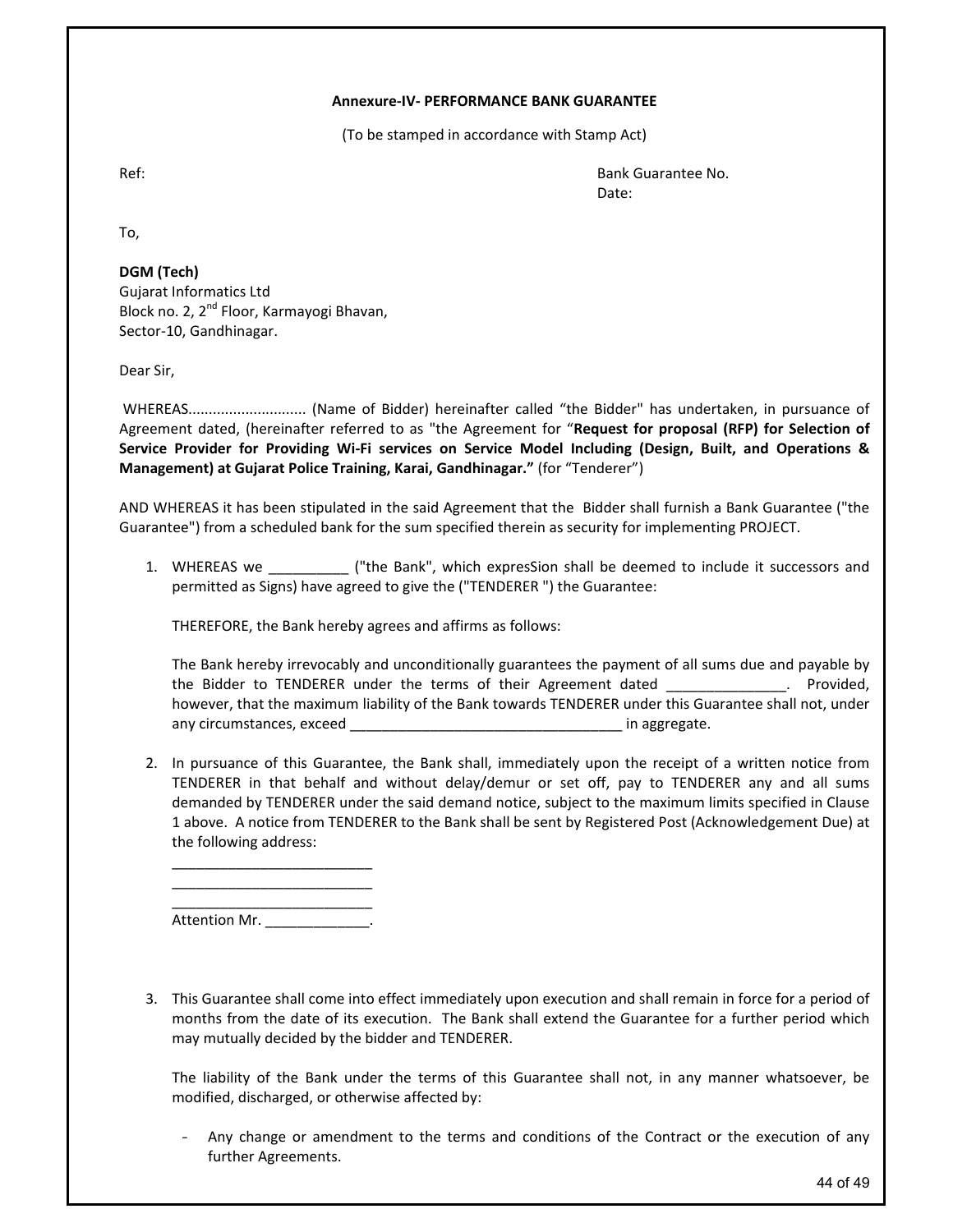- Any breach or non-compliance by the Bidder with any of the terms and conditions of any Agreements/credit arrangement, present or Future, between Bidder and the Bank.
- 4. The BANK also agrees that TENDERER at its option shall be entitled to enforce this Guarantee against the Bank as a Principal Debtor, in the first instance without proceeding against the BIDDER and not withstanding any security or other guarantee that TENDERER may have in relation to the Bidder's liabilities.
- 5. The BANK shall not be released of its obligations under these presents by reason of any act of omission or commission on the part of TENDERER or any other indulgence shown by TENDERER or by any other matter or thing whatsoever which under law would, but for this provision, have the effect of relieving the BANK.
- 6. This Guarantee shall be governed by the laws of India and the courts of Ahmedabad shall have jurisdiction in the adjudication of any dispute which may arise hereunder.

|--|--|--|

Witness

(Signature) (Signature)

Dated:

(Name) Bank Rubber Stamp (Name) (Official Address) Designation with Bank Stamp Plus Attorney as per Power of Attorney No.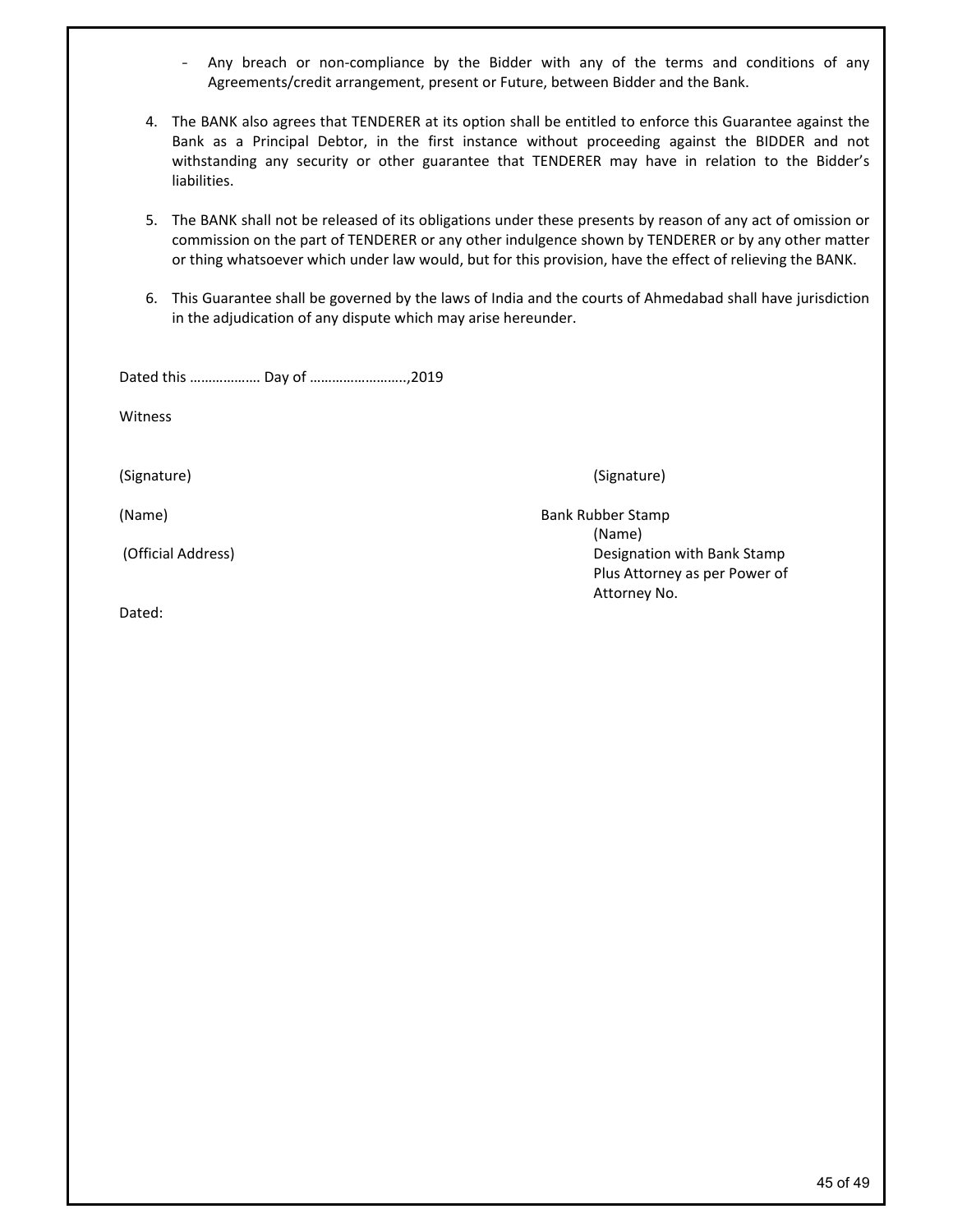#### **Annexure V‐ Financial Details of the Bidder**

| <b>Turnover (In Crore)</b>                      |  |  |  |  |  |  |
|-------------------------------------------------|--|--|--|--|--|--|
| $2018 - 2019$<br>$2016 - 2017$<br>$2017 - 2018$ |  |  |  |  |  |  |
|                                                 |  |  |  |  |  |  |
| Note:                                           |  |  |  |  |  |  |

**Note:** 

- 1. Upload the audited financial statement/ audited annual report of the last three financial years.
- 2. Annual financial turnover during the last three years is \_\_\_\_ Crore (each year) as per the eligibility criteria's. Bidder shall upload a certificate from the statutory auditors/CA.
- 3. Bidder should have a positive Net worth. In this regard bidder, should upload a certificate from the statutory auditors/CA.

Name:

Designation:

Signature of the Authorized Signatory (with seal):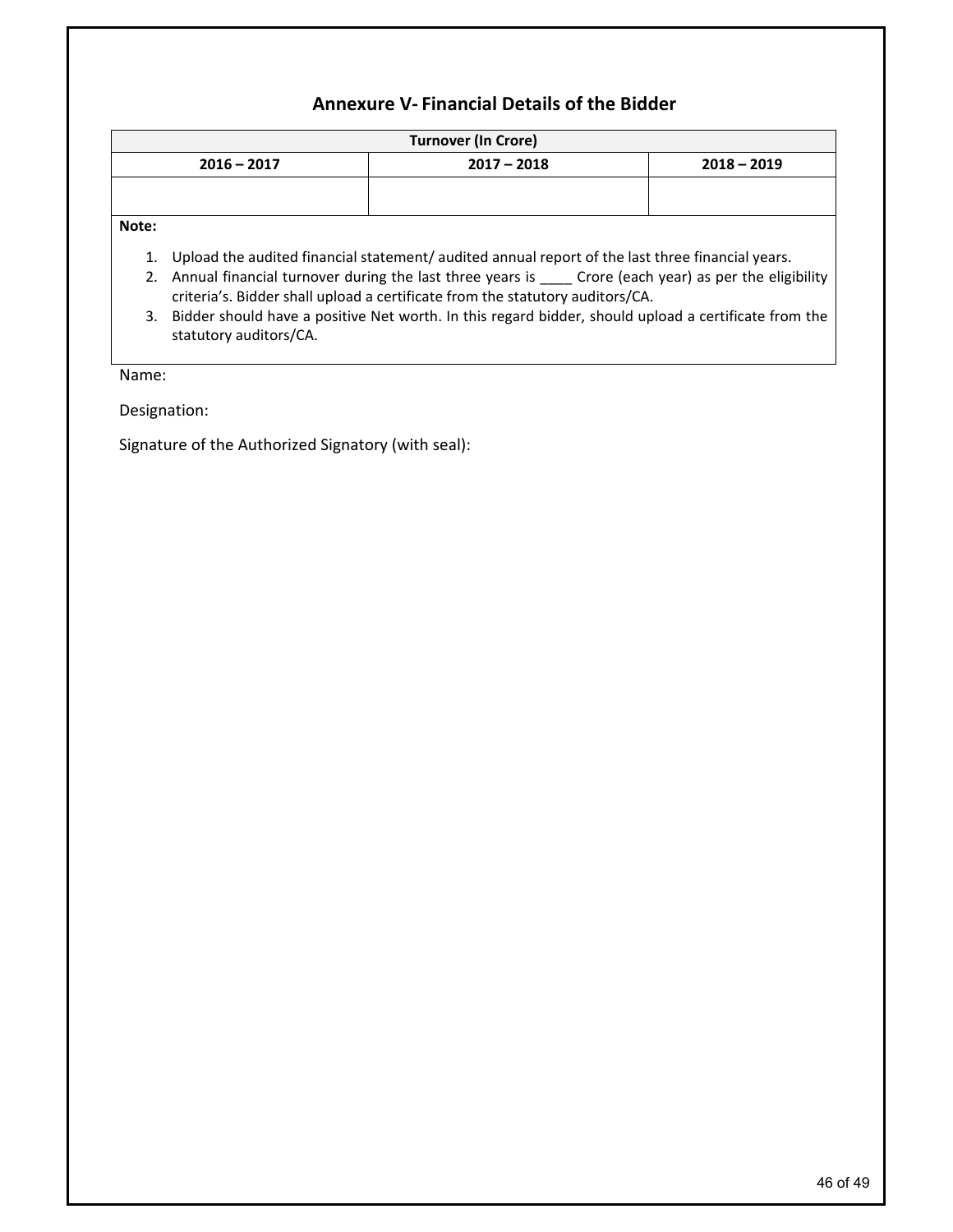### **Annexure VI‐ Bidder's Experience**

#### **DETAILS OF PAST EXPERIENCE OF WI‐FI PROJECTS**

| Sr.<br>No.              | <b>Client Name &amp; Address</b> | <b>Project Name</b> | Nos. of Access<br><b>Points</b><br>commissioned | <b>User</b><br>Capacity | (Name,<br><b>Contact</b><br>details<br>Designation,<br>Phone<br>No.,<br>Email ID) |
|-------------------------|----------------------------------|---------------------|-------------------------------------------------|-------------------------|-----------------------------------------------------------------------------------|
| 1                       |                                  |                     |                                                 |                         |                                                                                   |
| $\overline{\mathbf{2}}$ |                                  |                     |                                                 |                         |                                                                                   |
| 3                       |                                  |                     |                                                 |                         |                                                                                   |
| 4                       |                                  |                     |                                                 |                         |                                                                                   |
| 5                       |                                  |                     |                                                 |                         |                                                                                   |

**Note:** 

1. Upload the copy of certificate of successful work completion from client or Work Order/Purchase Order copy along with the client letter/document confirming completion of work order and phase completion certificate from client etc.

2. Please mention only those projects which meet the eligibility criteria.

Name:

Designation:

Signature of the Authorized Signatory (with seal):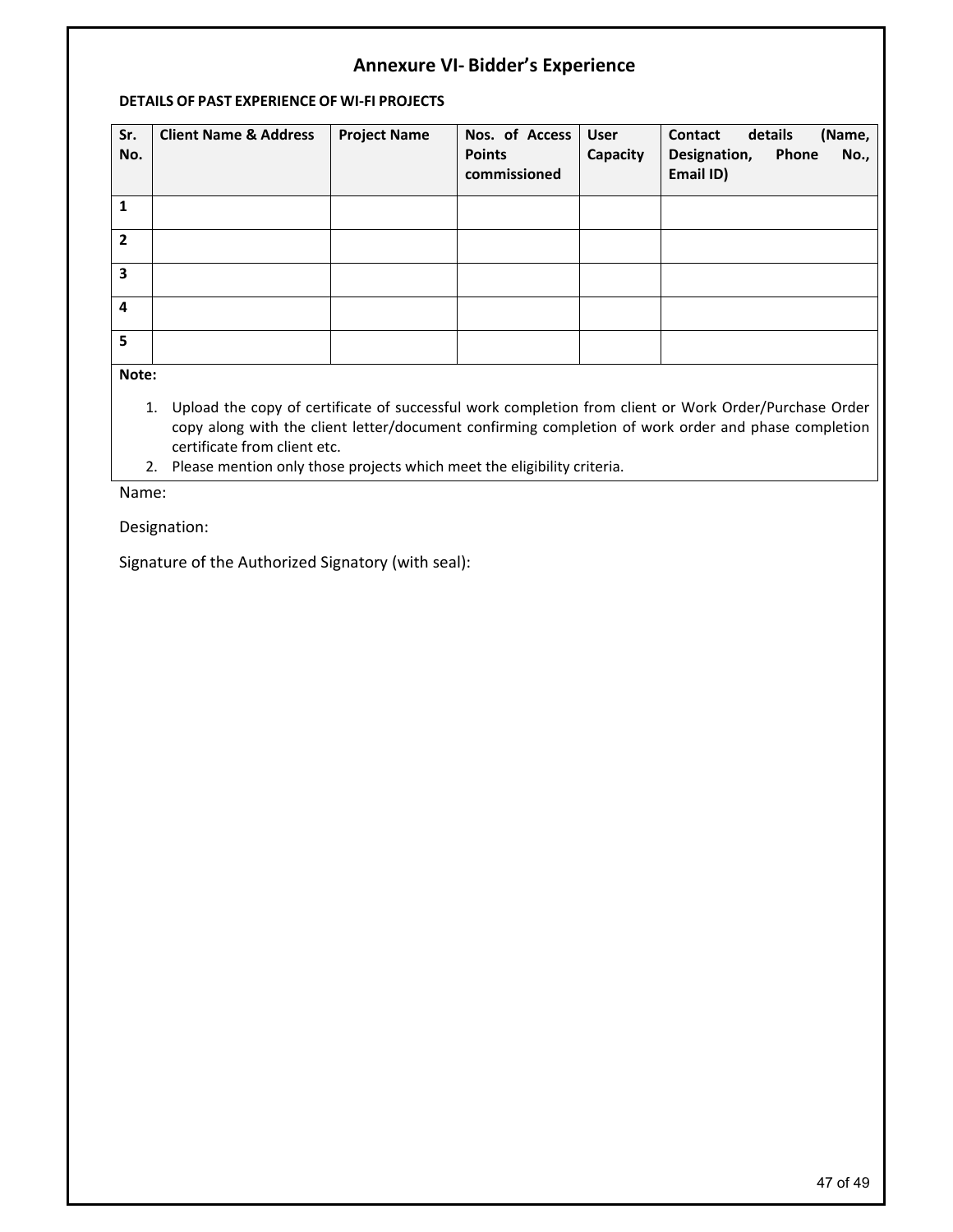#### **ANNEXURE VII: COMPLIANCE STATEMENT**

| Sr.<br><b>No</b> | Proposed Hardware as per<br>Specification | <b>Make</b><br>and<br><b>Model</b> | Quantity | <b>Proposed Technical</b><br><b>Specification</b> | Complied /<br><b>Not Complied</b> | <b>Comments</b> |
|------------------|-------------------------------------------|------------------------------------|----------|---------------------------------------------------|-----------------------------------|-----------------|
| ш                |                                           |                                    |          |                                                   |                                   |                 |
|                  |                                           |                                    |          |                                                   |                                   |                 |

Note: The bidders will have to incorporate any additional hardware or software required for the successful implementation and running of the project and adherence to SLAs. Bidders should carry out independent assessment to as to what exact number of hardware might be required.

Name:

Designation:

Signature of the Authorized Signatory (with seal):